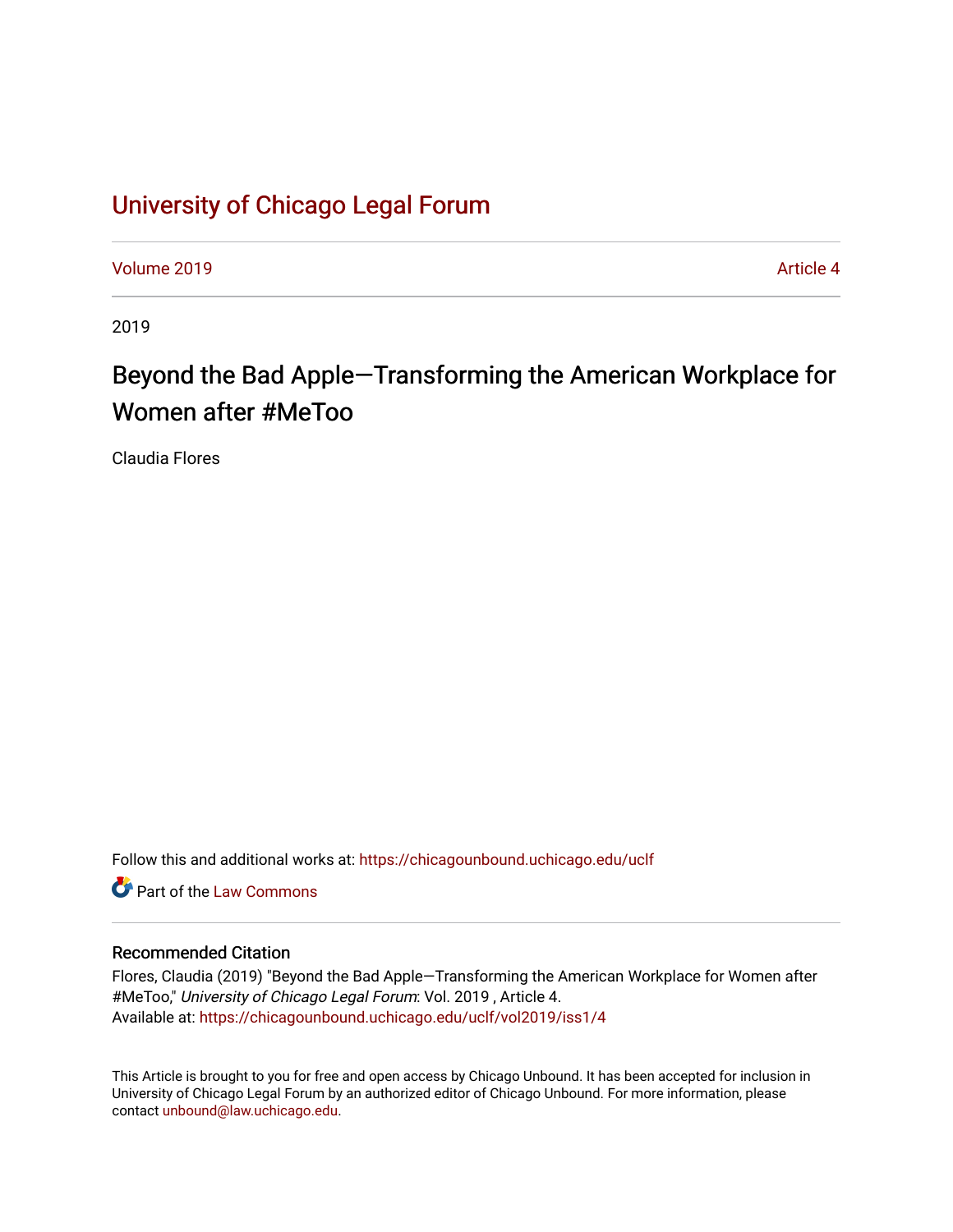# **Beyond the Bad Apple—Transforming the American Workplace for Women after #MeToo**

*Claudia Flores*†

#### **INTRODUCTION**

This recent era of the #MeToo Movement has caused many to question whether U.S. sexual harassment laws and policies are responsive to workplace realities. Complaint-based employer policies, contractually-mandated arbitration agreements, time-limited administrative exhaustion requirements, and narrow judicial interpretations of actionable conduct have created a myriad of barriers to workers seeking enforcement. For women (and some men) targeted by harassing behavior it has often been too costly—financially, professionally, and personally—to navigate a system that depends almost exclusively on individual complainants to prompt social reform.

U.S. law has largely relied on the "bad apple" theory of harassment.1 The harasser is a wayward employee and the employer an innocent third party to interpersonal relations and relation(ships) that have gone awry. Though courts have found Title VII to provide a legal remedy for sexual harassment, they have struggled to define this form of gender discrimination, instead developing complex tests that rely on prevailing opinions of gendered interactions, sometimes reproducing the very sexism Title VII sought to correct.

Meanwhile, numerous studies have found that sexual harassment is best understood not as isolated occurrences between individuals but as patterns of behavior that are prominent in certain workplaces and correlated with workplace features within an employer's control. Moreover, research indicates that sexual harassment is both impacted by the work environment and alters that environment by reducing employee

<sup>†</sup> Claudia Flores is an associate clinical professor of law and director of the International Human Rights Clinic at the University of Chicago Law School. Previously, Professor Flores was a staff attorney at the ACLU Women's Rights Project and partner at Hughes Socol Pierce Resnik

and Dym where she litigated sexual harassment and other workplace gender discrimination cases. 1 *See* Anne Lawton, *The Bad Apple Theory in Sexual Harassment Law,* 13 GEO. MASON L. REV. 817 (2004).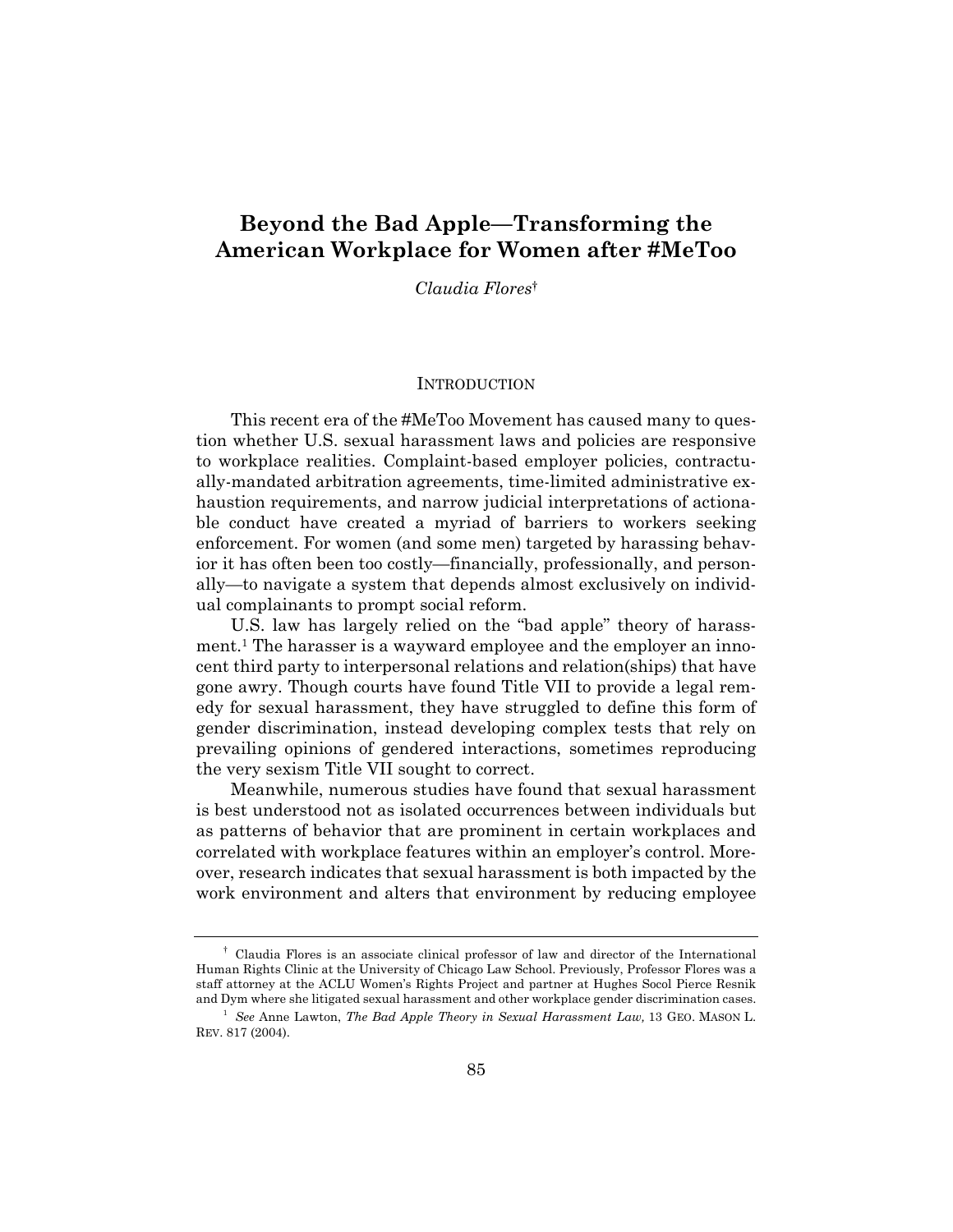satisfaction, productivity and efficacy, and, unsurprisingly, discouraging women from entering and staying, as well as hampering their rise to positions of influence.

Congress sought to transform the American workplace with Title VII, but the implementation of the statute has failed to do so. In this Article, I will explore how we might move past the "bad apple" theory of sexual harassment to better change the workplace for women. I will argue that our current legal framework cannot provide the necessary shift in workplace practices. Instead, we need a transformation of both our understanding of sexual harassment and our approach to eradicating it. We need to focus less on sex and more on harassment and less on liability and more on prevention to move towards gender equality in employment.

In Part One, I will begin by summarizing U.S. law on sexual harassment and the legal standard that has emerged. I will discuss how our aversion to regulating workplace behavior, narrow judicial interpretations, and reliance on existing social norms has led to an impoverished enforcement system. In Part Two, I will explore Title VII's transformative purpose in the context of what research and scholarly work have concluded about the nature, purpose, and impact of harassment. In Part Three, I will review international standards and comparative jurisdictions that have taken an alternative approach to sexual harassment that positions it as one form of workplace abuse, among others. I will discuss how this alternative approach, which is grounded in the dual concepts of human dignity and equality, has allowed for greater emphasis on prevention of the conditions that enable sexual harassment. In Part Four, I will explore the possibility and advantages of engaging with this approach in the U.S. context, and our need to develop a standard of workplace behavior against which to measure the inequality harassment engenders. Finally, in Part Five, I will discuss the importance and possibility of developing a positive vision of the workplace, grounded in women's dignity and equality, in order to build an American workplace that fulfills the original vision of Title VII.

### I. U.S. LEGAL FRAMEWORK

Title VII of the Civil Rights Act of 1964 (Title VII) prohibits employment discrimination in hiring, firing, and compensation, and terms, conditions, or privileges of employment on the basis of race, color, religion, sex, or national origin.2 Congress intended Title VII to transform the American workplace by "improv[ing] the economic and social conditions of minorities and women by providing equality of opportunity in

<sup>2</sup> Civil Rights Act of 1964 § 7, 42 U.S.C. § 2000e *et seq.* (1964).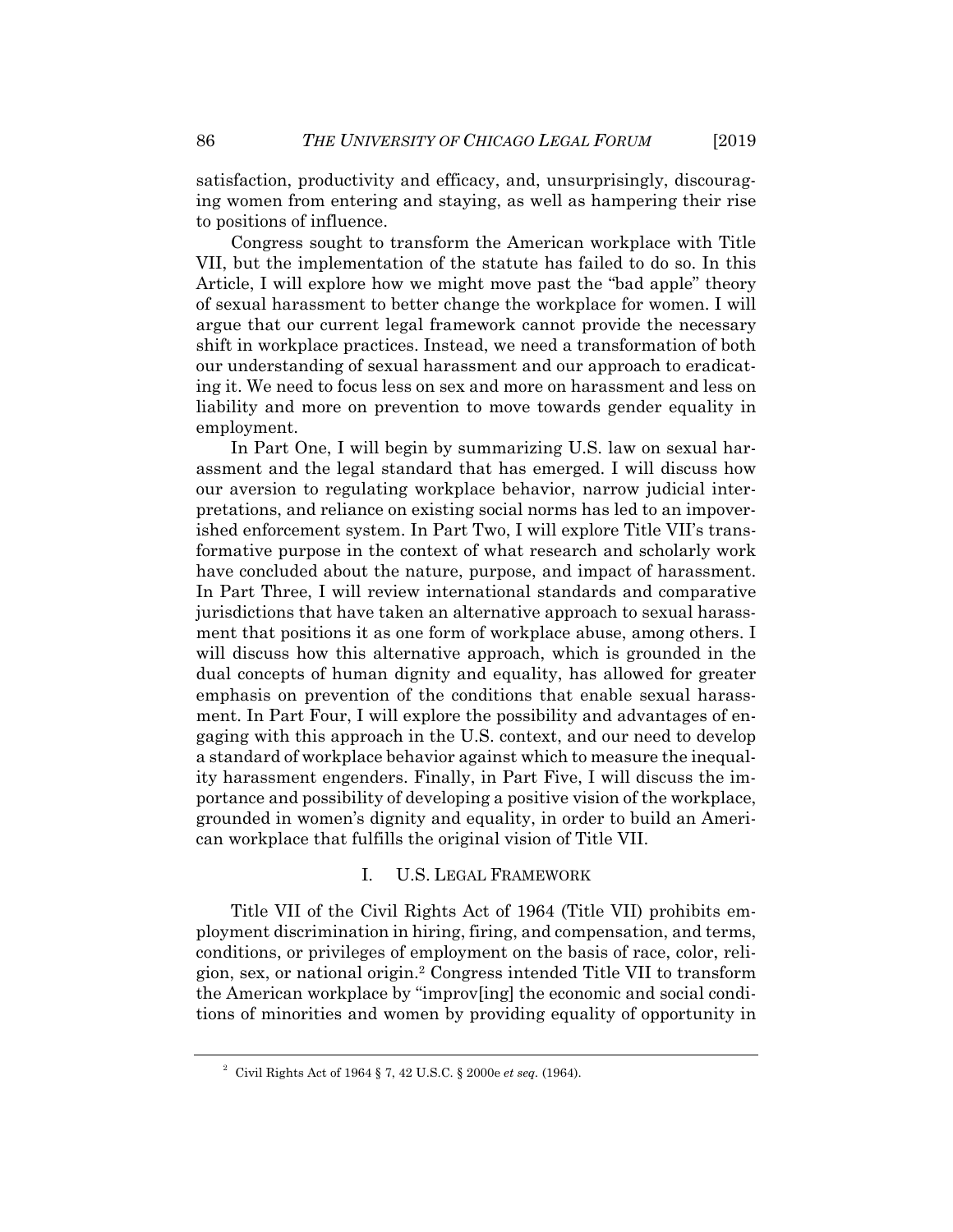the work place," recognizing that "[t]hese conditions were part of a larger pattern of restriction, exclusion, discrimination, segregation, and inferior treatment of minorities and women in many areas of life."3 Congress also understood that the liability mechanism created in Title VII could only be a component of a broader effort to move towards equality in the workplace, and "strongly encouraged employers, labor organizations, and other persons subject to title VII . . . to act on a voluntary basis to modify employment practices and systems which constituted barriers to equal employment opportunity, without awaiting litigation or formal government action."4

In the mid-80s, courts began to recognize workplace sexual harassment as a form of gender discrimination under Title VII.5 As courts developed jurisprudence around harassment claims, they acknowledged Title VII's reformative aim: "[t]he purpose of Title VII is not to import into the workplace the prejudices of the community, but through law to liberate the workplace from the demeaning influence of discrimination, and thereby to implement the goals of human dignity and economic equality in employment."6 Yet, courts often struggled to implement these goals in a manner that captured the social transformation Title VII envisioned,7 instead often relying on the very societal prejudices Title VII sought to eradicate.8 Consequently, over time, Title VII's goal of redefining the workplace against cultural norms of inequality was lost.

 *Ellison*, 924 F.2d at 881 (quoting Andrews v. Philadelphia, 895 F.2d 1469, 1483 (3d Cir. 1990)) ("Congress did not enact Title VII to codify prevailing sexist prejudices. To the contrary, "Congress designed Title VII to prevent the perpetuation of stereotypes and a sense of degradation which serve to close or discourage employment opportunities for women.")

 *See e.g.*, Hall v. Gus Constr. Co*.*, 842 F.2d 1010, 1017, 1018 (8th Cir. 1988): ("Title VII does not mandate an employment environment worthy of a Victorian salon. Nor do we expect that our holding today will displace all ribaldry on the roadway. One may well expect that in the heat and dust of the construction site language of the barracks will always predominate over that of the ballroom. What occurred in this case, however, went well beyond the bounds of what any person should have to tolerate."); *See Gallagher*, 139 F.3d at 338, 342 ("Today, while gender relations in

<sup>3</sup> 29 C.F.R. § 1608.1 (1979).

 $^4$  *Id.* 

<sup>5</sup> Meritor Sav. Bank v. Vinson, 477 U.S. 57, 60 (1986); Anita Bernstein, *Law, Culture, and Harassment*, 142 U. PA. L. REV. 1227, 1267 (1994) ("The victim of sexual harassment is a vulnerable player within the courts. Sexual harassment protections in America are almost completely the product of the judiciary; as a statute, Title VII gives virtually no guidance about this type of sex discrimination.").

Gallagher v. Delaney, 139 F.3d 338, 342 (2d Cir. 1998); *Meritor*, 477 U.S. at 64; Los Angeles Dept. of Water and Power v. Manhart, 435 U.S. 702, 707 n.13 (1978) (quoting Sprogis v. United Air Lines, Inc., 444 F.2d 1194, 1198 (7th Cir. 1971)) ("The language of Title VII is not limited to 'economic' or 'tangible' discrimination. The phrase 'terms, conditions, or privileges of employment' evinces a congressional intent' 'to strike at the entire spectrum of disparate treatment of men and women' in employment'"); Ellison v. Brady*,* 924 F.2d 872, 879, 880 (9th Cir. 1991) (quoting Henson v. City of Dundee*,* 682 F.2d 897, 902 (11th Cir. 1982)) ("By acknowledging and not trivializing the effects of sexual harassment on reasonable women, courts can work towards ensuring that neither men nor women will have to "run a gauntlet of sexual abuse in return for the privilege of being allowed to work and make a living."")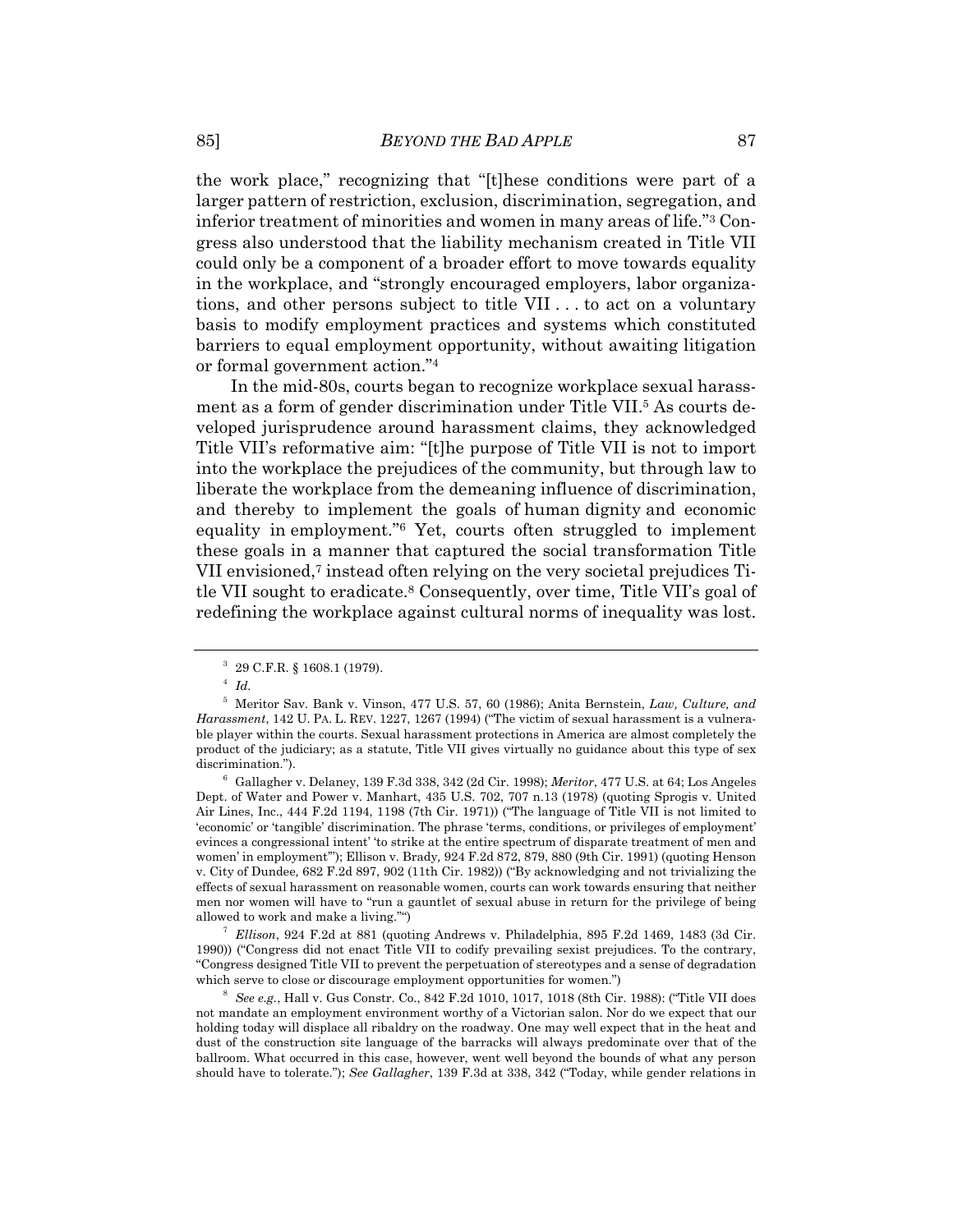Courts have more or less divided sexual harassment claims into two categories—quid pro quo harassment and harassment that creates a "hostile work environment."9 Quid pro quo means "something for something" and involves claims where submission to or rejection of unwelcome sexual conduct results in a tangible employment action that adversely impacts the complainant. The classic example is when a supervisor offers a promotion in exchange for sex. Courts have found these sorts of claims to be straightforward—achieving consensus on the fact that women (and men) should not be required to provide sexual favors or attention in exchange for workplace benefits or concessions.10

Hostile work environment claims have proven to be the more difficult category. These claims involve harassment that result in no clear adverse employment action other than the impact of the harassment on the employee and her or his work experience. In order to make out a claim for a hostile work environment, a complainant must prove that the conduct was severe or pervasive.11 The "employment action" in a hostile work environment case must come in the form of some alteration of the workplace. The employee must demonstrate that (1) the employee was subjected to unwelcome harassment, (2) the harassment was based on sex, (3) the harassment was sufficiently severe or pervasive as to alter the terms or conditions of employment and create an abusive working environment (judged by both an objective and subjective standard), and (4) that the employer knew or should have known of the harassment.12 This analysis requires a mixed inquiry of law and fact by judges and juries.13

the workplace are rapidly evolving, and views of what is appropriate behavior are diverse and shifting, a jury made up of a cross-section of our heterogeneous communities provides the appropriate institution for deciding whether borderline situations should be characterized as sexual harassment and retaliation."). For an explanation for why juries are not well situated to make sexual harassment determinations and often reflect community prejudices in their assessments of workplace hostility *see* Shira A. Scheindlin & John Elofson, *Judges, Juries, and Sexual Harassment*, 17 YALE L. & POL'Y REV*.* 813 (1998).

 $9$  Meritor, 477 U.S. at 65.

<sup>&</sup>lt;sup>10</sup> See, e.g., Barnes v. Costle, 561 F.2d 983 (D.C. Cir. 1977); Tomkins v. Pub. Serv. Elec. & Gas Co., 568 F.2d 1044 (3d Cir. 1977); *see also* EEOC, *Policy Guidance on Employer Liability Under Title VII for Sexual Favoritism*, No. 915.048 (Jan. 12, 1990), https://www.eeoc.gov/policy/docs/sexu alfavor.html [https://perma.cc/R8QU-Z5P7].

<sup>11</sup> *See generally*, Pa. State Police v. Suders, 542 U.S. 129, 133 (2004) (to be actionable under Title VII, plaintiffs must show "harassing behavior 'sufficiently severe or pervasive to alter the conditions of [their] employment"') (quoting *Meritor*, 477 U.S. at 67).<br><sup>12</sup> See Henson v. City of Dundee, 682 F.2d 891, 903–05 (11th Cir. 1982) (identifying elements

of a sexual harassment claim). 13 *See* Scheindlin & Elofson, *supra* note 8, at 815 (discussing allocation of sexual harassment

determinations between judges and juries).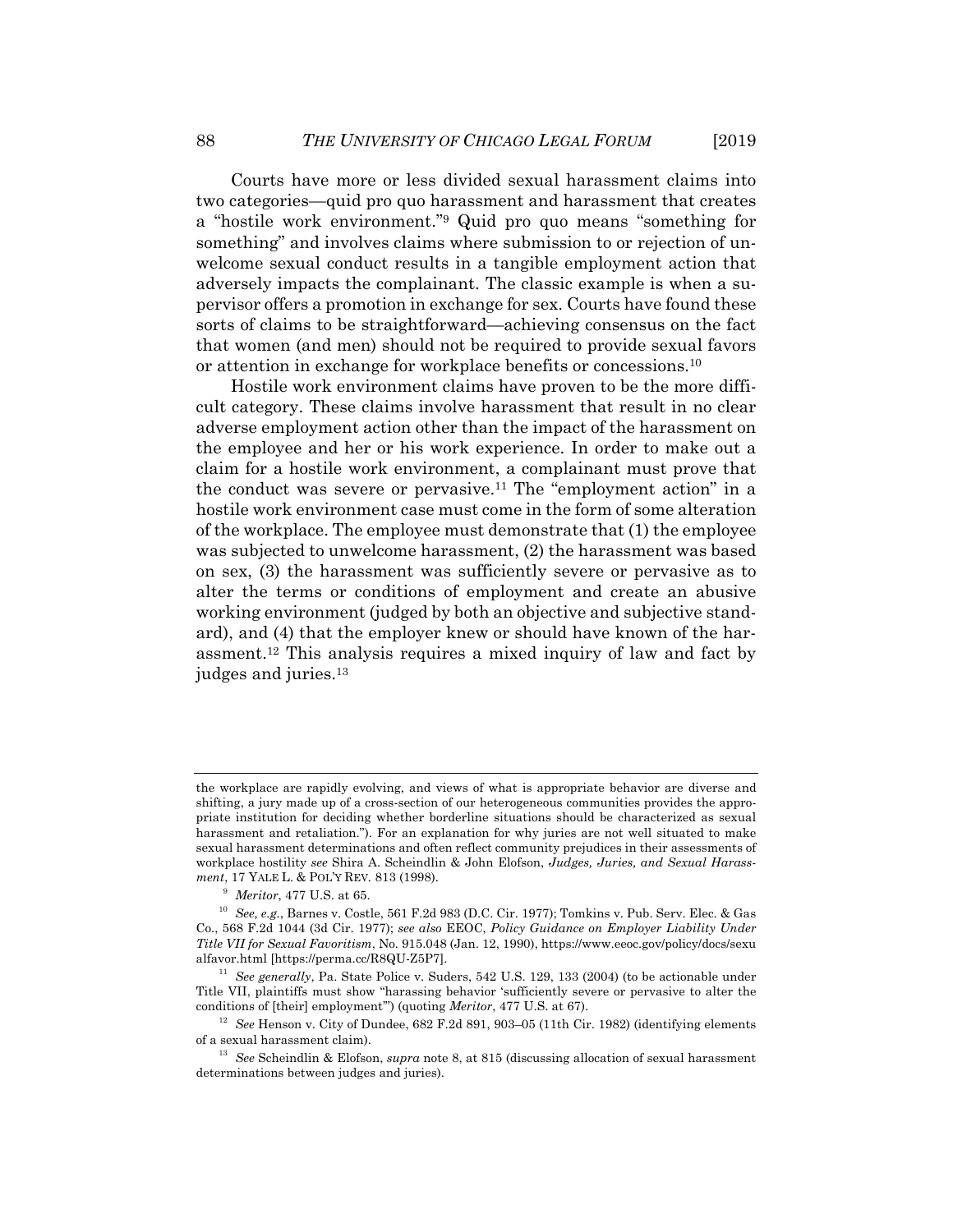The first step is determining whether the harassment occurred because of the plaintiffs' sex.14 The harassing conduct need not be motivated by sexual desire but only general hostility to the presence of a certain sex in the workplace.15 While this standard appears to address a broad category of gender-motivated harassment, courts have repeatedly rejected claims in which general hostility to women is evident but not made explicit in sexualized comments.16 Claims based on behavior that side-lines, humiliates, excludes, demeans, or otherwise treats women in a hostile manner in the workplace are not necessarily considered by courts to be "because of sex."17

The second requirement—that the harassment is sufficiently severe and pervasive—is a threshold-setting standard for the behavior in question. Courts have looked at the "frequency of the discriminatory conduct; its severity; whether it is physically threatening or humiliating, or a mere offensive utterance; and whether it unreasonably interferes with an employee's work performance."18 The Supreme Court has differentiated between the workplace (1) that is "permeated with 'discriminatory intimidation, ridicule, and insult,'" and (2) where there is the "'mere utterance of an . . . epithet which engenders offensive feelings in an employee.'"19 In general, relatively isolated instances of nonsevere misconduct will not support a hostile work environment claim.20 "A recurring point in [our] opinions," the Court stated in *Faragher v. City of Boca Raton*,<sup>21</sup> "is that 'simple teasing,' offhand comments, and

(2018). <sup>18</sup> Harris v. Forklift Sys., Inc., 510 U.S. 17, 22–23 (1993). <sup>19</sup> *Id.* at 21.

<sup>&</sup>lt;sup>14</sup> Oncale v. Sundowner Offshore Servs., Inc., 523 U.S. 75, 80 (1998) ("Title VII does not prohibit all verbal or physical harassment in the workplace; it is directed only at 'discriminat[ion] . . .

because of . . . sex."').<br><sup>15</sup> *Id.* ("[H]arassing conduct need not be motivated by sexual desire to support an inference of discrimination on the basis of sex.").

<sup>&</sup>lt;sup>16</sup> See Williams v. General Motors Corp., 187 F.3d 553, 572 (6th Cir. 1999) (Ryan, J., dissenting) ("The majority's artificial construct-that non-sexual harassment of a female in the workplace can give rise to Title VII sex discrimination liability if it evinces 'anti-female animus' is a radical rewriting of settled Title VII sex discrimination jurisprudence."); *see also* Faragher vs. City of Boca Raton, 524 U.S. 775, 788 (1998) ("Title VII does not prohibit 'genuine but innocuous differences in the ways men and women routinely interact with members of the same sex and of the opposite sex.' A recurring point in [our] opinions is that 'simple teasing,' offhand comments, and isolated incidents (unless extremely serious) will not amount to discriminatory changes in the terms and conditions of employment. These standards for judging hostility are sufficiently demanding to ensure the Title VII does not become a 'general civility code.'"). 17 Vicki Schultz, *Reconceptualizing Sexual Harassment, Again*, 128 YALE L.J. FORUM 22

<sup>&</sup>lt;sup>20</sup> The Supreme Court has distinguished between a workplace that is "permeated with 'discriminatory' intimidation, ridicule, and insult" and one where there is the "mere utterance" of an offense. *Harris*, 510 U.S. 17 at 21 (quoting *Meritor*, 477 U.S. at 65, 67); *see also* Young v. Phila. Police Dep't, 94 F. Supp. 3d 683, 700 (E.D. Pa. 2015), *aff'd* 651 F. App'x 90 (3d Cir. 2016). 21 *Faragher*, 524 U.S. at 788.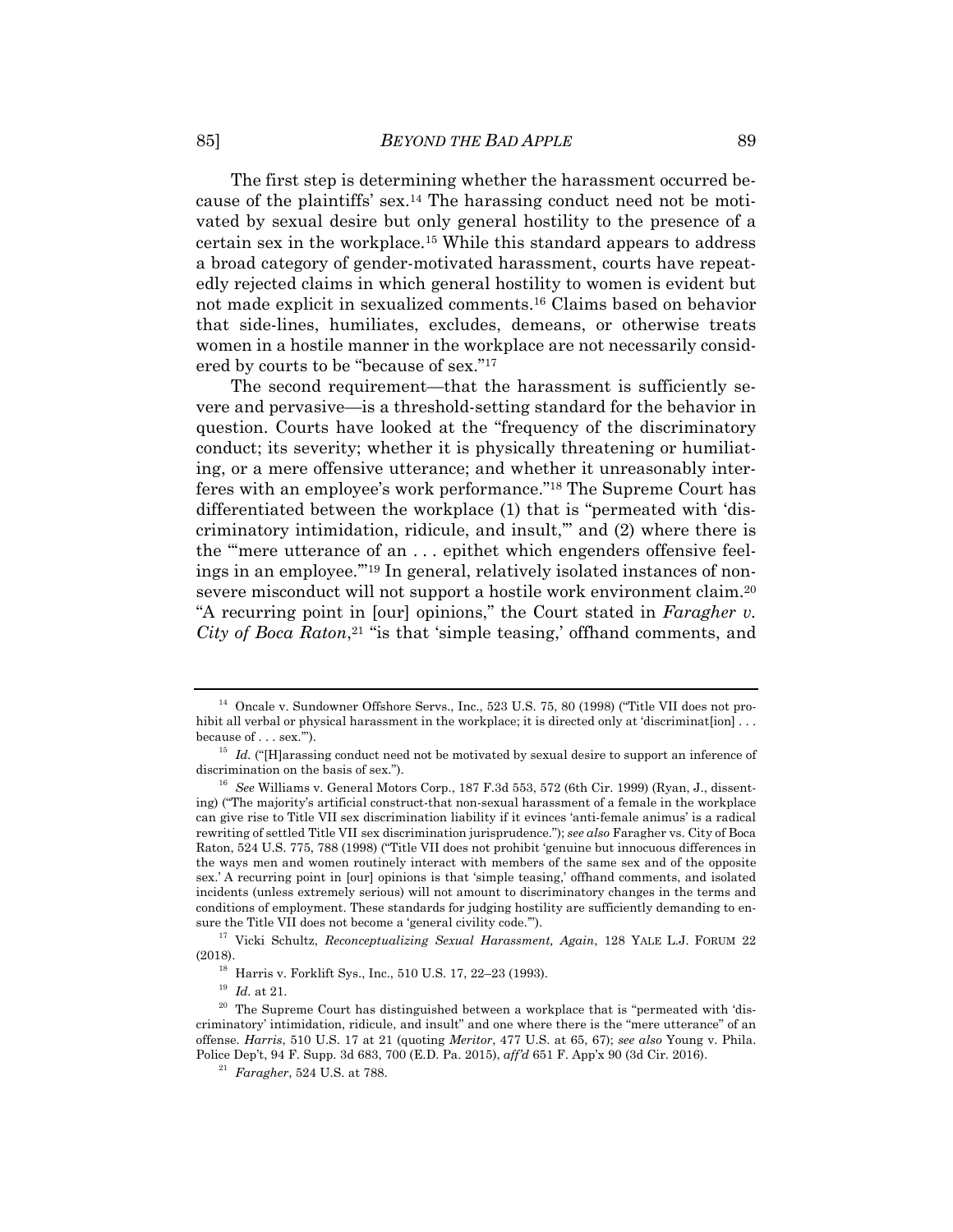isolated incidents (unless extremely serious) will not amount to discriminatory changes in the 'terms and conditions of employment.'"22

The third element of the claim is whether the behavior created an abusive work environment, an assessment involving an objective and subjective determination. In *Harris v. Forklift Sys., Inc.*<sup>23</sup> the Supreme Court rejected the approach taken by three circuits which had required a "serious effect" since "concrete psychological harm [is] an element Title VII does not require."24 Instead, the *Harris* Court adopted a requirement that the plaintiff must show that the defendant's conduct was both objectively and subjectively hostile or abusive. To meet the objective standard, conduct must be severe or pervasive enough to create an objectively hostile or abusive work environment.25 To meet the subjective standard, the plaintiff needs to prove that she or he perceived the environment to be abusive.<sup>26</sup>

Both the subjective and objective determination of what constitutes an abusive work environment have significantly limited the anti-discriminatory impact of Title VII, circumscribing the universe of abusive treatment that the statute deters. The objective standard, which requires courts to determine how a reasonable person would receive the harassment, has, unsurprisingly, led to complexities around the vantage point of the "reasonable person." Some courts experimented with adding specific attributes to the reasonable person, asking whether a reasonable African American woman would find the harassment offensive, or whether a reasonable person in plaintiff's position would find the behavior offensive.27 To resolve this, in 1998, the Supreme Court attempted to offer some clarification in *Oncale v. Sundowner Offshore Services, Inc.*,<sup>28</sup> questioning whether "the objective severity of harassment should be judged from the perspective of a reasonable person in

<sup>22</sup> *Id.* (quoting Oncale v. Sundower Offshore Servs., Inc.*,* 523 U.S. 75, 75, 81 (1998)). 23 510 U.S. 17 (1993).

<sup>&</sup>lt;sup>24</sup> *Id.* at 22.<br><sup>25</sup> *Id.* ("So long as the environment would reasonably be perceived, and is perceived, as hostile or abusive . . . there is no need for it also to be psychologically injurious.").

 $^{26}$  *Id.* at 21–22 ("If the victim does not subjectively perceive the environmental to be abusive, the conduct has not actually altered the conditions of the victim's employment, and there is no Title VII violation." However, "Title VII comes into play before the harassing conduct leads to a nervous breakdown. A discriminatorily abusive work environment, even one that does not seriously affect employees' psychological well-being, can and often will detract from employees' job performance, discourage employees from remaining on the job, or keep them from advancing their careers."). 27 *Compare* Watkins v. Bowden, 105 F. 3d 1344, 1356 (11th Cir. 1997) (upholding reasonable

person jury instruction as opposed to "reasonable African American or women" jury instruction) *with* West v. Phila. Elec. Co. 45 F.3d 744, 753 (3d Cir. 1995) (where the objective standard was reviewed as "reasonable person of the same protected class in that position."). 28 523 U.S. 75 (1998).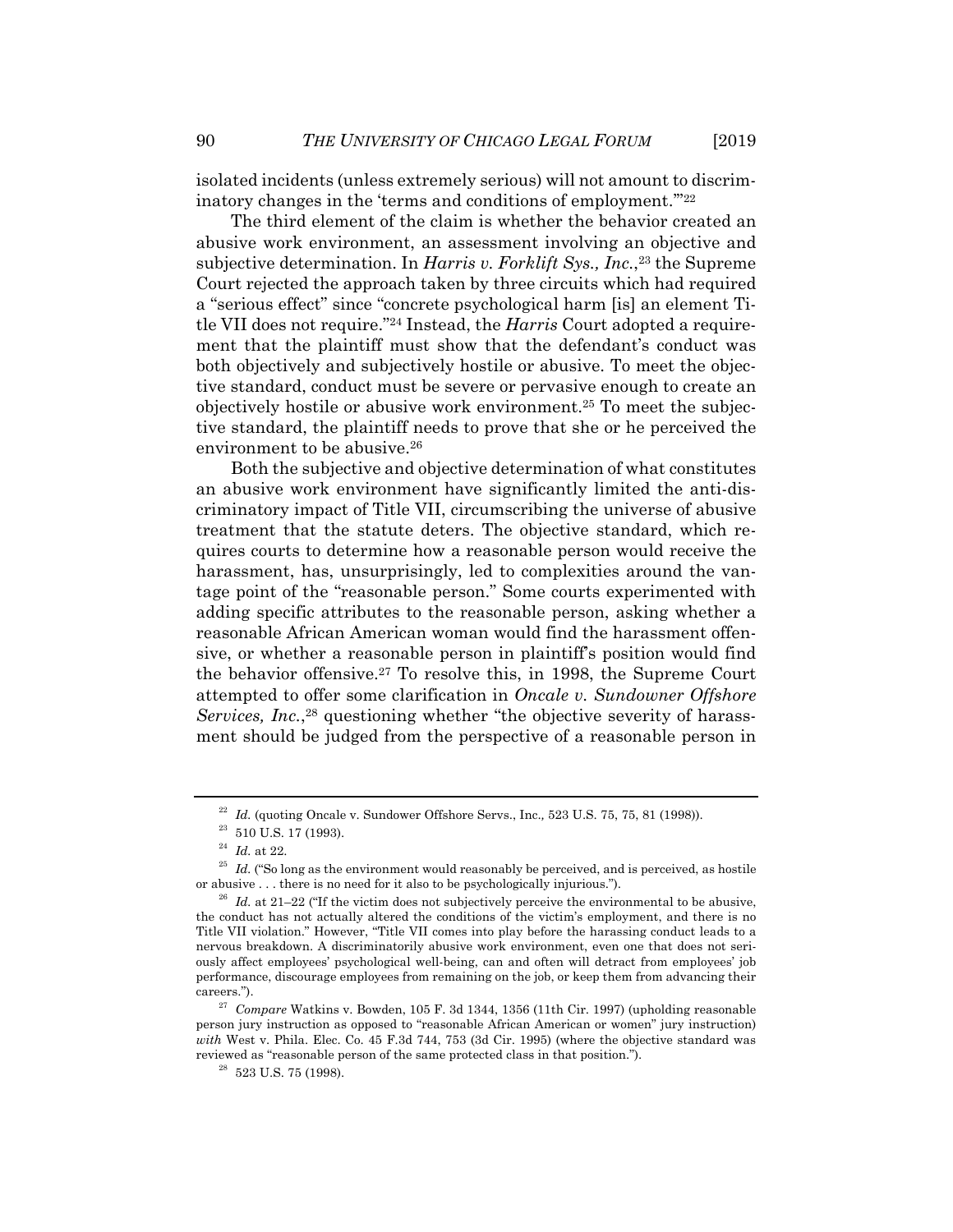the plaintiff's position."29 The Supreme Court set forth an analysis based upon the objective reasonable person standard that looked at "the social context in which particular behavior occurs and is experienced by its target" which inevitably "depends on a constellation of surrounding circumstances, expectations, and relationships which are not fully captured by a simple recitation of the words used or the physical acts performed."30 While this standard attempted to provide more nuance, it also yielded more discretion to draw upon problematic societal norms.<sup>31</sup>

The subjective test, which essentially asks whether the conduct was unwelcome, is a complicity test of whether or not the plaintiff welcomed the behavior.32 Conduct is unwelcome if the plaintiff did not solicit or incite it and if the plaintiff regarded the conduct as undesirable or offensive.33 Courts have held that certain conduct, particularly rape, is unwelcome by definition.34 However, determinations of whether conduct was welcome have sent courts down the rabbit hole of assessing a plaintiff's behavior to determine if the alleged harassment was a component of acceptable gendered interactions or not.35

The final question is whether employer liability is triggered or whether the employer knew or should have known the harassment occurred. For claims related to a supervisor, the employer is vicariously liable but may utilize an affirmative defense. The employer may avoid liability by demonstrating that (1) the employer exercised reasonable

<sup>32</sup> *See* Meritor Sav. Bank v. Vinson, 477 U.S. 57, 69 (1986) (for conduct to constitute sexual harassment, it must be unwelcome to the victim).

harassment, it must be unwelcome to the victim). 33 *See* Frensley v. N. Miss. Med. Ctr., Inc., 440 F. App'x 383, 386 (5th Cir. 2011); Burnes v. McGregor Electr. Indus., Inc., 989 F.2d 959, 962 (8th Cir. 1993); Henson v. City of Dundee, 682

<sup>29</sup> *Id.* at 81–82. 30 *Id.*; *see also* E.E.O.C. v. Boh Bros. Constr. Co., 731 F.3d 444, 460 (5th Cir. 2013), (citing *Oncale*, 523 U.S. at 80, 118 (1998) ("We view the alleged harassment with '[c]ommon sense, and an appropriate sensitivity to social context' to determine whether it constitutes 'conduct which a reasonable person in the plaintiff's position would find severely hostile.'"). 31 For example, there is some indication in psychological research that juries are resistant or

unable to apply reasonable person standards from particular perspectives in discrimination cases. Katie R. Eyer, *That's Not Discrimination: American Beliefs and the Limits of Anti-Discrimination* 

F.2d 897, 903 (11th Cir. 1982). 34 *See, e.g.*, Lapka v. Chertoff, 517 F.3d 974, 982 (7th Cir. 2008) ("It goes without saying that forcible rape is 'unwelcome physical conduct of a sexual nature.") (citing Little v. Windermere Relocation, Inc., 301 F.3d 958, 966 (9th Cir. 2002)).

 $35$  Swentek v. USAIR, Inc., 830 F.2d 552, 557 (4th Cir. 1987) (Similarly, a plaintiff's participation in foul language or sexual innuendo in a consensual setting outside the workplace "does not waive her legal protections against unwelcome harassment."); E.E.O.C. v. Wal-Mart Stores, Inc., Nos. 97-02229, 97-02252, 1999 WL 1032963 (10th Cir. 1999) (Evidence that a plaintiff had consensual sexual relationships with other co-workers outside of work "is not relevant to [plaintiff]'s claims of harassment at work."); *see also* Wilson v. City of Des Moines, 442 F.3d 637 (8th Cir. 2006) (evidence of female employee's sexual behavior and comments in the workplace was "highly probative of issue of whether the alleged harassment was unwelcomed."); Excel Corp. v. Bosley, 165 F.3d 635, 641 (8th Cir. 1999) (evidence of alleged sexual relations between employee and ex-husband outside the workplace during period when harassment occurred should be excluded).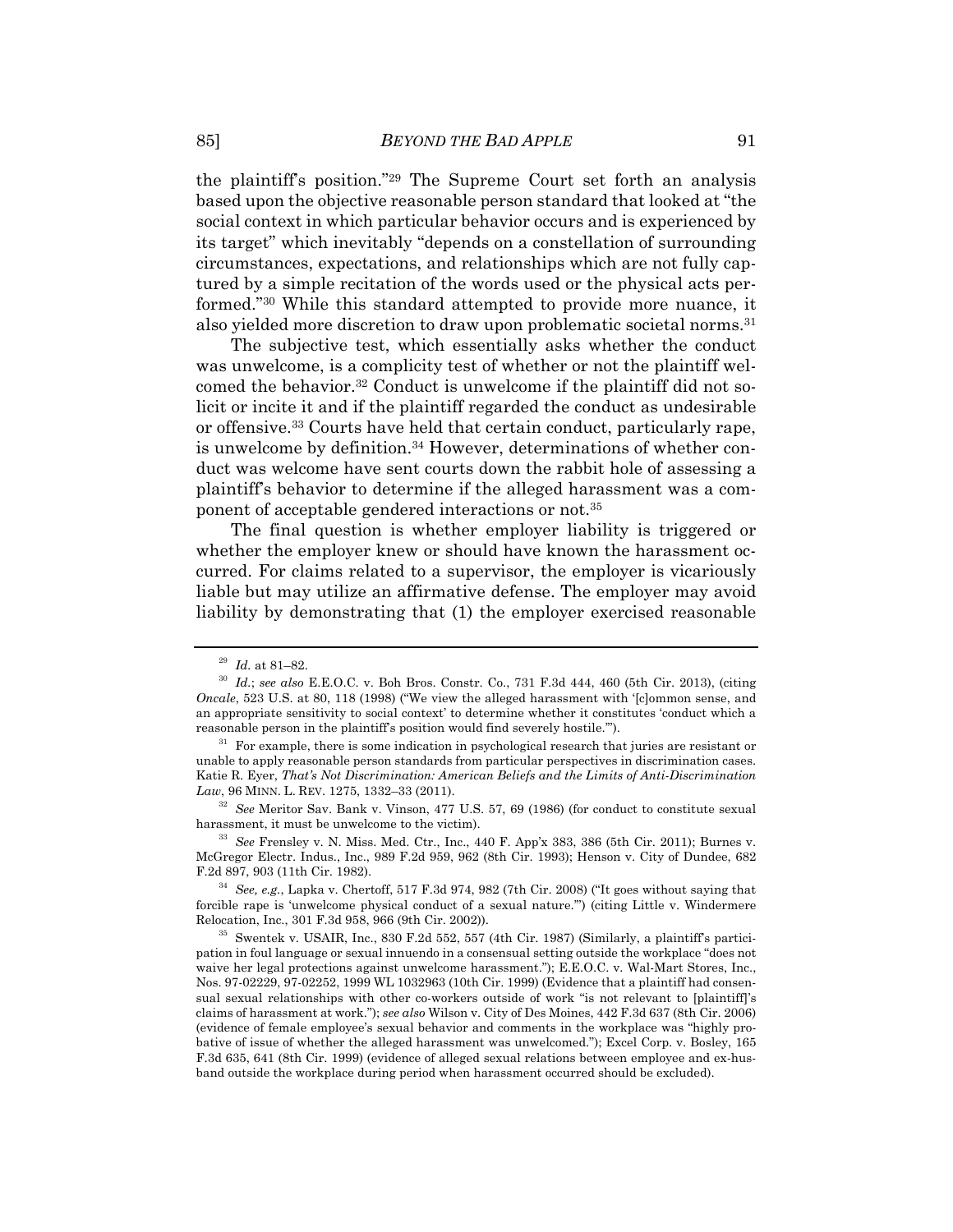care to prevent and correct sexually harassing behavior, and (2) the employee unreasonably failed to take advantage of this protection.36 The employer is liable for harassment by non-supervisory employees or nonemployees over whom it has control, if it knew or should have known about the harassment and failed to take prompt and appropriate corrective action.37 An employer is merely required to be responsive—having an available anti-harassment policy with a complaint procedure which the employee unreasonably failed to use would defeat the claim.<sup>38</sup>

Overall, this complex test has created barriers to claimants<sup>39</sup> and failed to provide effective guidance to employers and employees.40 The core legal concepts the test relies on—"severe and pervasive", "unwelcome" and "offensive"—remain vague and have often resulted in inconsistent and narrow assessments of sexual harassment claims.<sup>41</sup> Scholars have proposed various reforms that seek to alter the allocation of fact-finding determinations between judges and juries in hopes of better capturing the reformative aims of Title VII. Some have proposed that the judiciary should exercise greater influence in factual determinations as it has done in other contexts in which uniformity and predictability are paramount.<sup>42</sup> Excessive reliance on juries to assess the severity and offensive nature of harassment, scholars have argued, yields inconsistent decisions without precedential value, often reflecting the predominating prejudices Title VII seeks to transform.43 In contrast, some researchers have found that judges consistently downplay and minimize instances of harassment to the detriment of litigants.44 The current composition of the judiciary, it is argued, is far too disconnected

<sup>36</sup> *See* Burlington Indus. Inc. v. Ellerth, 524 U.S. 742, 765 (1998); *see also* Faragher vs. City of

<sup>&</sup>lt;sup>37</sup> EEOC, *Harassment; Employer Liability for Harassment*, https://www.eeoc.gov/laws/types/ harassment.cfm [https://perma.cc/A9RD-84AY]. 38 *Id.*

<sup>39</sup> Sean Captain, *Workers Win Only 1% of Federal Civil Rights Lawsuits at Trial*, FAST COMP-ANY, (July 31, 2017), http://www.fastcompany.com/40440310/employees-win-very-few-civil-rightslawsuits [https://perma.cc/4J5A-U5VZ] (finding that, of the cases filed in court that are not settled or voluntarily dismissed, less than 1 percent result in a favorable outcome); Eyer, *supra* note 31 at 1299 (exploring the reasons for the low success rates of discrimination lawsuits). 40 *See generally* SANDRA F. SPERINO & SUJA A. THOMAS, UNEQUAL: HOW AMERICA'S COURTS

UNDERMINE DISCRIMINATION LAW (Oxford University Press, 2017); Scheindlin & Elofson, *supra* note 8; U.S. SENATE HEALTH, EDUCATION, LABOR, AND PENSIONS COMMITTEE, 115TH CONG., *So I Tolerated It—How Work Places Are Responding to Harassment and the Clear Need for Federal Action: Minority Staff Report* (December 2018) [henceforth *Minority Staff Report*] [https://www.help.s enate.gov/imo/media/doc/Senator%20Murray%20Harassment%20Report%20Final.pdf]. 41 Scheindlin & Elofson, *supra* note 8; U.S. SENATE HEALTH, EDUCATION, LABOR, AND

PENSIONS COMMITTEE, Minority Staff Report, supra note 40 at 31–33.<br><sup>42</sup> Scheindlin & Elofson, *supra* note 8 at 834–37.<br><sup>43</sup> Id.<br><sup>44</sup> Theresa M. Beiner, *Let the Jury Decide: The Gap between What Judges and Reasonable* 

*People Believe Is Sexually Harassing*, 75 S. CAL. L. REV. 791, 809–17 (May 2002).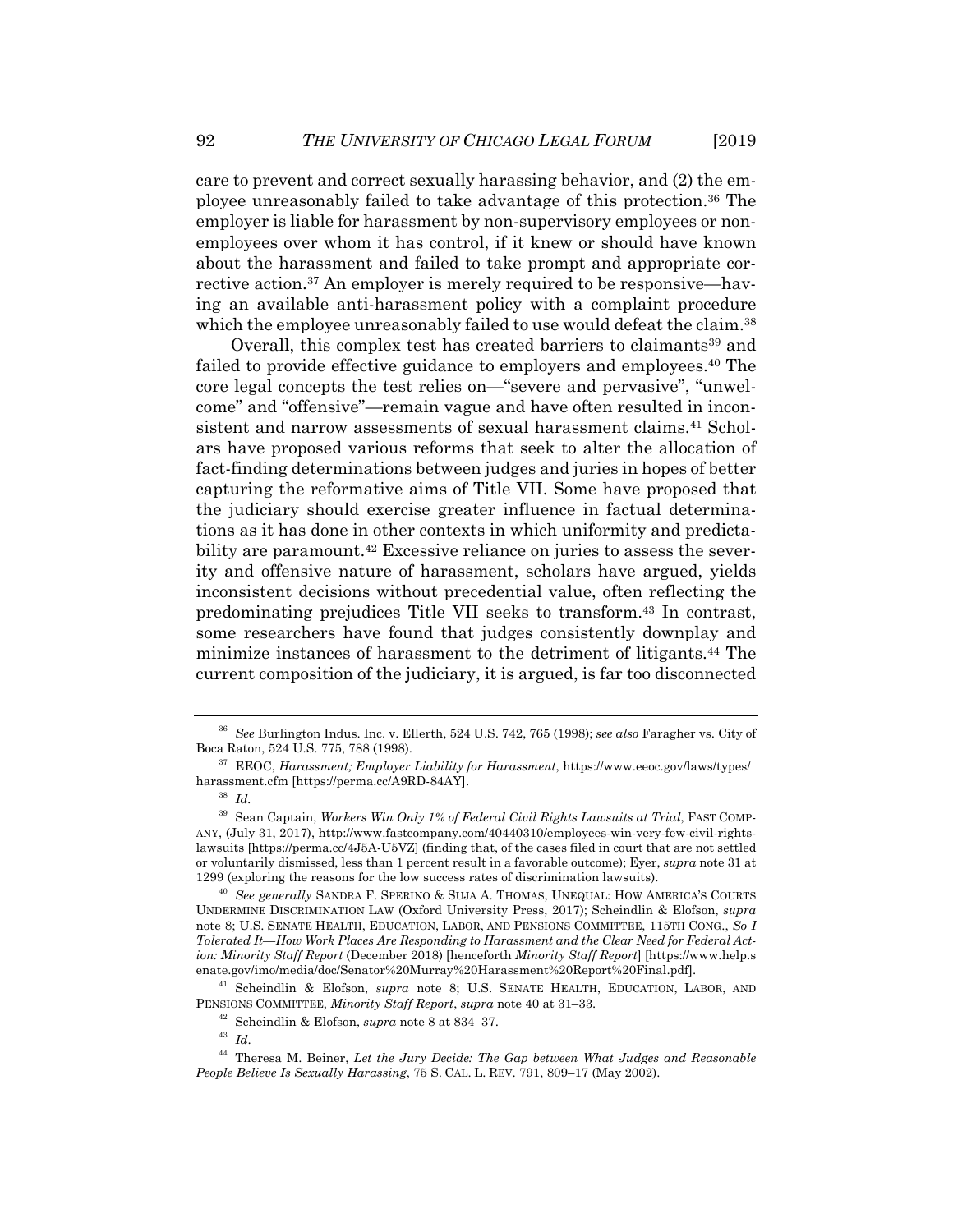from the realities of the workplace to effectively assess harassment claims.45

Both perspectives reflect a similar concern that the legal framework developed by the courts impedes the policy goals of Title VII. Without a path towards the social reform Title VII seeks, sexual harassment determinations in our courts are bound to be vague and regressive.46 As one commentator noted, "[s]ociety can hardly be expected to reform itself without notice as to what title VII requires."47 That this problematic adjudicative process is placed within an administrative process that most agree also limits the reform aims of Title VII is even more concerning. In hostile work environment claims, employees must first file with their employer's internal complaint process. Then they must file their claims through the Equal Employment Opportunity Commission's (EEOC) administrative process and must do so within 180 to 300 days of the offense.48 Due to limited resources, the EEOC only pursues a small portion of reported claims, often issuing right to sue letters for complainants to pursue private litigation, a costly undertaking which is prohibitive to many.49 Thus, the cases that make it to court already represent a small portion of the claims filed with the EEOC.50

The result of these administrative process hurdles and our legal determination of harassment is that few instances of gender-motivated abusive workplace behavior are held to account under Title VII.51 Ultimately, the costs of litigation, both financial and otherwise, are rarely worth it to the aggrieved party. Loss of career status, pursuit of claims

<sup>&</sup>lt;sup>45</sup> 33.3 percent of Supreme Court justices are women, 36.8 percent of Circuit Court of Appeals judges are women, and 34 percent of Federal District Court judges are women. AM. BAR ASS'N, *A Current Glance at Women in the Law*, at 5 (Jan. 2018), https://www.americanbar.org/content/dam/ aba/administrative/women/a-current-glance-at-women-in-the-law-jan-2018.pdf [https://perma.cc/ 2KHX-XPAC]. 46 Researchers have concluded that features of American culture create reluctance by any fact-

finder (judge or jury) to attribute workplace wrongs to status discrimination. Eyer, *supra* note 31, at 1299.<br><sup>47</sup> Scheindlin and Elofson, *supra* note 8, at 834.<br><sup>48</sup> EEOC, *Time Limits for Filing a Charge*, https://www.eeoc.gov/employees/timeliness.cfm [ht

tps://perma.cc/CHE6-6D7Q]. 49 EEOC, *What You Can Expect After You File A Charge*, https://www.eeoc.gov/employees/pro-

cess.cfm [https://perma.cc/LWA9-N225]. 50 EEOC, *All Charges Alleging Harassment (Charges Filed with the EEOC) FY 2010-FY2018*,

https://www.eeoc.gov/eeoc/statistics/enforcement/all\_harassment.cfm [https://perma.cc/N535-9W

<sup>&</sup>lt;sup>51</sup> U.S. SENATE HEALTH, EDUCATION, LABOR, AND PENSIONS COMMITTEE, *Minority Staff Report*, *supra* note 40, at 10–15 (discussing EEOC charge data and lack of reliable data on sexual harassment charge success).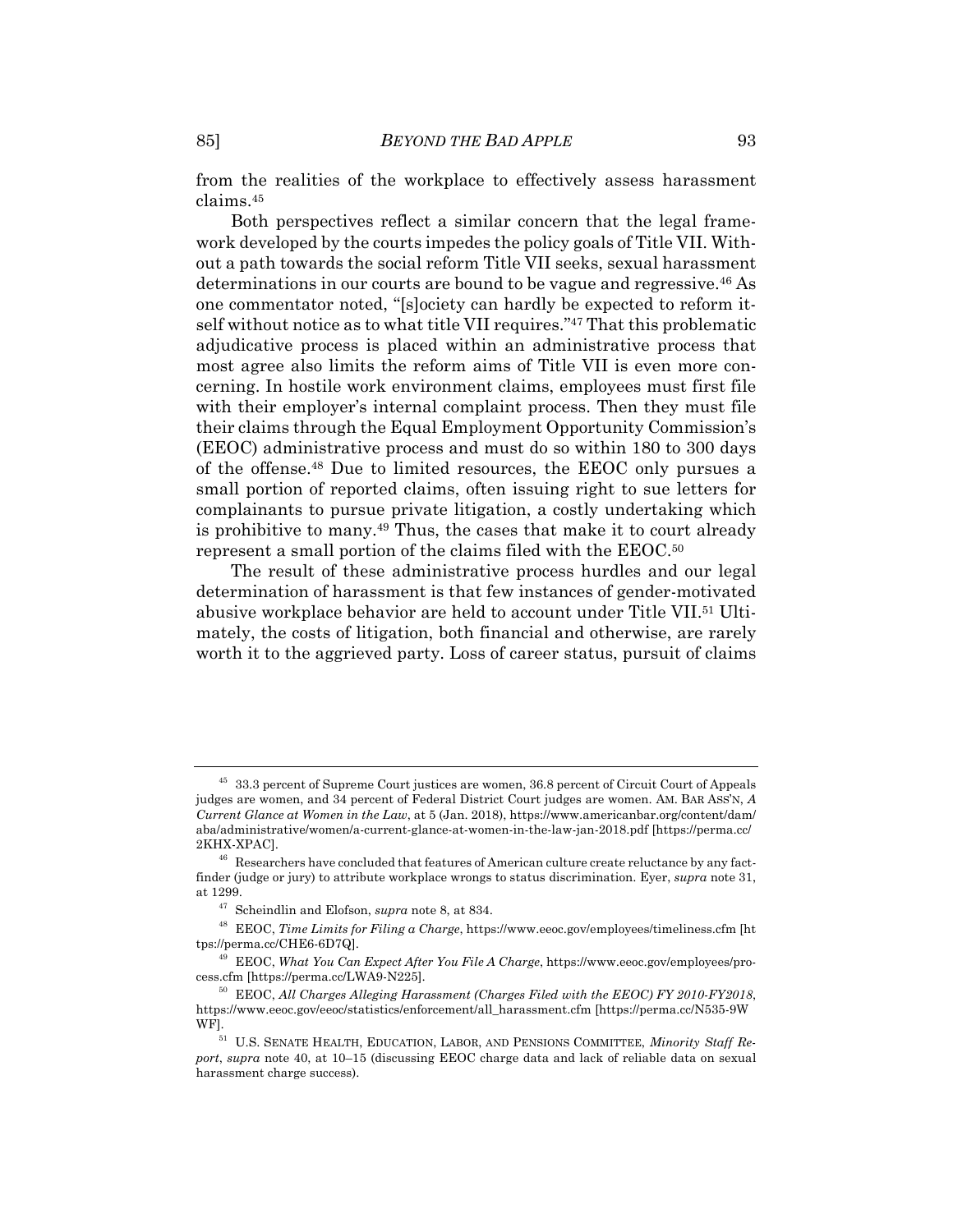resulting in job losses, personal investments, cost of legal representation, and the emotional drain of the process all make harassment claims a burdensome pursuit.<sup>52</sup>

# II. RECONSIDERING THE U.S. APPROACH

Half a century later, Title VII's original transformative goals appear to have been, at best, curtailed and, at worst, rendered ineffectual, by a complaint-dependent, liability-focused process, saddled with under-resourced administrative hurdles and courts that have narrowed the statute's potential. Our unwillingness to address the misogyny and sexism that underpins harassment—maintaining instead a focus on its individual and inter-personal nature—has undermined Title VII's impact on women in employment, undercutting its original aim to "liberate the workplace from the demeaning influence of discrimination, and thereby to implement the goals of human dignity and economic equality in employment."53 The question is now whether we can reorient our approach to sexual harassment and fulfill Title VII's transformative intention.

A return to the goals of Title VII and the intention of Congress to "liberate the workplace" from gender inequality requires a more forward-looking approach than the one we have employed thus far. Like the Civil Rights Act of 1964, which sought to end segregation in schools, Title VII sought to fundamentally alter the workplace, a task its implementation has not achieved.<sup>54</sup> A transformative approach to discrimination is one that understands that inequalities are rooted in history, and that divisions are not arbitrary or irrational but often deliberately preserve current structures.55 This approach requires an inquiry into the values, behaviors, institutions, and power relations that maintain women's inequality through sexual harassment.<sup>56</sup>

By this measure, determinations ungrounded in policy goals or reliance on dominant cultural norms and public opinion is misguided. A legal assessment of sexual harassment that seeks transformation would not aim to reflect social norms but instead would pursue an assessment

<sup>52</sup> Christine O. Merriman and Cora G. Yang, *Employer Liability for Coworker Sexual Harassment Under Title VII*, 13 N.Y.U. REV. L. & SOC. CHANGE 83, 84 note 6 (1985) (citing an unpublished 1979 Working Women's Institute Study (WWI)). 53 Gallagher v. Delaney, 139 F.3d 338, 342 (2d Cir. 1998).

<sup>54</sup> Civil Rights Act of 1964, Pub. L. 88-352, 78 Stat. 241 (1964).

<sup>&</sup>lt;sup>55</sup> The Constitutional Court in South Africa provides a good example of a transformative approach to discrimination claims. *See* Catherine Albertyn, *Substantive Equality and Transformation in South Africa*, 23 S. AFR. J. ON HUM. RTS. 253 (2007). 56 *Id.*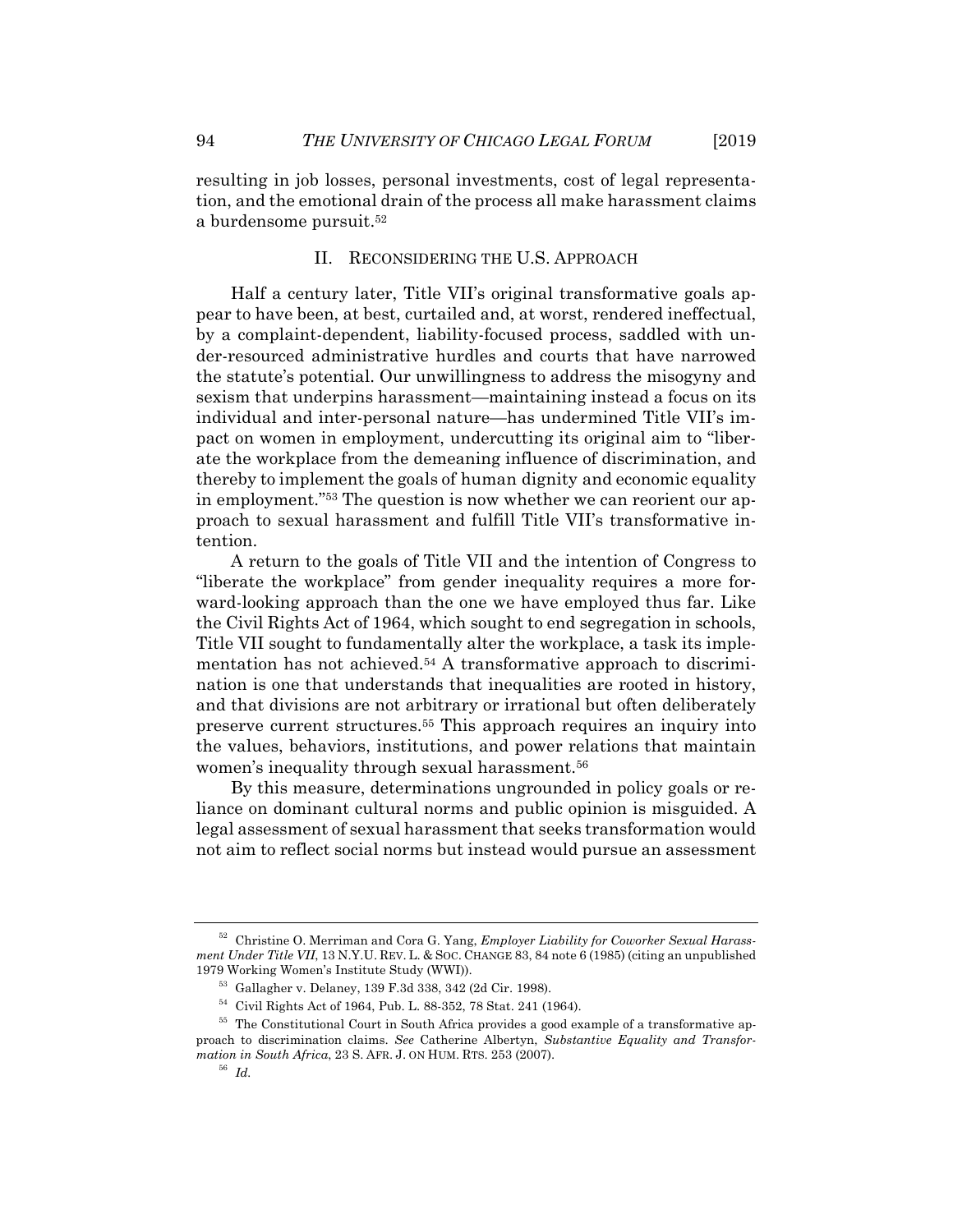of harassment that advances women's workplace equality and recognizes the barriers to that equality. In other words, our laws on sexual harassment and their implementation should move us forward rather than merely reflect our discriminatory surroundings.

#### A. Sexual Harassment and the Structure of the Workplace

As discussed, our legal conception of sexual harassment focuses primarily on ensuring those with authority in the workplace do not use it to elicit sexual services, favors, and interactions, and that extreme sexually degrading and/or intrusive behavior is punished.<sup>57</sup> While these are important features of sexual harassment, they do not address the broader context and elements of the American workplace that make harassment possible and advantageous. By focusing on the bad actors/rotten apples that abuse their authority or openly degrade their female coworkers, our legal approach to sexual harassment misses and renders acceptable many other forms of sexual harassment that impede women from attaining their full economic potential through employment.

The last decade of research has painted an increasingly clear picture of sexual harassment—its nature, benefit and impact—which differs from the one reflected in our jurisprudence. Research indicates that sexual harassment is often not an isolated event nor one disconnected from other features of a workplace, but a tactic that defines certain workplaces and is a critical component of them. Sexual harassment is not merely the experience of a few unlucky women but a practice that advances, entrenches, and preserves workplace inequalities, discouraging women from pursuing higher-level positions or even entering certain industries. This more complex understanding of harassment puts into question the judicial approach of requiring "a showing of tremendous harm done to a flawless plaintiff."58

Studies have identified various predictors of harassment, including particular workplace practices and industries prone to high levels of harassment. Male-dominated workplaces (e.g., construction),<sup>59</sup> lowwage workplaces populated by women (e.g., retail and care providers),  $60$ 

<sup>57</sup> Vicki Schultz, *Open Statement on Sexual Harassment from Employment Discrimination Law Scholars*, 71 STAN. L. REV. ONLINE 17 (2018), https://www.stanfordlawreview.org/online/openstatement-on-sexual-harassment-from-employment-discrimination-law-scholars/ [https://perma.c c/6CAK-UW65]. 58 *See* Bernstein, *supra* note 5, at 1271. 59 Kim Parker, *Women in Majority-Male Workplaces Report Higher Rates of Gender Discrimi-*

*nation*, PEW RESEARCH CENTER (Mar. 7, 2018), http://www.pewresearch.org/fact-tank/2018/03/07/ women-in-majority-male-workplaces-report-higher-rates-of-gender-discrimination/ [https://perma .cc/47DZ-6TMJ]. 60 Jocelyn Frye, *Not Just the Rich and Famous: The Pervasiveness of Sexual Harassment*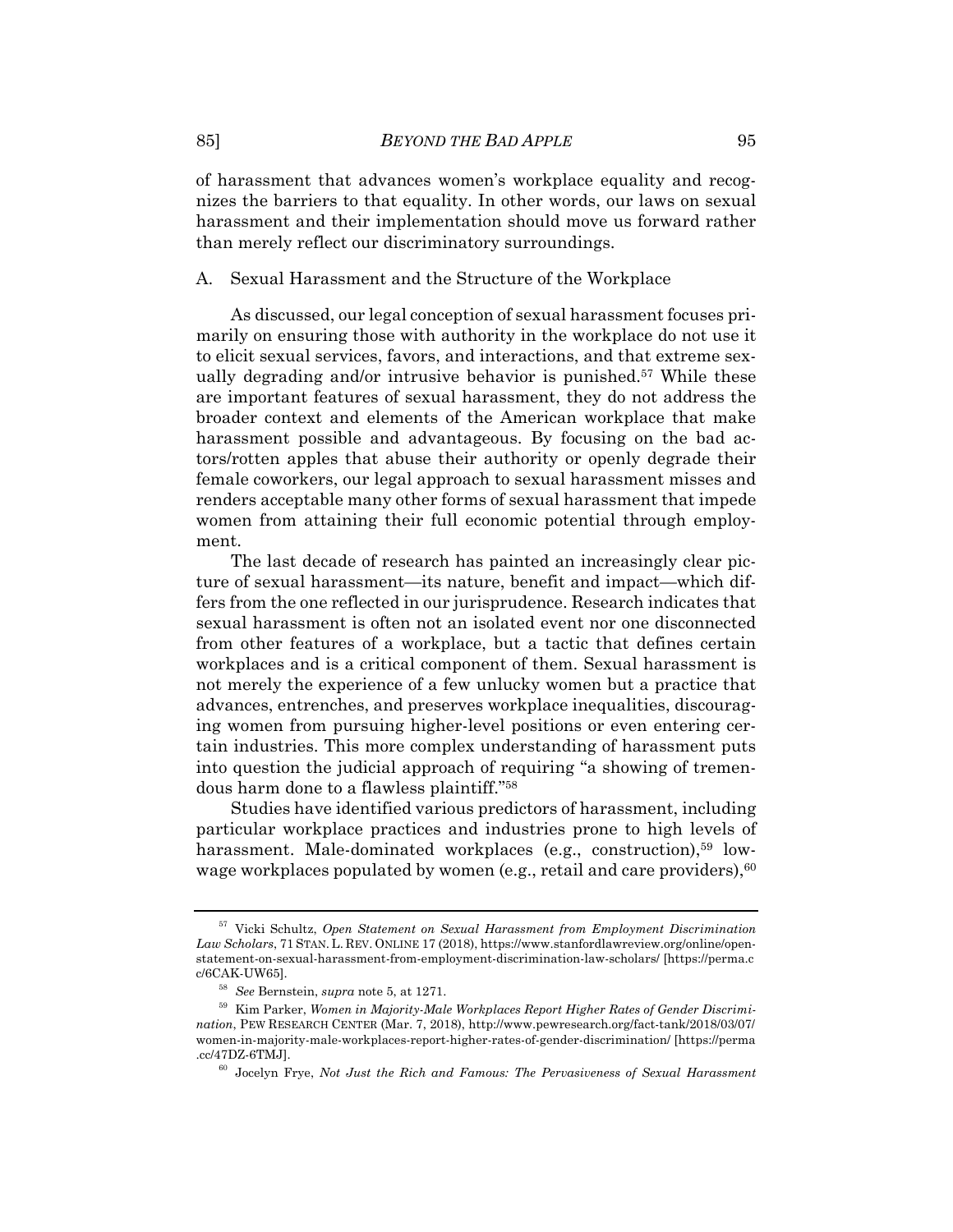and industries where workers are excluded from labor law protections (e.g., domestic work and farm labor) $61$  are all associated with higher levels of sexual harassment. Poorly structured work environments (e.g., laborer working in isolation, poor management structures, excessive supervisory discretion, lack of clear rule making and enforcement) and workplaces with inadequate complaint systems also evidence higher levels of harassment.62

Male-dominated workplaces have consistently been found to have higher rates of harassment of female workers than gender-balanced workplaces.63 For example, a study relying on charge data from the EEOC found that, in a male majority industry like construction (91% male workers), women were 27 times more likely than men to report sexual harassment. In comparison, in health care and social assistance industries, where 21% of workers are male, women were only 1.2 times more likely to report sexual harassment than men.<sup>64</sup> In male-majority industries, female supervisors are also more likely to experience harassing behaviors than in predominately female industries.65

Women in female-dominated workplaces where women are in lowwage positions with high levels of turnover, such as retail and elder or child care, also report high levels of sexual harassment. EEOC charge data, again, revealed that the largest number of claims were filed in the accommodation and food services industry followed by retail trade. Both industries are dominated by women and pay low-wages at high turnover rates.66 Domestic (household) workers have long been subjected to harassment and abuse in isolated and unregulated workplaces, many instances even rising to the level of human trafficking and servitude.<sup>67</sup>

The infrastructure of the work environment has also been found to impact the prevalence of sexual harassment. For example, an Institute for Women's Policy Research study identified several work-related features associated with increased risk of sexual harassment and assault

*across Industries Affects All Workers*, CTR. FOR AM. PROGRESS (Nov. 20, 2017), https://www.americ anprogress.org/issues/women/news/2017/11/20/443139/not-just-rich-famous/ [https://perma.cc/WF  $4U-H6AY$ ].<br><sup>61</sup> *Id.* 

<sup>62</sup> Elyse Shaw, Ariane Hegewisch & Cynthia Hess, *Sexual Harassment & Assault at Work: Understanding the Costs*, B376 IWPR 1–12 (Oct. 2018), https://iwpr.org/wp-content/uploads/2018/

<sup>&</sup>lt;sup>63</sup> See Parker, *supra* note 59.<br><sup>64</sup> Women's Initiative, *Women Disproportionately Report Sexual Harassment in Male-Dominated Industries*, CTR. FOR AM. PROGRESS (Aug. 6, 2018), https://www.americanprogress.org/is-

<sup>&</sup>lt;sup>65</sup> Heather McLaughlin, Christopher Uggen & Amy Blackstone, *Sexual Harassment, Workplace Authority, and the Paradox of Power*, 77(4) AMERICAN SOCIOLOGICAL REV. 625, 634 (2012), http://journals.sagepub.com/doi/pdf/10.1177/0003122412451728 [https://perma.cc/MWE7-WCCN]. 66 *See* Frye, *supra* note 60. 67 *See* Shaw et al., *supra* note 62, at 3.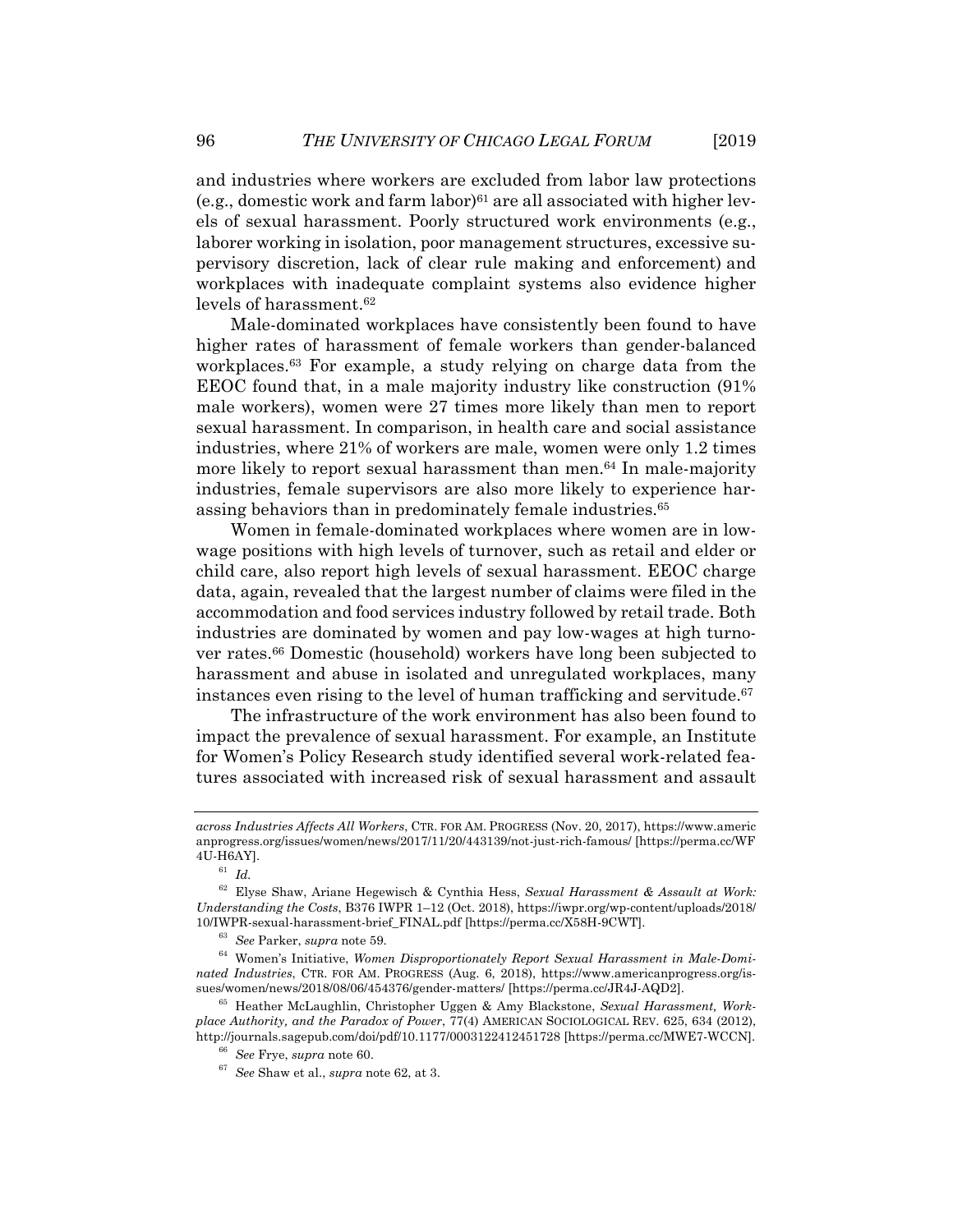in the workplace, including: compensation mechanisms that relied on tips; work environments in which workers labored in isolation; employment of workers with irregular immigration status (or where their status was dependent on their jobs); and work settings with employees with significant power differentials.<sup>68</sup>

Other elements of the workplace—e.g., lines of management, supervisory discretion, mechanisms for employee well-being and retention—can all impact the prevalence of sexual harassment.69 A committee of experts analyzing the agricultural industry in an International Labor Organization (ILO) report, for example, found that the prevalence of sexual harassment was impacted by unequal power relations, discriminatory work practices, the precariousness of the workers' employment, frustration of the right to association and collective bargaining,70 poor working conditions, work intensity or unrealistic production goals, the prevalence of informal work,71 and weak enforcement mechanisms.72

Many of these factors, if not all, are features of a workplace within the employer's design and control. Who employers hire, how they treat their employees, how they expose them to customers, what forms of safety mechanisms are in place, and employee job security all appear to have some impact on the prevalence of sexual harassment in the workplace and are all decisions employers make in designing and maintaining a workplace. While an employer may not have absolute control over

 $68$  *Id.* at 4. The last example has been highly publicized in this past year through articles by women harassed in the entertainment industry, as well as law clerks and in academia, and, in general all professions that instill certain individuals with high levels of unchecked authority. *See, e.g.*, Nancy Gertner, *Sexual Harassment and the Bench*, 71 STAN. L. REV. ONLINE 17 (2018) https: //review.law.stanford.edu/wp-content/uploads/sites/3/2018/06/71-Stan.-L.-Rev.-Online-Gertner-1. pdf [https://perma.cc/TY5Z-YKAS]; *see also* Katie Benner, *Women in Start-Up World Speak Up About Harassment*, N.Y. TIMES, July 4, 2017, https://www.nytimes.com/2017/07/04/insider/technolo gy-sexual-harassment.html [https://perma.cc/K7AQ-BSQK]; Pamela Hutchinson, *#MeToo and Hollywood: What's Changed in the Industry a Year On?* THE GUARDIAN, Oct. 8, 2018, https://www. theguardian.com/world/2018/oct/08/metoo-one-year-on-hollywood-reaction [https://perma.cc/A5YY

<sup>-</sup>AAQT]. 69 Int'l Labor Org, Conditions of Work and Equality Dept. [ILO], *Final Report*, at ¶ 62, 105, 110, Meeting of Experts on Violence against Women and Men in the World of Work, MEVWM/201 6/7 (Geneva, 3–6 October 2016), http://www.ilo.org/wcmsp5/groups/public/---dgreports/---gender/do

<sup>&</sup>lt;sup>70</sup> Id. at ¶ 12, 13, 101; *see also* Int'l Labour Office, *Ending Violence and Harassment Against Women and Men in the World of Work*, ILC.107/V/1 29, 70 (2018), https://www.ilo.org/wcmsp5/gro ups/public/---ed\_norm/---relconf/documents/meetingdocument/wcms\_553577.pdf [https://perma.cc/

 $\begin{array}{cc} 71 & Id. \text{ at } \P{12, 101}. \\ 72 & Id. \end{array}$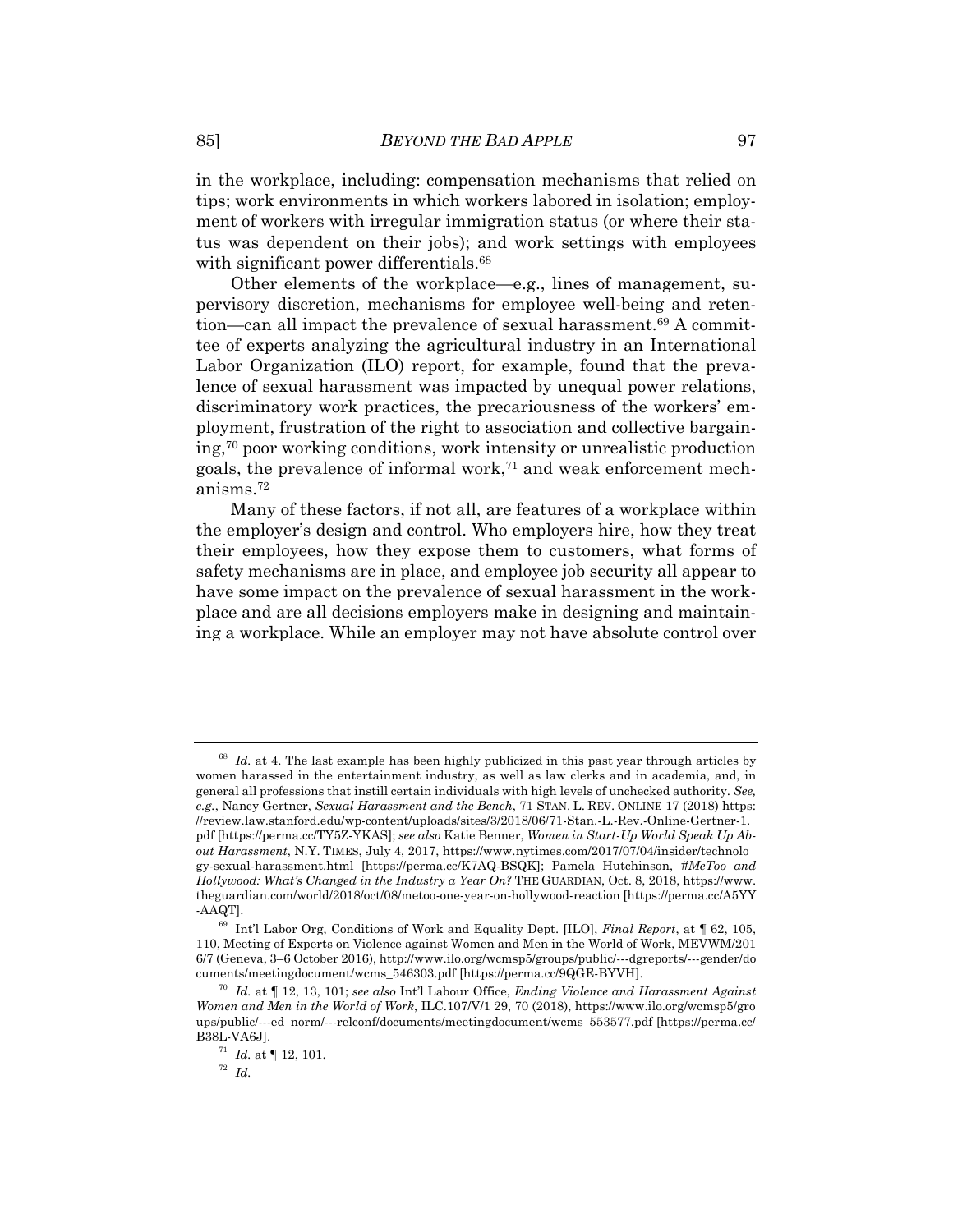whether harassment occurs, the employer is clearly in a position to significantly reduce the opportunity, motivation, and reward systems that enable and promote it.73

Finally, the negative impact of harassment, both on the intended victims and the workplace more generally, is clear. Studies have identified a variety of negative consequences on the health and well-being of workers, including increased stress for victims (which can lead to a variety of physical ailments), inability of victims to focus on doing their tasks correctly and safely, inability of co-workers and managers to effectively respond to or deal with sexual harassment, intimidation that causes victims to be reluctant to raise legitimate safety issues for fear of being ridiculed, and workplace violence.74

#### B. Redefining Sexual Harassment

When placed in the context of this research, our legal definition of and policy approach to harassment appears badly in need of updating. While research has made it evident that harassment is an institutional and societal problem, Title VII's implementation continues to focus on isolated inter-personal issues among individuals, such as badly worded jokes and inappropriate sexual pursuits of aberrant actors.75 For more than a decade now, scholars and advocates have urged lawmakers, courts, and employers, with little success, to treat sexual harassment claims as part of a larger pattern of workplace discrimination and inequality, consistent with the spirit of Title VII.76 Our current approach has not only failed to capture the nature and full range of behavior that causes inequality of women in the workplace, but it has undermined Title VII's ability to eradicate gendered employment discrimination, at the significant cost of many women and men.

Vicki Schultz and others<sup>77</sup> have proposed the adoption of an approach to harassment that more comprehensively captures the nature of the problematic behavior. Schultz has argued that the sexual comments and behavior courts focus on ignores many of the sex-based words and actions in the workplace that are aimed at and succeed in

<sup>73</sup> Ann C. Hodges, *Strategies for Combating Sexual Harassment: The Role of Labor Unions*, 15 TEX. J. WOMEN & L. 183 (2006). 74 *See, e.g.*, ILO, *Final Report*, *supra* note 69, at ¶ 49; Shaw et al., *supra* note 62, at 4–6; *see*

*also* Chelsea R. Willness, Piers Steel & Kibeom Lee, *A Meta-Analysis of the Antecedents and Consequences of Workplace Sexual Harassment*, 60 PERSONNEL PSYCHOLOGY 127 (2007); Morton Nielson, et al., *Prospective Relationships between Workplace Sexual Harassment and Psychological Distress*, 62(3) OCCUP. MED. (LOND) 226 (Mar. 2012). 75 Lawton, *supra* note 1. 76 *Id.* at 820–21. 77 *See* Schultz, *Reconceptualizing Sexual Harassment*, *supra* note 17.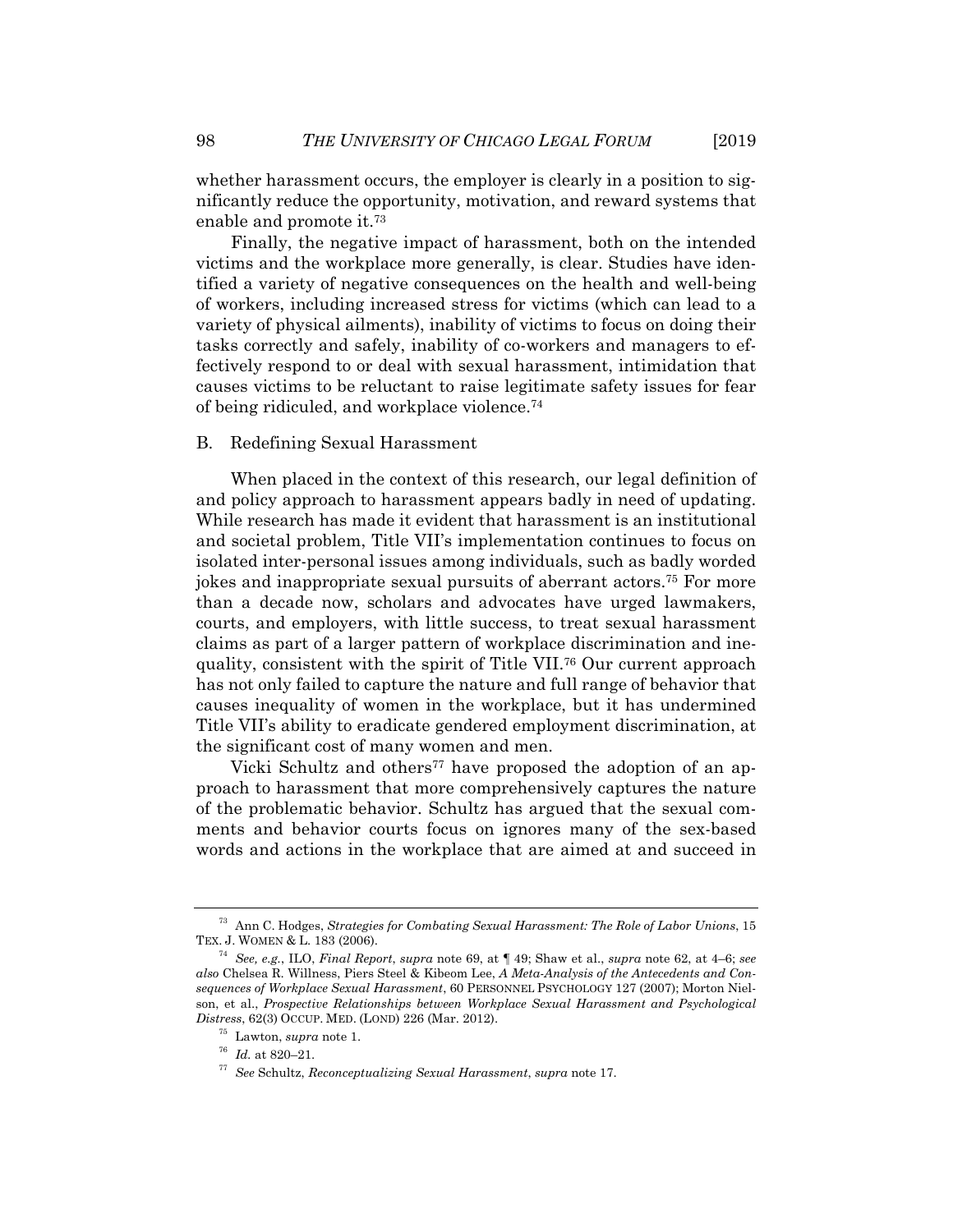undermining women and limiting their achievements.78 As Schultz has explained, even traditional forms of sexual harassment are not, as was previously understood, power used to gain access to sex but sexualized behavior used to maintain or attain power.79 This understanding builds off of Catharine McKinnon's original framing of sexual harassment as domination of one sex over another.<sup>80</sup>

Under this framework, sexual harassment is a tool of male workers to maintain their status in the workplace and limit economic advancement and opportunities for women (and men who do not meet accepted standards of masculinity).<sup>81</sup> When understood as a systematic form of workplace advantage-seeking behavior, an institutional response by the employer seems called for. As discussed in Section II(A), studies show that such interventions are impactful.82 Moreover, if this behavior is aimed at and succeeds in preserving the very gender inequality our policies seek to eradicate, interventions that go beyond merely adjudicating employee complaints through litigation also seem advisable. Our failure to do any of this begs the question of whether we seek to eradicate sexual harassment or merely regulate it to a socially acceptable degree. And, if the latter, isn't the tolerance for sexual harassment a symptom of the very sexism Title VII was intended to address?<sup>83</sup> Are we resigned to the contention that sex-based harassment and abuse are simply a part of women's working life even if such behavior leads to perpetuating the exclusion of women from the workplace and creating barriers to their economic equality?

### III. INTERNATIONAL AND COMPARATIVE APPROACHES

The ILO standard setting process, "Ending Violence and Harassment Against Women and Men in the World of Work," began at its 325th Session in November of 2015 and provides some insight into alternative

<sup>78</sup> *Id.* at 26. 79 *Id.* at 27. 80 *See* CATHARINE A. MACKINNON, SEXUAL HARASSMENT OF WORKING WOMEN 27–28 & n. 13 (1979). 81 McLaughlin et al., *supra* note 65 (explaining that sexual harassment is used to counterbal-

ance women in positions of power and might be motivated more by desire for control and domina-

 $182$  Ryan K. Jacobson and Asia A. Eaton, *How Organizational Policies Influenced Bystander Likelihood of Reporting Moderate and Severe Harassment at Work*, 30:1 EMPLOY. RESPONSE RIGHTS J. 37 (2018) (Participants in zero-tolerance policy condition were more likely to intend to

formally report the harassment to their organization). 83 Brenda L. Russell and Kristin Y. Trigg, *Tolerance of Sexual Harassment: An Examination of Gender Differences, Ambivalent Sexism, Social Dominance, and Gender Roles*, 50(7–8) SEX ROLES 565 (2004) (explaining that ambivalence and hostility toward women are much greater predictors of tolerance of sexual harassment than is gender alone).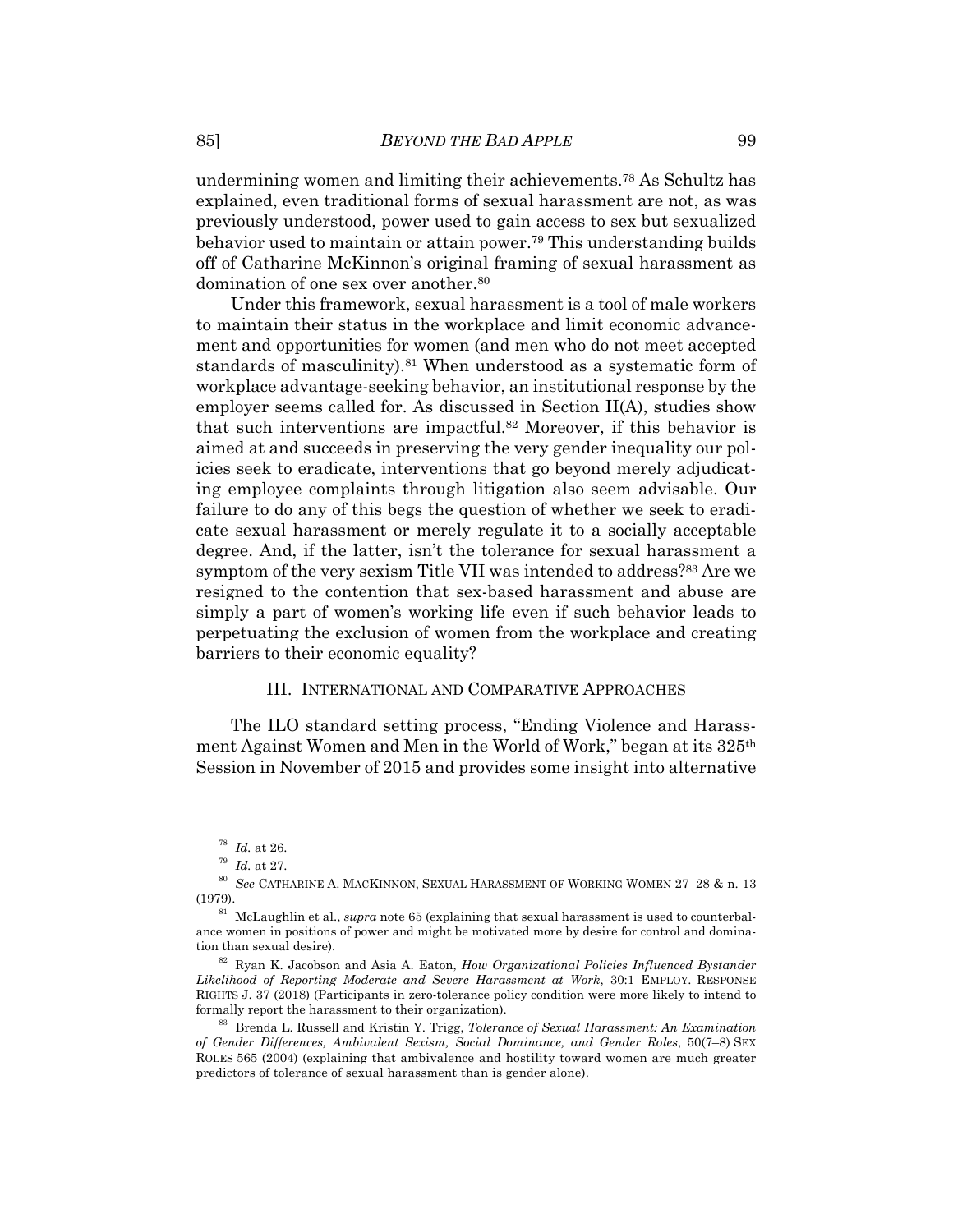ways to address sexual harassment in the workplace.<sup>84</sup> The ILO initiated this process with the goal of achieving a consensus among its 187 member states on the nature of violence and harassment in the workplace and developing a framework for prevention and response.85 Through this process, the ILO has consolidated national laws and explored the policy approaches to sexual harassment that have emerged through international agreements and within member states.

As captured in the ILO's report, the international human rights legal system, as well as some of our peer countries, address sexual harassment within the larger context of workplace rights and standard violations. Sexual harassment is treated as a form of violence and abuse that burdens the workplace.86 It is considered to be rooted in gender discrimination that results in violations of human dignity and equality, two historically core principles of the international human rights legal system.<sup>87</sup> Human dignity is the fundamental principle that an individual should be treated as an end rather than a means and is considered the basis for all human rights.<sup>88</sup> The concept of equality requires some equal distribution of rights, benefits and opportunities, and ensures that any distinctions made among groups that create any disparate enjoyment of the above is justified. Without a foundation, equality alone does not determine what rights, benefits, and privileges must be redistributed.89 Human dignity provides that guide and allows an assessment of whether group distinctions are justified, serving as the basis upon which they can be judged as permissible or impermissible.<sup>90</sup>

<sup>84</sup> ILO, *Ending Violence and Harassment Against Women and Men in the World of Work, Report* [henceforth *Ending Violence and Harassment*] V(1), ILC. 107/V/1, 1–31, 45–59, 77–83 (May 12, 2017), https://www.ilo.org/wcmsp5/groups/public/---ed\_norm/---relconf/documents/meetingdocument/wcms\_553577.pdf [https://perma.cc/BW68-KCRF].<br><sup>85</sup> Id. at 33–44, 63–75.<br><sup>86</sup> ILO, *Ending Violence and Harassment, supra* note 84, at 6, 9, 14–16, 34, 41, 76, 97.<br><sup>87</sup> The Universal Declaration of Human Rights (UDHR)

system, begins with an assertion of the "inherent dignity and of the equal and inalienable rights of all members of the human family." G.A. Res. 217 (III) A, Pmbl., Universal Declaration of Human Rights (Dec. 10, 1948). Similarly, the International Covenant on Civil and Political Rights (1966), one of the system's first and still most widely recognized treaties, asserts that basic human rights "derive from the inherent dignity of the human person" and that the animating principle of the covenant is the "recognition of the inherent dignity and of the equal and inalienable rights of all members of the human family [as] the foundation of freedom, justice and peace in the world." G.A.

Res. 2200 (XXI) A, International Covenant on Civil and Political Rights (Dec. 16, 1966).<br><sup>88</sup> Christopher McCrudden, *Human Dignity and Judicial Interpretation of Human Rights*.<br>19(4) EUR. J. INT'L L. 655, 689–92 (2008).

<sup>&</sup>lt;sup>89</sup> Susie Cowen, *Can Dignity Guide South Africa's Equality Jurisprudence*, 17 S. AFR. J. ON HUM. RTS. 34, 48 (2001).

<sup>&</sup>lt;sup>90</sup> McCrudden, *supra* note 88; Inter-American Court of Human Rights, Advisory Opinion OC-4/84 of 19 Jan. 1986 (Proposed Amendments to the Naturalization Provision of the Constitution of Costa Rica requested by the Government of Costa Rica), at ¶¶ 55–56 ("notion of equality springs directly from the oneness of the human family and is linked to the essential dignity of the individual.").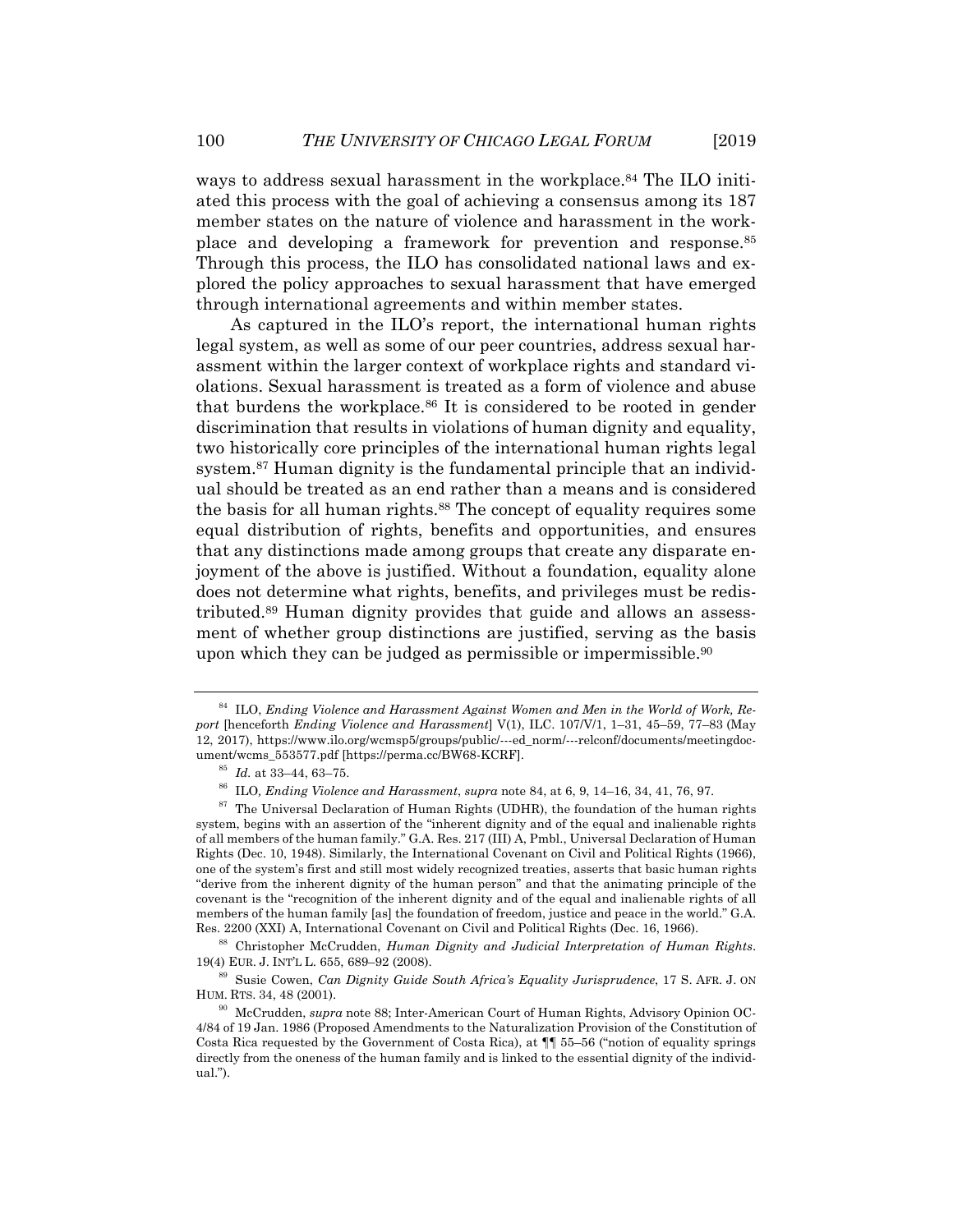Various international human rights treaties explicitly protect the right to dignity and equality in the workplace. The Universal Declaration of Human Rights (UDHR) recognizes that "everyone who works has the right to just and favorable remuneration ensuring for himself and his family an existence worthy of human dignity."91 ILO conventions have been interpreted to prohibit sexual harassment as a form of physiological coercion, sex discrimination, and violation of workplace health and safety, among other grounds.<sup>92</sup> Under the United Nations Convention on the Elimination of All Forms of Discrimination Against Women (CEDAW), sexual harassment is not only a direct violation of dignity, but a form of inequality that interferes with women's ability to enjoy other basic human rights, such as the right to work, safety, and health in the workplace, and equal conditions of employment.93 Under other treaties, such as the International Covenant on Economic, Social, and Cultural Rights (ICESCR), sexual harassment interferes with women's right to just and favorable conditions of work on par with men.94 Sexual harassment in the workplace is understood to undermine basic tenets of human dignity—self-respect, self-worth, physical and psychological integrity, and autonomy.95

Against this background, a state duty to exercise due diligence in preventing and protecting individuals from sexual harassment violations in the workplace has emerged.96 State parties to the relevant trea-

<sup>&</sup>lt;sup>91</sup> G.A. Res. 217 (III), *supra* note 87, art. 23.<br><sup>92</sup> ILO, *ILO Multilateral Framework on Labour Migration: Non-Binding Principles and Guidelines for a Rights-Based Approach to Labour Migration*, at 9 (2006).<br><sup>93</sup> Though the text of CEDAW is silent on sexual harassment, in 1992, the CEDAW Committee

issued a comment on gender-based violence, explaining that the state duty to eradicate all forms of gender-based violence, including sexual harassment and domestic violence, was implied under the treaty obligations to eliminate all forms of gender discrimination. UN Comm. on the Elimination of Discrimination Against Women (CEDAW) on its Eleventh Session, G. Rec. No. 19 (1992). 94 G.A. Res. 2200 (XXI) A *supra* note 87, International Covenant on Economic, Social and Cul-

tural Rights, International Covenant on Civil and Political Rights and Optional Protocol to the International Covenant on Civil and Political Rights, (Dec. 16, 1966) at 2–3, ¶ 7, ("rights of everyone to the enjoyment of just and favourable conditions of work" with regard to fair wages and "equal remuneration for work of equal value without distinction of any kind, in particular women being guaranteed conditions of work not inferior to those enjoyed by men, with equal pay for equal work"). 95 McCrudden, *supra* note 88, at 689–92; The importance of providing economic justice was

understood as a crucial part of this international movement to secure peace and stability. Article 23 of the League of Nations Covenant included the "fair and humane conditions of labour for men, women, and children" and envisioned the establishment of international organizations to realize this objective. This goal was the focus of the International Labour Organization (ILO) established in 1919 in Paris to promote fair and humane conditions for workers through legal mechanisms and monitoring procedures. 96 CEDAW, *supra* note 93; *Jessica Lenahan (Gonzales) et al. v. United States*, Merits Report,

Inter-Am. Commission on H.R., No.80/11 (July 21, 2011) (explaining that states must exercise due diligence to protect women from all forms of gender-based violence).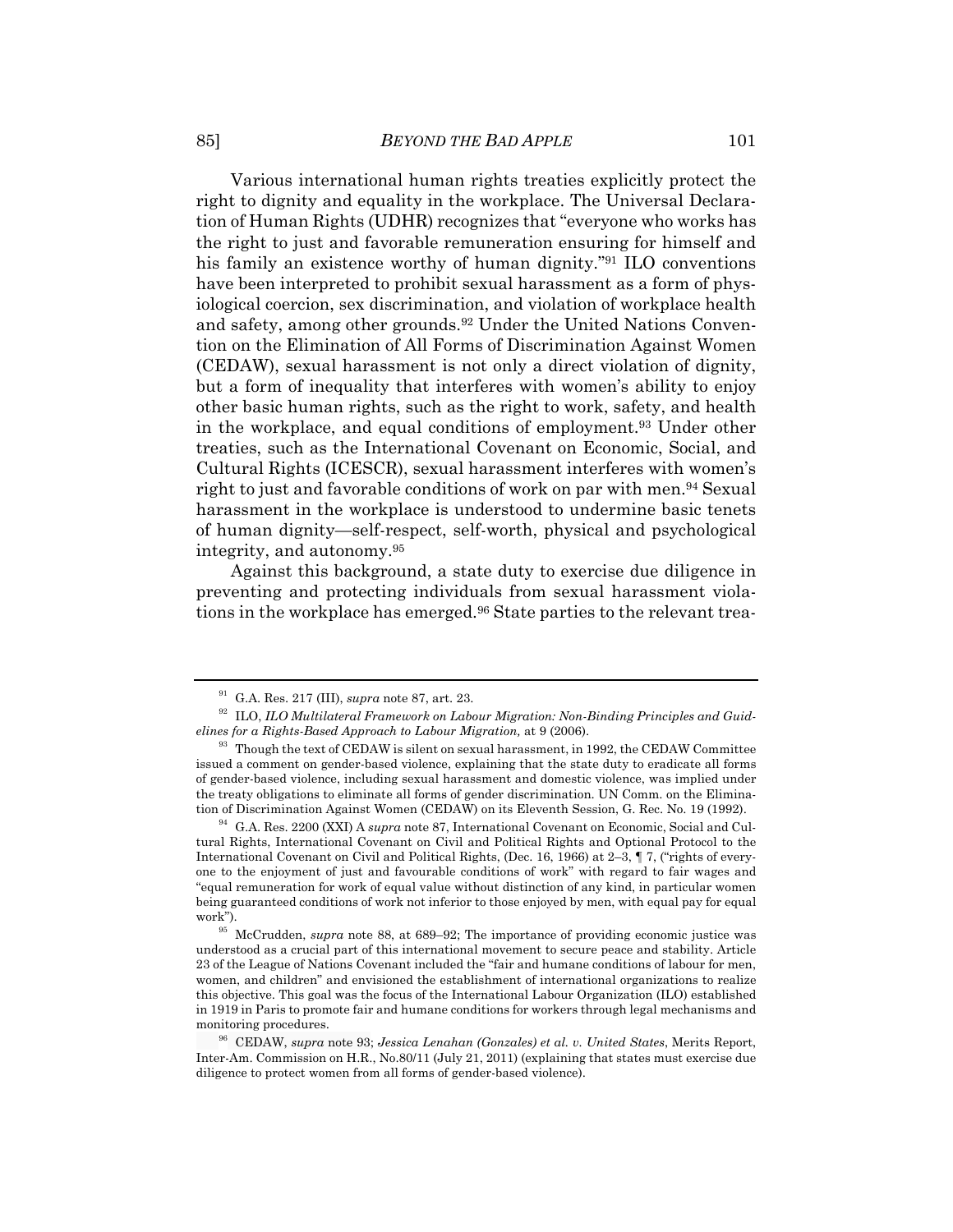ties are required to put in place legal and policy mechanisms that prevent harassment rather than merely responding to it once it has occurred.97 One such mechanism has been imposition of a duty of care on employers that requires them to address, investigate, and respond to harassment as a workplace well-being matter.<sup>98</sup> This duty requires not only an effective and responsive complaint mechanism, but also a searching assessment of workplace conditions that cause and enable harassment.<sup>99</sup> An employer must ensure, as far as is practicable, the health and safety of its employees, including protection from harassment. Employers must address badly structured workplace mechanisms that facilitate or enable bullying and abusing of women. According to the ILO, which reviewed the sexual harassment laws and policies of 80 countries, 18 countries in Europe and Central Asia, seven countries in Asia and the Pacific, six countries in the Americas, and one country in Africa (none in the Arab States) required employers to take some preventative steps to eliminate harassment.<sup>100</sup>

The European Union has issued directives on sexual harassment that frame it as a discriminatory violation of dignity and requires state

 $97$  For instance, Article 26(1) and (2) of the Council of Europe European Social Charter (Revised) of 1996 requires states to adopt rules on violence and harassment, which include requiring state parties to work with employers and workers to promote awareness, provide information and prevent both sexual and moral harassment in the workplace (although a third of the states who have ratified do not consider one or both of these paragraphs of the Charter to be binding); the 2011 Council of Europe Convention (Istanbul Convention) obligates ratifying members to "prohibit, prevent, prosecute and eliminate violence against women, including sexual harassment, and all forms of domestic violence, including economic violence," ILO*, Ending Violence and Harassment*, *supra* note 84, at 41, § 3.5, ¶ 174 and ¶ 175. 98 *Id.* at 56, ¶ 221, p. 65, § 5.3, ¶ 249 and ¶ 251. *See also* McAleenon v. Autism Initiatives NI

<sup>[2013]</sup> NIIT 815/12 [ $\parallel$  65] (N. Ir.) (explaining the "danger of an employer not being proactive in circumstances where members of staff are known to engage in physical contact"); Grobler v. Naspers 2004(4) SA 220(C) (South Africa Labor Court) (finding the employer liable where harassment was a foreseeable risk); Cour de Cassation [Cass.] [supreme court for judicial matters] soc., Jan. 30, 2019, Bull. Civ. V, No. 17-28905 (Fr.) (finding obligation of the employer to take effective measures to protect their employees when it is in a situation to exert de facto authority on nonsalaried persons who are responsible for the sexist harassing behavior.) 99 EEOC, *Enforcement Guide on Vicarious Employer Liability for Unlawful Harassment by* 

*Supervisors*, (April 6, 2010), https://www.eeoc.gov/policy/docs/harassment.html [https://perma.cc/ XJ4N-6HDC]. *See also* Hurley v. Atlantic City Police Dept., 174 F.3d 95, 118 (3d Cir. 1999) ("*Ellerth* and *Faragher* do not, as the defendants seem to assume, focus mechanically on the formal existence of a sexual harassment policy, allowing an absolute defense to a hostile work environment claim whenever the employer can point to an anti-harassment policy of some sort;" defendant failed to prove affirmative defense where it issued written policies without enforcing them, painted over offensive graffiti every few months only to see it go up again in minutes, and failed to investigate sexual harassment as it investigated and punished other forms of misconduct.); *see* also Dees v. Johnson Controls World Services, Inc., 168 F.3d 417, 422 (11th Cir. 1999) (employer can be held liable despite its immediate and appropriate corrective action in response to harassment complaint if it had knowledge of the harassment prior to the complaint and took no corrective action). 100 ILO, *Ending Violence and Harassment*, *supra* note 84, at 63–64, § 35.1, ¶¶ 244–47.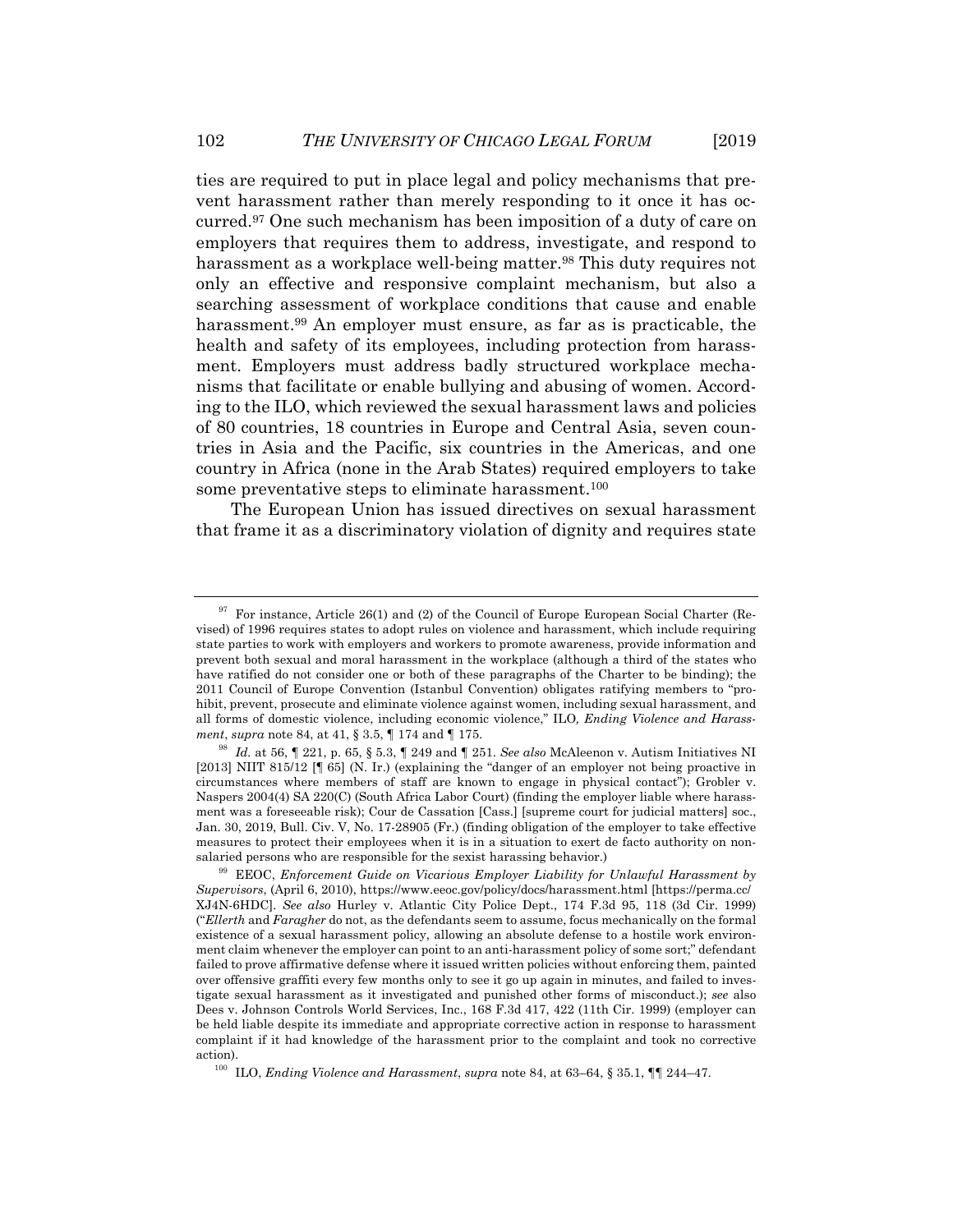members and employers to enact policies aimed at prevention.101 In the United Kingdom, for example, sexual harassment is considered a "health and safety problem" that an employer has a duty to address, ensuring, as far as is practicable, that employees are protected from it.102 Employers must conduct risk assessments to identify groups and individuals who may be vulnerable to sexual harassment and take action.103 Fulfilment of the duty can include, among other things, encouraging access to counseling services for sexual harassment victims, for example. Employers generally have a full legal defense if they can demonstrate they have taken all practicable steps to prevent sexual harassment by active workplace policies and awareness strategies.<sup>104</sup>

Other countries have focused more broadly on systemic work environment management which includes taking measures that reduce opportunities for sexual harassment and other forms of "bullying." The Swedish Work Environment Authority (SWEA) conducts inspections that are aimed at "strengthening the workplace's own ability to prevent risks."105 The investigations conducted are corrective and restorative in nature. Investigators are instructed to "carr[y] out [inspections] with a preventative purpose in mind" and that they "[s]hould not dwell on the

<sup>101</sup> EP Committee on Women's Rights and Gender Equality (FEMM), Article 31 of EU Resolution on Measures to Prevent and Combat Mobbing and Sexual Harassment at Workplace, in Public Spaces, and Political Life in the EU (2018) calls on Member States and social partners to ensure that employers organize "mandatory training on sexual harassment and bullying"; Article 33 "stresses that companies should have a zero tolerance approach to sexual harassment. Resolution on Measures to Prevent and Combat Mobbing and Sexual Harassment at Workplace, in Public Spaces, and Political Life in the EU, Eur. Parl. Doc. P8\_TA-PROV(2018)0331; *see also* Article 26 of the European Directive on Sexual Harassment "Prevention of discrimination[:] Member States shall encourage, in accordance with national law, collective agreements or practice, employers and those responsible for access to vocational training to take effective measures to prevent all forms of discrimination on grounds of sex, in particular harassment and sexual harassment in the workplace. Directive 2006/54/EC of the European Parliament and of the Council of 5 July 2006 on the Implementation of the Principle of Equal Opportunities and Equal Treatment of Men and Women in Matters of Employment and Occupation (recast), 2006 O.J. (L 204) 3, https://eur-lex.europa.eu/legal-content/EN/TXT/PDF/?uri=CELEX:32006L0054&from=EN [https://perma.cc/5S26- 2Q5S]; Gabrielle S. Friedman & James Q. Whitman, *The European Transformation of Harassment Law: Discrimination versus Dignity*, 9 COLUM. J. EUR. L. 241 (2002).<br><sup>102</sup> Part I, Section 2 of the Health & Safety at Work Act 1974 "It shall be the duty of every

employer to ensure, so far as is reasonably practicable, the health safety and welfare at work of his employees," Health and Safety at Work etc. Act 1974, 1, § 2, (Eng.).<br><sup>103</sup> The Management of Health and Safety at Work Regulations 1999 were introduced to rein-

force the Health and Safety at Work Act 1974. Regulation 3 states that employers "shall make a suitable and sufficient assessment of the risks to the health and safety of his employees to which they are exposed whilst they are at work," The Management of Health and Safety at Work Regu-

lations 1999, SI 1999/3242, art. 3, ¶ 1 (Eng.).<br><sup>104</sup> *Id.* at sec. 7, ¶ 1–5., generally a defense to an alleged breach of sexual discrimination legis-<br>lation by employers.

 $^{105}\,$  Swedish Work Env't Auth., *Inspections, Investigations and Checks*, https://www.av.se/en/ work-environment-work-and-inspections/inspections-investigations-and-checks/inspection/ [http s://perma.cc/PB9J-T4TH].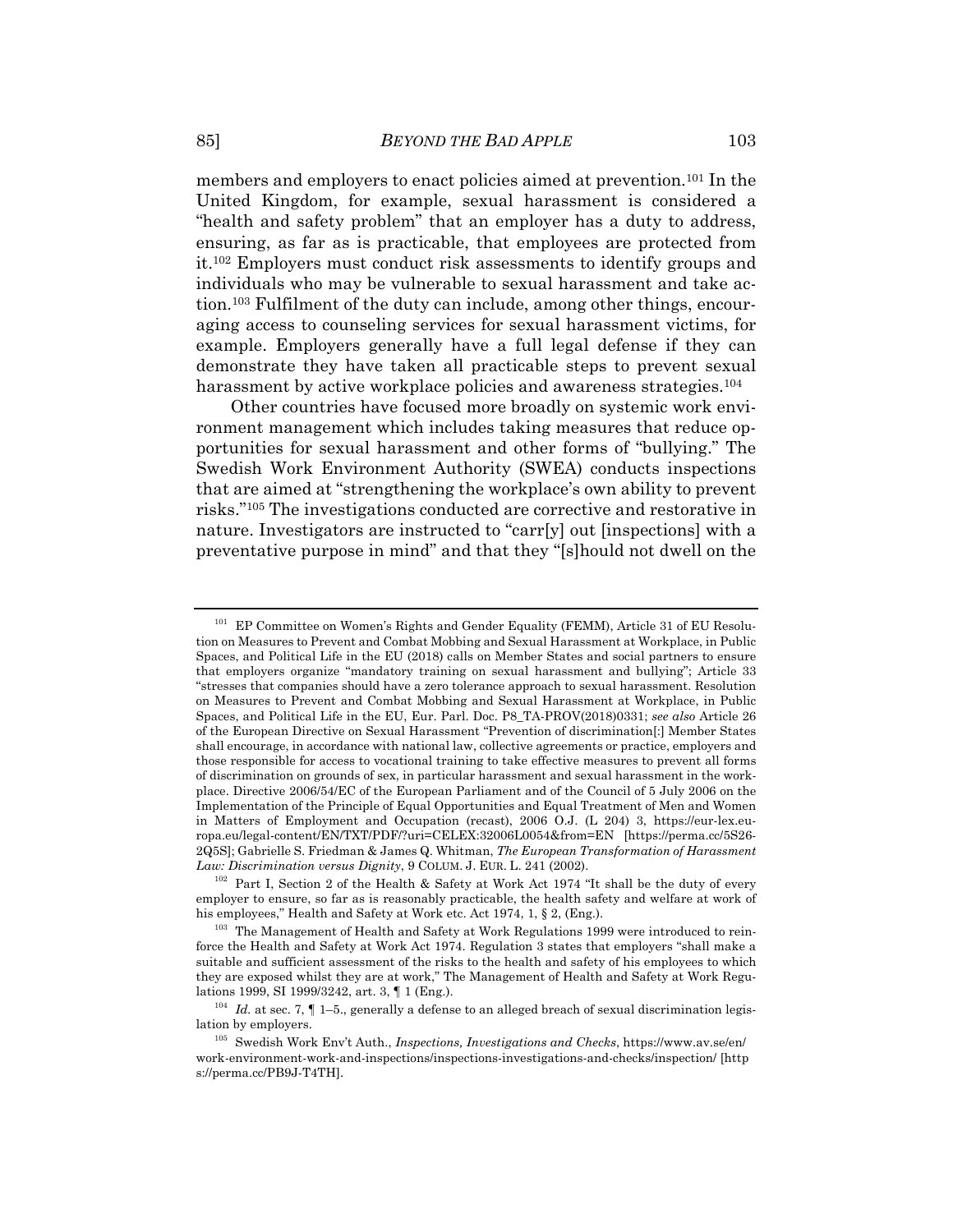question of blame."106 In determining whether harassment may be altering work conditions impermissibly or creating a hostile work environment, the SWEA follows an ordinance on violence and menaces in the working environment that identifies several signs of victimization, bullying, and harassment among individuals and groups.107 Signs of victimization in an individual employee can include, reduced performance, high stress, physical illness, and suicidal thoughts.108 Victimization among a group of workers can include reduced efficiency and productivity, erosion of existing rules or freezing of rules, criticism of the employer, increased friction, and high sickness absenteeism.109

In Finland, the Occupational Safety and Health Administration (OSH) sends out a survey to all employees before periodic inspections which include questions on harassment and workplace bullying and then target those issues.110 The OSH Administration defines harassment as a psychosocial workload factor—"properties related to work content, work organization and social interaction in the work community" that can cause "harmful work-related strain." These factors cause harmful work-related strain if they are not appropriately managed or if workplace conditions are poor.<sup>111</sup> In reference to violence and harassment, the Finnish Occupational Safety and Health Act No. 738/2002 includes specific sections both on the threat of violence and on harassment, requiring employers to prevent any harassment or inappropriate behavior towards employees.<sup>112</sup> In courts, the same conduct can be recognized as a work-safety offense and work discrimination.113

Canadian provinces have incorporated violence and sexual harassment in their occupational health and safety laws as well.<sup>114</sup> In Ontario,

<sup>106</sup> *Id.*

<sup>&</sup>lt;sup>107</sup> Ordinance on Violence and Menaces in the Working Environment (Swedish Work Environment Authority's Statute Book [AFS] 1993:17) (Swed.). 108 *Id.*

 $\frac{109}{110}$  *Id.* 

<sup>110</sup> *Psychosocial Workload*, Occupational Safety and Health Administration Finland, 2 (2017) TYOSUOUJELU.FI WEBSITE OF THE OCCUPATIONAL SAFETY AND HEALTH ADMINISTRATION IN FINLA-ND, https://www.tyosuojelu.fi/web/en/about-us/publications [https://perma.cc/J2WT-4YXR]. 111 *Id.*

<sup>112</sup> Malgorzata Milczarek, *Workplace Violence and Harassment: A European Picture*, Eur. Agency for Health and Safety at Work, EU-OSHA, 29 (2010), https://osha.europa.eu/en/tools-and-publications/publications/reports/violence-harassment-TERO09010ENC [https://perma.cc/TK3U-9LE

<sup>7]. 113</sup> Riitta Sedig, *Hidden Issue Brought to Daylight*, Labor & Employment Law Strategic Global

<sup>&</sup>lt;sup>114</sup> For example, New Brunswick has amended the *General Regulation—Occupational Health and Safety Act NB Reg 91-191 [General Regulation] Amendment*, (2019) ("OHSA") in order to protect employees from violence and harassment (other jurisdictions in Canada have already enacted this kind of legislation).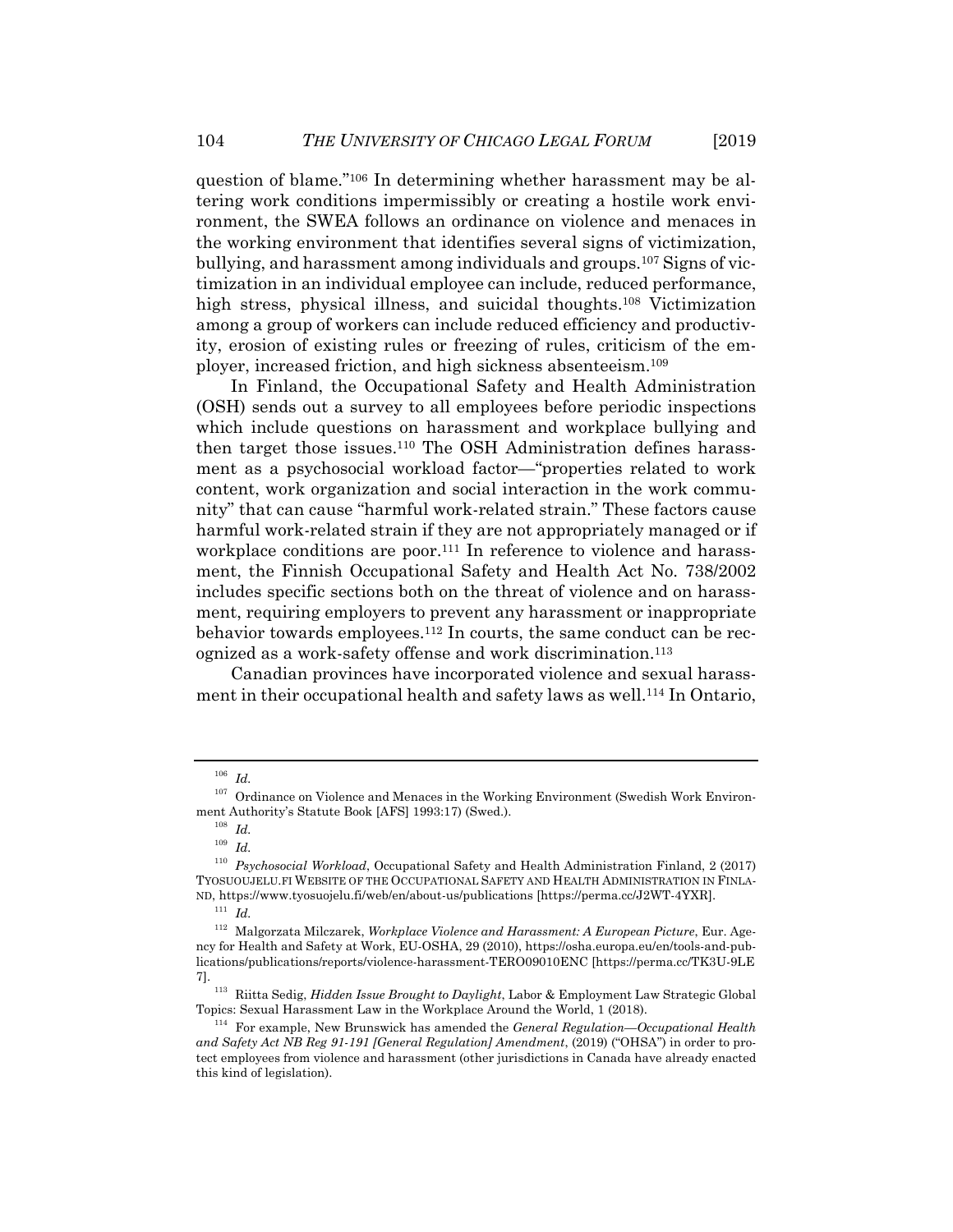for example, the Workplace Violence & Harassment under the Occupational Health and Safety Act115 gives inspectors from Ministry of Labour broad powers to investigate complaints, enter workplaces without notice or warrants, make orders requiring the employer to make changes to the workplace, and compel them to investigate workplace harassment.116 According to the Ministry of Labor, "[w]orkplace harassment includes, but is not limited to: offensive comments or jokes; bullying or aggressive behavior; inappropriate staring; sexual harassment; isolating or making fun of a worker because of their gender identity."117 These are just a few examples of the sorts of mechanisms that attempt to address harassment in a more systemic manner with emphasis on prevention.

#### IV. DIGNITY AND EQUALITY IN THE AMERICAN CONTEXT

Some U.S. scholars have viewed the dignity-based approach that places sexual harassment in the context of other workplace abuses with skepticism. In particular, scholars engaged with women's equality have been concerned that it lacks a focus on the gendered elements of sexual harassment to its detriment.<sup>118</sup> U.S. scholars argue that sexual harassment benefits from its special status, and that a generalized legal obligation aimed at reducing workplace abuse would redirect resources for sex-based sexual harassment as well as undermine the gravity with which the law approaches it. $119$ 

Similarly, U.S. scholars have viewed the focus on dignity, particularly in Europe, as a preoccupation with civility, inappropriate for the American social context and meriting a far lower place on the scale of legal importance than status discrimination.120 America's history of racism, the mobility of its workforce, and cultural ethos of unregulated

<sup>115</sup> Ontario Women's Justice Network, *Workplace Violence and Harassment – Occupational Health and Safety Act*, OWJN, (August 1, 2016), owjn.org/2016/08/workplace-violence-and-harass-

 $^{116}$  HR Proactive Inc., *An Employer's Guide to Conducting Harassment Investigations*, https://h ttps://harassmentinvestigation.ca/employer\_guide\_harass\_invest.pdf [https://perma.cc/Z9KS-G2C N]; Crisis Prevention Institute, *Nonviolent Crisis Prevention*, CPI, http://educate.crisisprevention.com/OntarioBill168NowKnownAsSection32OntarioOHSA.html?code=ITG081PSRW&src=Pa y-Per-Click [https://perma.cc/6EHC-GCRL]. 117 *Being Harassed at Work? Information for Workers*, ONTARIO MINISTRY OF LABOR (May 2017)

<sup>,</sup> https://www.labour.gov.on.ca/english/hs/pubs/fs\_wvh\_atwork.php [https://perma.cc/645H-8

 $118$  Jessica A. Clarke, *Beyond Equality—Against the Universal Turn in Workplace Protections*, 86 IND. L. J. 1219 (Fall 2011); Kathryn Abrams, *The New Jurisprudence of Sexual Harassment* 83 CORNELL L. REV. 1169 (1998); Friedman and Whitman, *supra* note 101, at 273.<br><sup>119</sup> Abrams, *supra* note 118, at 1249.<br><sup>120</sup> Friedman and Whitman, *supra* note 101, at 264–65.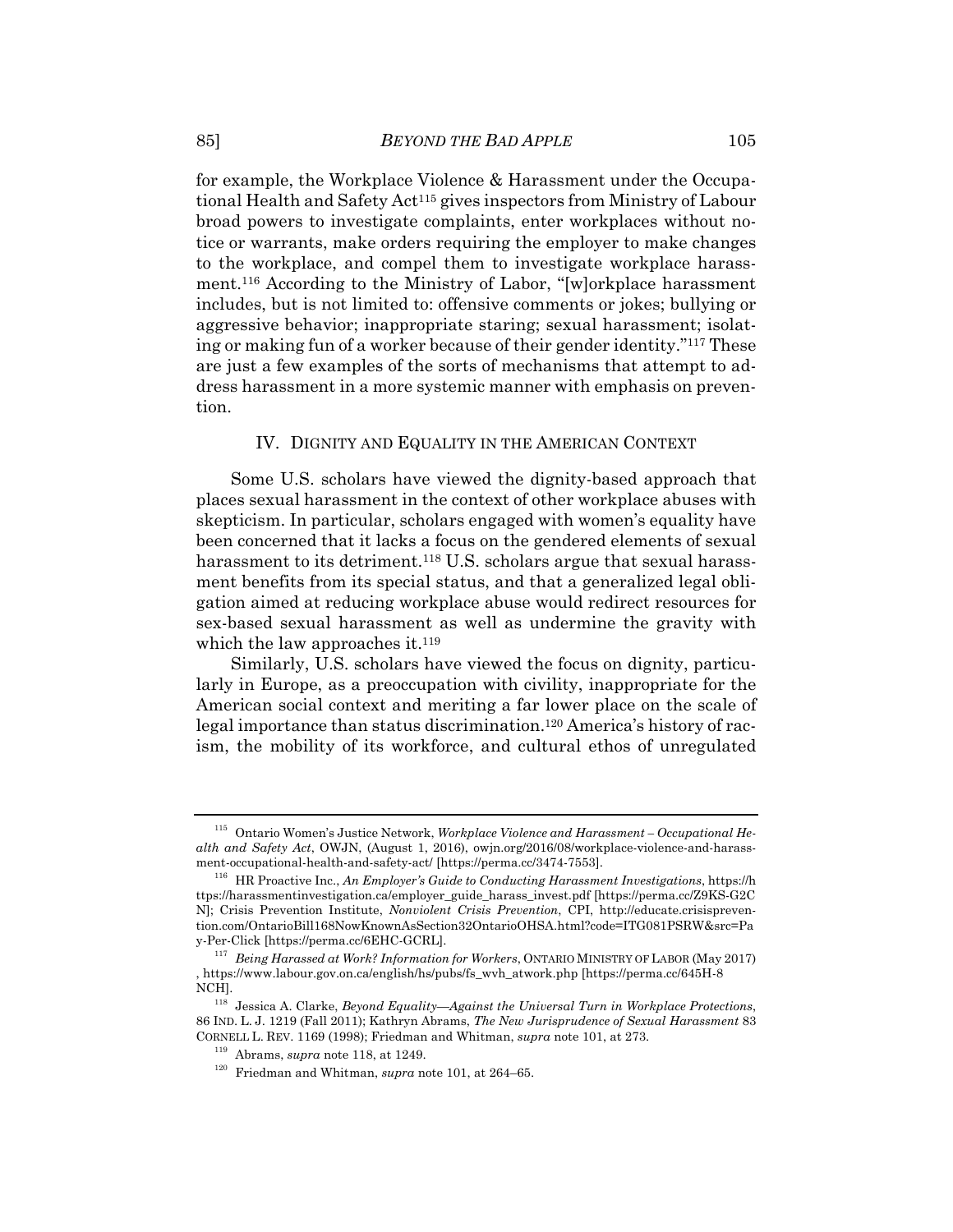speech are thought to make the focus on workplace dignity and regulation of workplace behavior ill-suited to the U.S. context. 121

These objections raise a number of questions. The first is whether women have really experienced gains through the separation of sexual harassment from general workplace protections.<sup>122</sup> Second is whether our aversion to dignity-focused protections has deprived us of meaningfully assessing what we have, implicitly, already recognized as violations of dignity—behavior that offends, humiliates and abuses. The third is whether the competing values we seek to protect (speech and authenticity in the workplace, prioritization of status discrimination, and dogged deterrence through liability) are being served or would be at risk were reforms to involve increased workplace interventions.

Alternatively, embracing a dignity-based approach could provide us with a positive vision of the workplace, which we currently lack. Without a positive vision for the workplace, it is difficult for us to determine what it should look like for women, and consequently it is difficult to discern our policy goals for gender equality in the workplace. Jurisdictions that address harmful workplace dynamics and dignitary issues necessarily proceed with an understanding of how employees should relate to one another in the workplace and what workers may expect in terms of standards and norms in their place of employment.123 Our reluctance to recognize social patterns of harassment and aversion to regulating private conduct has caused us to struggle to develop a conception of a sexual harassment free work environment.

Moreover, we have missed out on the practical and policy-oriented advantages of an approach that prioritizes prevention of workplace practices that promote or facilitate harassing behavior. Systems that focus on prevention avoid complaint dependence, an approach that burdens women and produces irregular and ineffective deterrence.124 A focus on prevention, along with involvement of both the state and employer, would better position us to make systemic change and ultimately alter the incentive system that rewards harassment with gains in benefits and power.125 Conceiving of harassment as a workplace wellbeing issue would also more effectively compel employer responsibility for crafting responsive workplaces,  $126$  as harassment would not be

<sup>&</sup>lt;sup>121</sup> Friedman & Whitman, *supra* note 101, at 269–71.<br><sup>122</sup> At various points, scholars and commentators have seen the advantages of an approach that conceives of harassment as a dignitary workplace safety and wellbeing issue. Anita Bernstein and Catherine McKinnon have both noted the regulatory and preventative advantages. *See* MACKINNON, *supra* note 80, at 159; Bernstein, *supra* note 5 at 1256–1311.<br><sup>123</sup> ILO, *Ending Violence and Harassment*, *supra* note 84, at  $\P$  12, 13, 29, 70, 101.<br><sup>124</sup> *See, e.g.*, SPERINO & THOMAS, *supra* note 40, a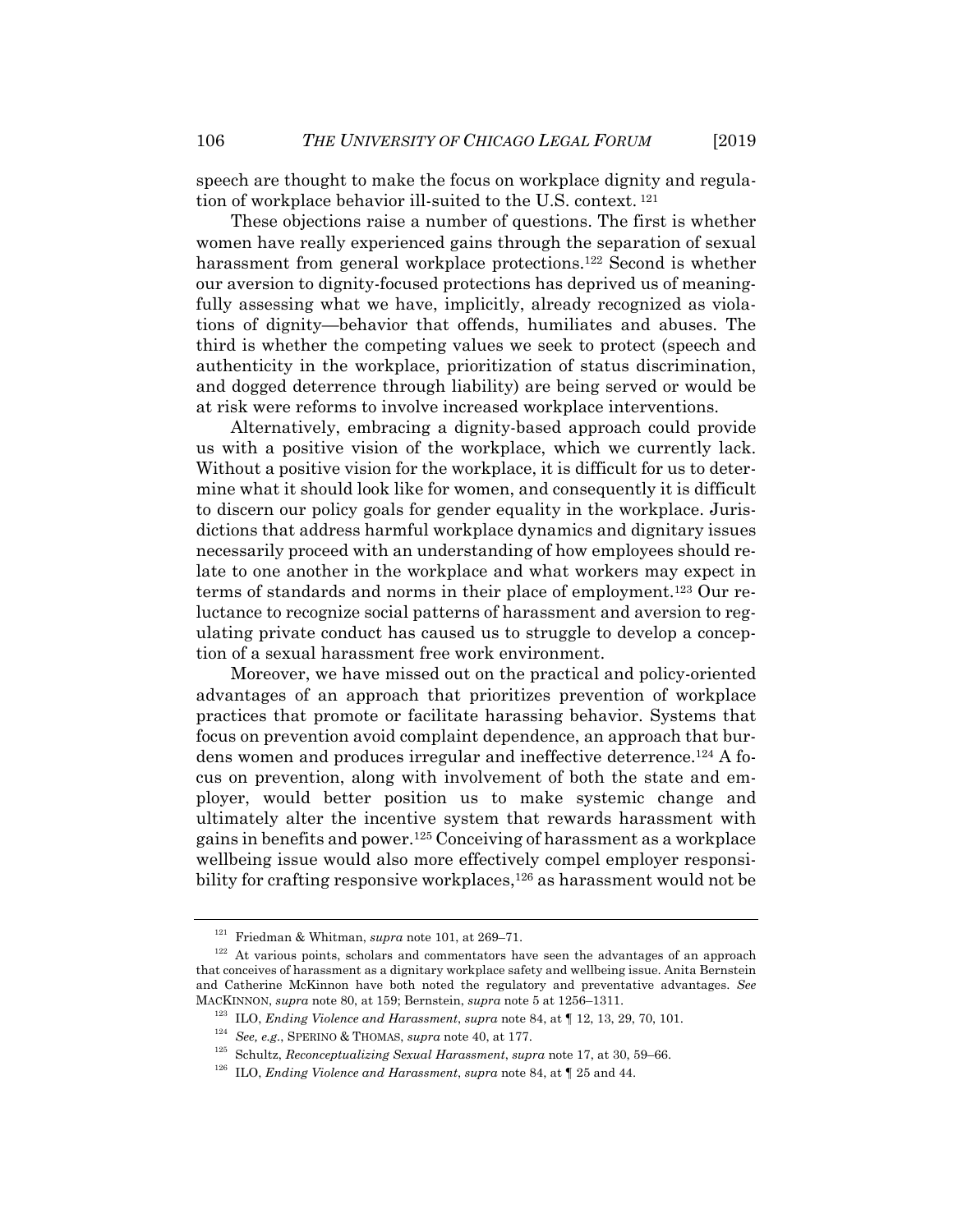conceived as an inevitable feature of work itself (which studies suggest it is not), but an element specific to particular workplaces that facilitate or promote it.127 Conceiving of sexual harassment as an occupational health and safety issue, for example, has allowed other jurisdictions to focus on the psychological well-being and safety of employees in an affirmative sense. Contrast this with our approach that asks just how abusive the harassment must be before we allow legal action against the harasser.

Finally, and perhaps key, this approach allows us to better understand how harassment works and how to address it. Sexual harassment as a manifestation of gender discrimination is both unique (in the sense that it is rooted in and seeks to preserve gender inequality) and not unique in the sense that workplace harassment can also be rooted in and seek to preserve other forms of inequality (based in race, caste, disabilities, economic status, ideology).128 By placing sexual harassment in context to focus more on the bullying and abuse and less on sex, we can begin to understand harassment as a tool for workplace (and economic) benefits and craft a better strategy to eradicate it.

Pursuing an approach that considers dignity and equality, as intertwined, does not mean we must abandon prioritizing gender discrimination. A focus on dignity does not mean a failure to focus on equality; dignity provides content to anchor the goals of equality. We can draw from the concept of substantive equality under CEDAW which understands gender discrimination as a barrier that impedes women's enjoyment of their fundamental rights.129 Here, dignity has long been the complementary foundation for equality, as women's inequality is understood as policies and practices that deprive women of their human dignity and other basic rights.130 Jurisdictions, like South Africa, that have prioritized addressing matters of non-discrimination have long approached equality determinations with an implicit foundation of human

 $^{127}$  Arianna Rossi, *Ending Violence at the Workplace*, WORLD OF WORK MAGAZINE OF ILO (2017) at 37–40.

 $128$  Workers in poor working conditions, atypical employment (particularly temporary jobs), women entering industries traditionally dominated by men, and self-employed or low-hours workers who are outside the scope of labor law are particularly vulnerable to violence. ILO, *Ending Violence and Harassment*, *supra* note 84, at ¶ 108. *See also* Article 35 of EU Measures to Prevent and Combat Mobbing and Sexual Harassment at Workplace, in Public Spaces, and Political Life in the EU which "calls on Member States to take measures to ensure equal pay between women and men . . . as a means of promoting gender equality and respect for human dignity, which is fundamental to combating VAW. EU Measures, *supra* note 101.<br><sup>129</sup> UN General Assembly, Convention on the Elimination of All Forms of Discrimination

Against Women, 18 December 1979, A/RES/34/180, Art. 11, ¶ 18; G.A. Res. 1325, Convention on the Elimination of Discrimination Against Women (1979); UN Comm. on the Elimination of Discrimination Against Women on its Thirtieth Session, G. Rec. No. 25 (2004). 130 *Id.*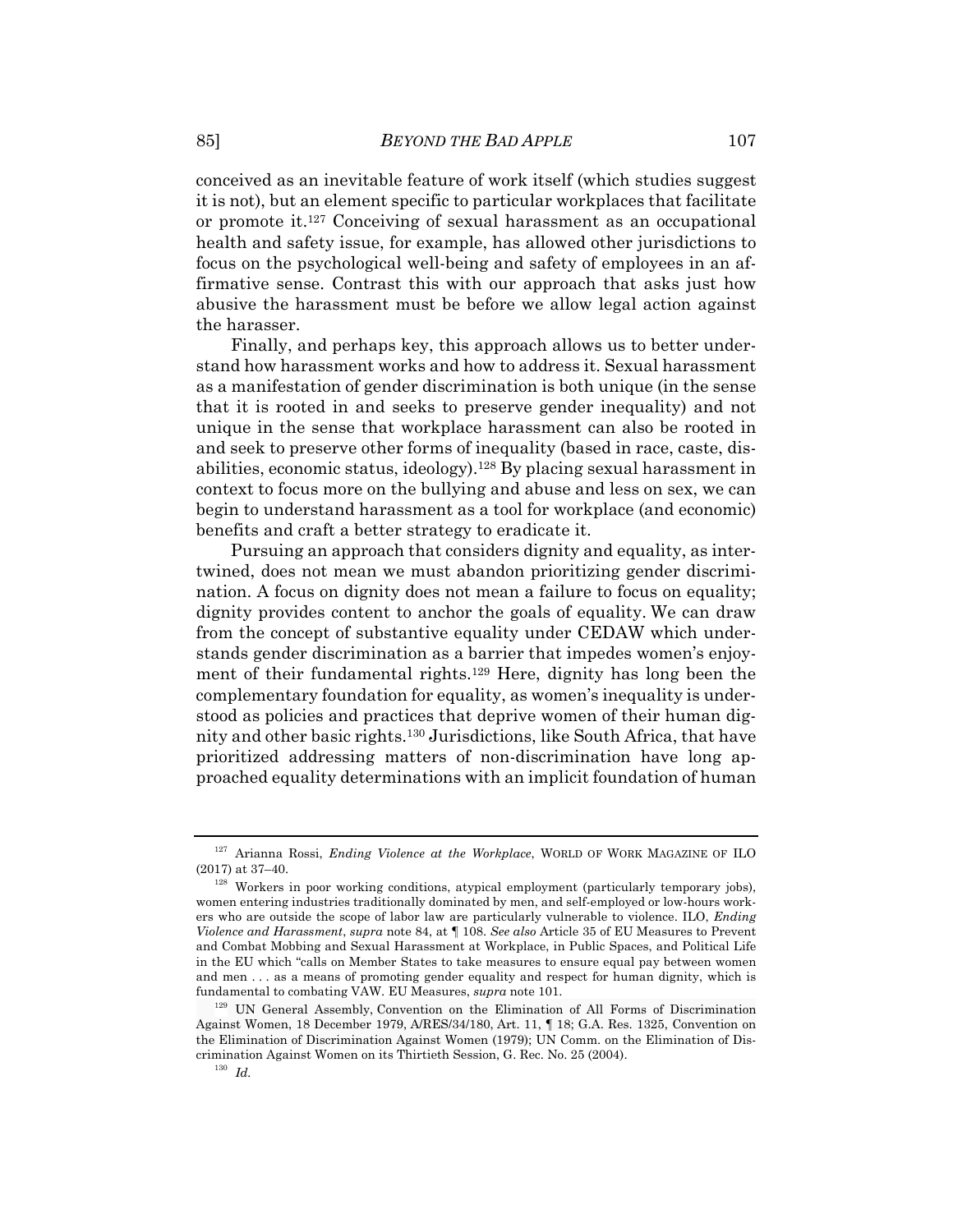dignity.131 An approach rooted in human dignity would both preserve our focus on eradicating status discrimination while also providing a touchpoint for workplace rights and standards that comport with our sense of what human dignity requires.

The balance between general workplace rights and a focus on status discrimination has been described as a targeted universalist approach—an approach which identifies a basic standard and analyzes how groups are being deprived of that standard.<sup>132</sup> As an example, a goal set for a population could be access to health care and groups would be evaluated for their access to that goal.133 While this may move us in the right direction, the additional challenge in this context is that we lack an actual standard. Including more groups into those with access to rights, benefits, or resources is necessary, but not sufficient to address harassment in our workplaces.134 We need first a concept, and I have suggested human dignity, around which to orient workplace norms and standards.

The better conceptual model for addressing sexual harassment in the U.S. is that of transformation, which goes beyond ensuring that more groups are brought into the fold of existing circumstances and benefits. As Catherine Albertyn has explained, in reference to the jurisprudence of the South African Constitutional Court, inclusivity often struggles with fundamental transformation—inclusive approaches resist altering basic structures, seeking instead to preserve the status quo but with a broader base of beneficiaries. An inclusive approach may focus on hiring more women in a particular workplace, whereas a transformative approach may ask what policies and practices were excluding them in the first place (e.g., lack of maternity leave or comprehensive health insurance), whether skills and talents valued rely on gender stereotypes (e.g., approaches to marketing or making sales that reward stereotypical gendered behavior), or whether the women who are hired are being hampered in some way that is encouraging turn over or limiting their advancement. A transformative approach would then ask whether these conditions are necessary features of the work being performed and how they can be altered so as to create a workplace that equally incorporates and supports women. A transformative approach to equality demands an analysis of fundamental social and institutional structures, what they prioritize, who they exclude, and the values they

<sup>131</sup> For an example of how dignity and equality interact in other jurisdictions, *see* Cowen, *supra* note 89, at 34–58. 132 John A. Powell, *Post-Racialism or Targeted Universalism*, 86 DENV. U. L. REV. 785, 802–03

 $\overset{(2008).}{_{^{133}}}$   $\overset{1}{Id}.$ 

<sup>134</sup> *See, e.g.*, Clarke, *supra* note 118, at 1281–84.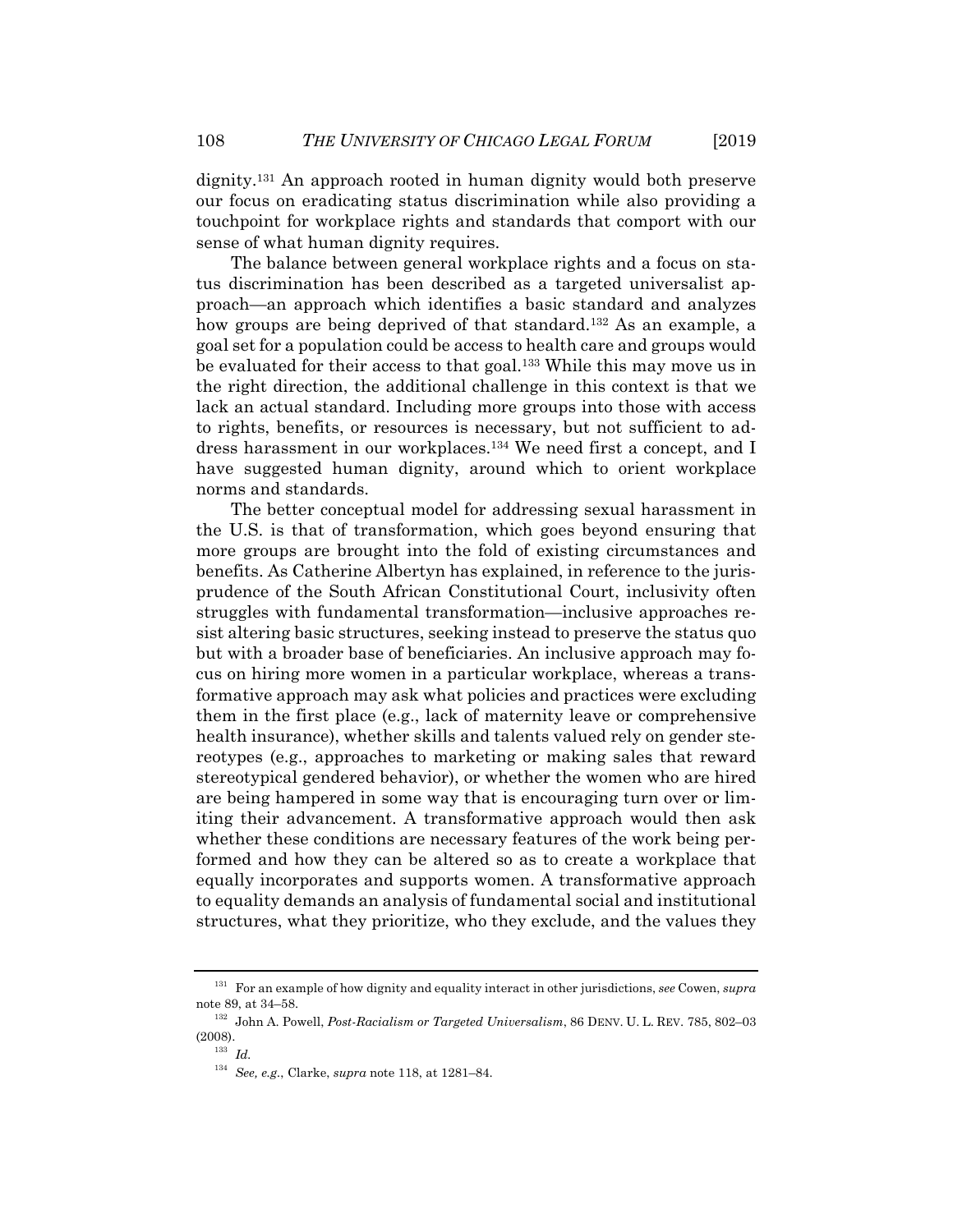are based on. This approach identifies the why and how with the goal of reconceiving the system so as to alter its present dynamics.135

The creation of a standard that provides content to human dignity in the workplace along with a re-evaluation of existing inequalities would provide a more robust strategy for addressing sexual harassment. It would require development of a policy goal—a model of the workplace as a healthy, productive, and safe environment that nurtures all worker capacity and discourages and addresses abuses, humiliations, and avoidable burdens.

Such a conception or model for the workplace would give us a better sense of the goals in eradicating harassment as well as a yardstick by which to measure the progress towards ensuring all enjoy and have full access to the workplace and the economic benefits it provides. An approach based in equality and dignity with a positive vision of the workplace would also be responsive to our major jurisprudential challenge the difficulty courts have had in extracting a norm against which sexual harassment is measured due to significant elements of sexism and misogyny that dominate our culture. Without a marker of what is and is not permissible in the workplace, courts cast about for intuition of what is a bridge too far when it comes to humiliation and objectification of women.

Ultimately, a standard for the workplace would elevate judicial inquiries (and that of juries under judicial guidance) from a realm of arbitrating disputes in personal relationships to one with institutional import. This kind of standard would also engage employers in the work of prevention. To build a better workplace for women, we need to simply build a better workplace—one that, at the outset, understands the social inequality it seeks to correct.

# V. A POSITIVE VISION OF THE WORKPLACE

The task is now to cultivate a positive vision of the workplace in which to root a legal and policy framework that addresses workplace sexual harassment. To transform the American workplace, a positive vision must express value for the worker generally and for the female worker specifically, addressing both notions of human dignity and equality. With a positive vision of the workplace, our society can define the workplace more clearly, including what conditions of employment workers can expect and the role of the employer in providing them. With this vision, we can better gauge when humiliations, abuses, and other tactics are employed by individuals in the workplace to discriminate

<sup>135</sup> Albertyn, *supra* note 55.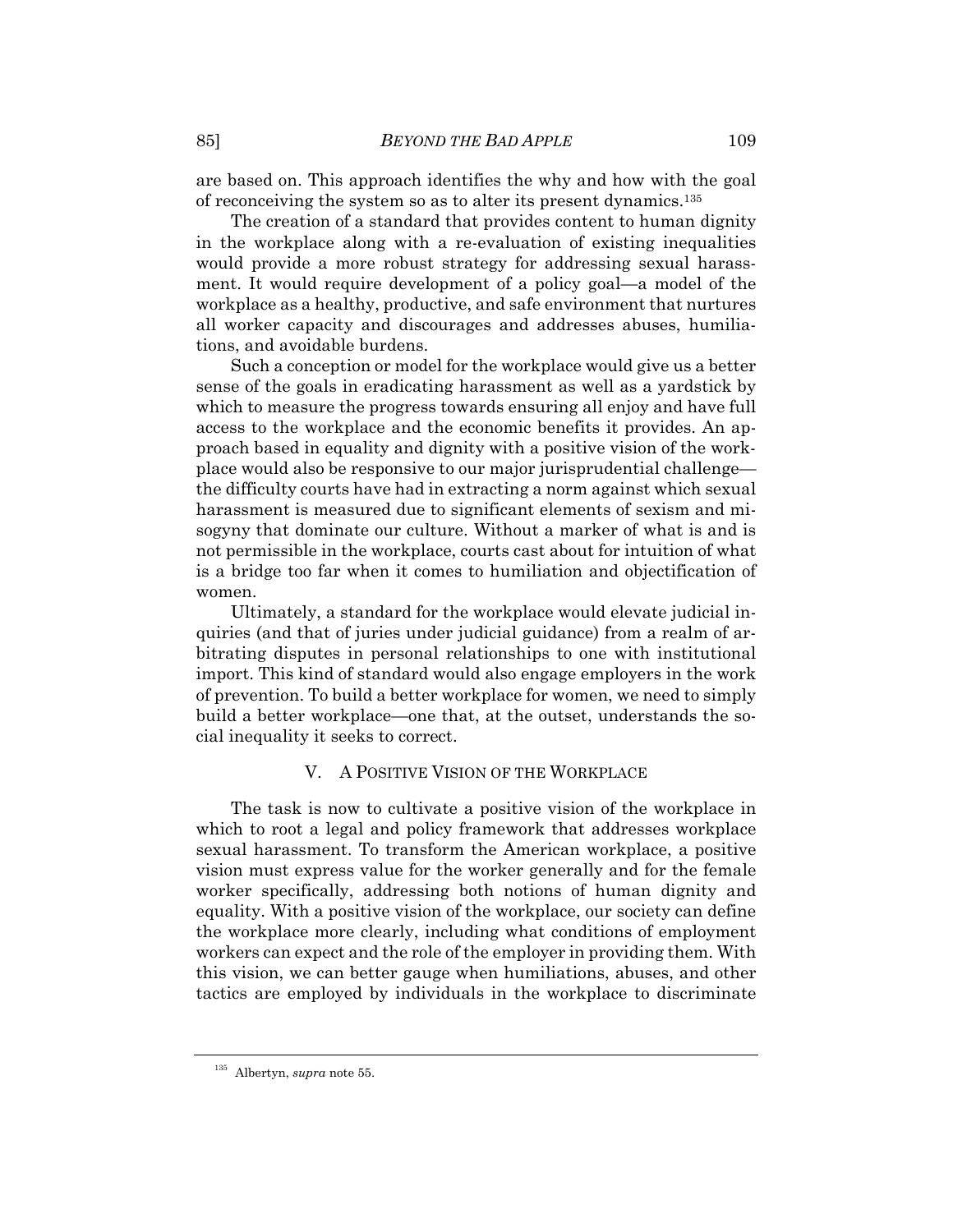against women and gain advantage from gender inequality. We can establish what constitutes discrimination, not by measuring behavior against social norms that may be discriminatory themselves, but by measuring against standards of human dignity and equality. Our assessment of sexual harassment can be grounded in an understanding of its role in exploiting and reinforcing "socially constructed power imbalances"136 to the benefit of harassers, the ill Title VII sought to remedy.

We are not entirely without a positive vision of the American workplace. For example, some American companies have stepped forward to craft better workplaces for their female employees.137 Though now outdated and significantly weakened, we once enacted a legislative scheme, the Fair Labor Standards Act, aimed at protecting the American workforce and respecting the dignity of the worker that set basic wages and some conditions for employment.138 We have recognized the importance of sexual harassment prohibitions in implementing "the goals of human dignity and economic equality in employment"139 but we lack a contemporary vision in which to ground a renewed effort to transform the workplace.140

<sup>136</sup> Eric Stener Carlson, *The ILO's Innovative Approach to Ending Gender-Based Violence and Harassment: Towards a New International Framework for the World of Work*, ABA (2017), https://www.americanbar.org/content/dam/aba/events/labor\_law/2017/11/conference/papers/CAR LSON-The%20ILOs-Innovative-Approach-to-Ending-Gender-based-Violence-and-Harassment.pd f [https://perma.cc/X5UV-GQYQ]. 137 As of 2017, 14 percent of the US workforce was offered an employer-sponsored paid family

leave program. *See* Trish Stroman et al., *Why Paid Family Leave Is Good Business*, BOSTON CONSULTING GROUP (February 2017) at 3–4, 17; Microsoft and Uber have eliminated forced arbitration agreements for employees or customers who make sexual harassment claims. *See* Nick Wingfield and Jessica Silver-Greenberg, *Microsoft Moves to End Secrecy in Sexual Harassment Claims*, N.Y. TIMES (Dec. 19, 2017), https://www.nytimes.com/2017/12/19/technology/microsoft-sex ual-harassment-arbitration.html [https://perma.cc/2H8P-TCTT]; Sarah Ashley O'Brian, *Uber Will No longer Force Victims of Sexual Assault into Arbitration*, CNN BUSINESS (May 15, 2018), https:// money.cnn.com/2018/05/15/technology/uber-eliminates-forced-arbitration/index.html [https://per

 $^{138}$  As President Franklin Roosevelt stated when he sent the FLSA bill to Congress on May 24, 1937, "a self-supporting and self-respecting democracy can plead no justification for the existence of child labor, no economic reason for chiseling worker's wages or stretching worker' hours . . . conditions that do not meet rudimentary standards of decency should be regarded as contraband and ought not to be allowed to pollute the channels of interstate trade," *See* Jonathan Grossman, *US Dep't. of Labor, Fair Labor Standards Act of 1938: Maximum Struggle for a Minimum Wage*,

<sup>(</sup>quoting Franklin Roosevelt, Public Papers VI (May 24, 1937) at 209–14).<br><sup>139</sup> Gallagher v. Delaney, 139 F.3d 338, 342 (2d Cir. 1998).<br><sup>140</sup> The primary federal employment and labor legislation are the Fair Labor Standard 29 U.S.C. § 203, that sets a national minimum wage and requires overtime for hours worked over 40 per week for qualifying workplaces; the National Labor Relations Act, 29 U.S.C. §§ 151–169, that provides protections for workplace organizing and the formation of unions; the Occupations Health and Safety Act, 29 U.S.C. § 651, that provides basic standards of health and safety in U.S. workplaces; the Family Medical Leave Act, 29 U.S.C. § 2601, which guarantees basic unpaid leave for pregnancy, illness and caretaking; the Agricultural Workers Protection Act (AWPA), 29 U.S.C. § 1801, that provides some basic protections to farmworkers in contracting and recruitment, wages, working conditions, and compliance; the Uniformed Services Employment and Reemployment Rights Act (USERRA) 38 U.S.C. §§ 4301–35 ensures that workers who enter the military for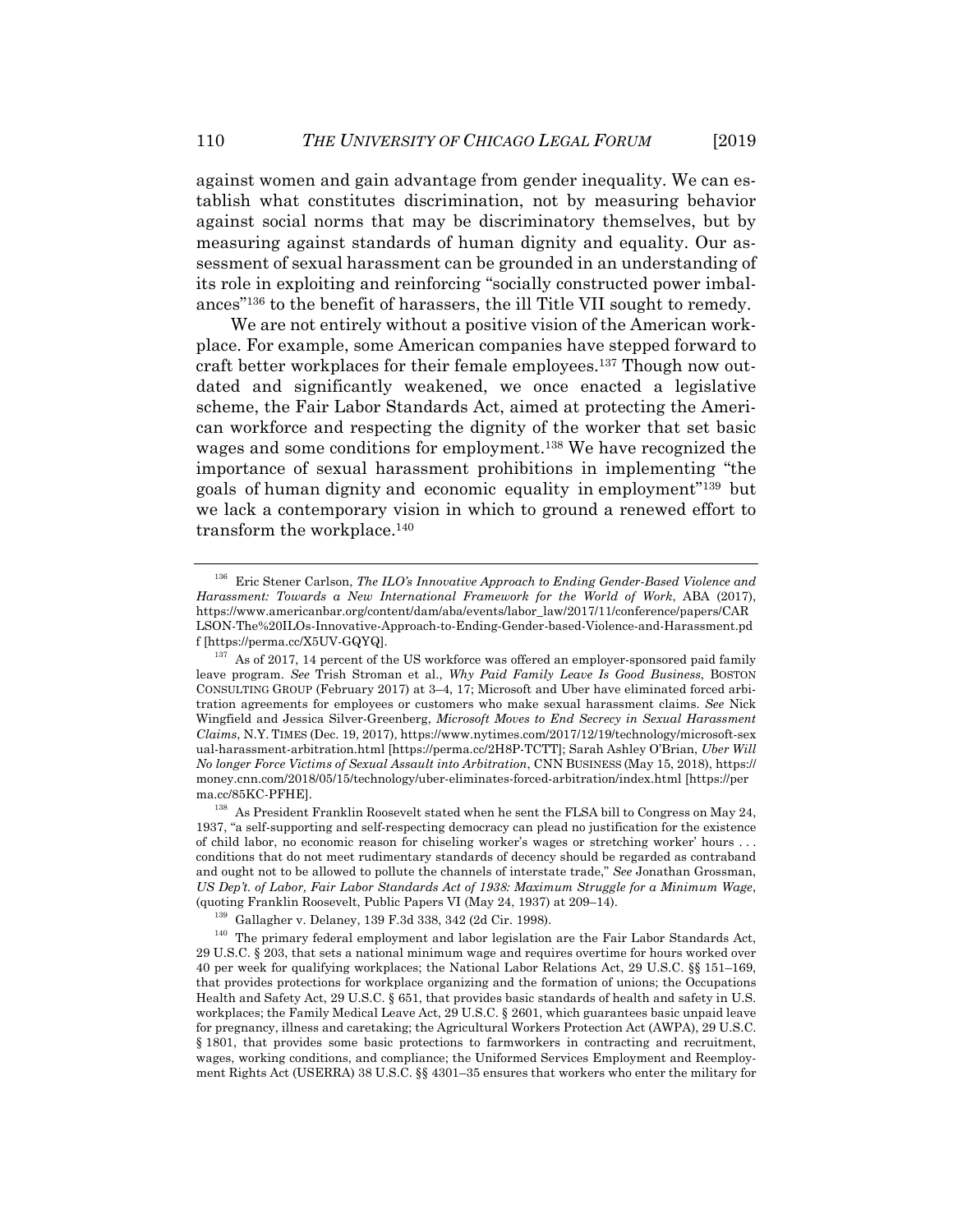For numerous reasons commented on by many—the U.S. individualistic culture, the mobility of our population and workforce, commitment to free market principles, corporate influence and flexible communities—we have never fully developed robust labor and employment legal protections.141 In comparison to similar economies and societies with our institutional capacity, the American worker labors at the will and whims of an employer, under terms set almost exclusively by that employer with little intervention by the government.<sup>142</sup> Thus, our workers rely on a minimum wage that has not been updated in nearly a decade<sup>143</sup> (that many argue has increased poverty levels in the U.S.);<sup>144</sup> overtime pay that excludes a large and vulnerable sector of the labor market (including farmworkers and domestic workers, among others);145 the absence of pension requirements or other retirement guarantees provided as par for the course in many other jurisdictions; $146$  and at-will employment arrangements that create insecurity.147 Similarly,

short periods can return to their private sector job without loss of seniority or benefits, and the statutes that prohibit status discrimination such as Title VII, 42 U.S.C. § 2000e, the Age Discrimination in Employment Act (ADEA), 29 U.S.C. §§ 621–34, and the Americans with Disabilities Act (ADA), 42 U.S.C. § 1801.

<sup>&</sup>lt;sup>141</sup> Friedman & Whitman, *supra* note 101, at 265–70; *see also*, Katherine V.W. Stone, *Revisiting the At-Will Employment Doctrine: Imposed Terms, Implied Terms, and the Normative World of the Workplace*, 36 INDUS. L. J. 84, 84–86 (2007); *see also generally*, Clyde W. Summers, *Employment at Will in the United States: The Divine Right of Employers*, 3:1 U. PA. J. LAB. & EMP. L. 65 (Fall 2000). 142 *See* Jean R. Sternlight, *Is the U.S. out on a Limb – Comparing the U.S. Approach to Man-*

*datory Consumer and Arbitration to That of the Rest of the World*, 56 U. MIAMI L. REV. 831 (2002) (Though widespread in the U.S., mandatory arbitration policies are rarely employed in other countries); *see also* Carol Daugherty Rasnic, *Balancing Respective Rights in the Employment Contract: Contrasting the U.S. "Employment-At-Will" Rule with the Worker Statutory Protections against Dismissal in European Community Countries*, 4 J. INT'L L. & PRAC. 441, 442 (1995) (Benefits required by European domestic statutes include a guaranteed paid vacation time of four weeks or longer and an average of fourteen to sixteen weeks of paid maternity leave. By contrast in the U.S. vacation time "is a privilege rather than a right" and the Family and Medical Leave Act only man-

dates twelve weeks of unpaid leave per year for family-related medical needs).<br><sup>143</sup> The minimum wage in the U.S. is \$7.29 an hour and was last updated in 2009, see U.S. DEP'T OF LABOR, *Minimum Wage*, https://www.dol.gov/general/topic/wages/minimumwage [https:// perma.cc/SSL9-7M98]. In comparison, as of 2013, Australia had the highest minimum wage of \$9.54 an hour, followed by Luxembourg at \$9.24. *See* Paul Muggeridge, *This Is What the Minimum Wage Looks Like Around the World*, WORLD ECONOMIC FORUM (June 30, 2015), https://www.weforum.org/agenda/2015/06/this-is-what-the-minimum-wage-looks-like-around-the-world./ [https://p

erma.cc/W7SU-WZQR]. 144 Ben Zipperer, *The Erosion of the Federal Minimum Wage Has Increased Poverty, Especially for Black and Hispanic Families*, ECONOMIC POLICY INSTITUTE (June 13, 2018), https://www.epi.or g/publication/the-erosion-of-the-federal-minimum-wage-has-increased-poverty-especially-for-blac<br>k-and-hispanic-families/ [https://perma.cc/RRQ7-4JWH].

<sup>&</sup>lt;sup>145</sup> For a complete list *see* U.S. DEP'T OF LABOR, *Exemptions*, ELAWS Fair Labor Standards Act Advisor, https://webapps.dol.gov/elaws/whd/flsa/screen75.asp [https://perma.cc/46FL-P8KL]. 146 *Pensions at a Glance in 2017: How Does the United States Compare?*, ORG. FOR ECONOMIC

CO-OPERATION AND DEVELOPMENT (OECD) (Dec. 5, 2017), https://www.oecd.org/unitedstates/PAG 2017-USA.pdf [https://perma.cc/NHK3-PLYH]. 147 Stone, *supra* note 141, at 84.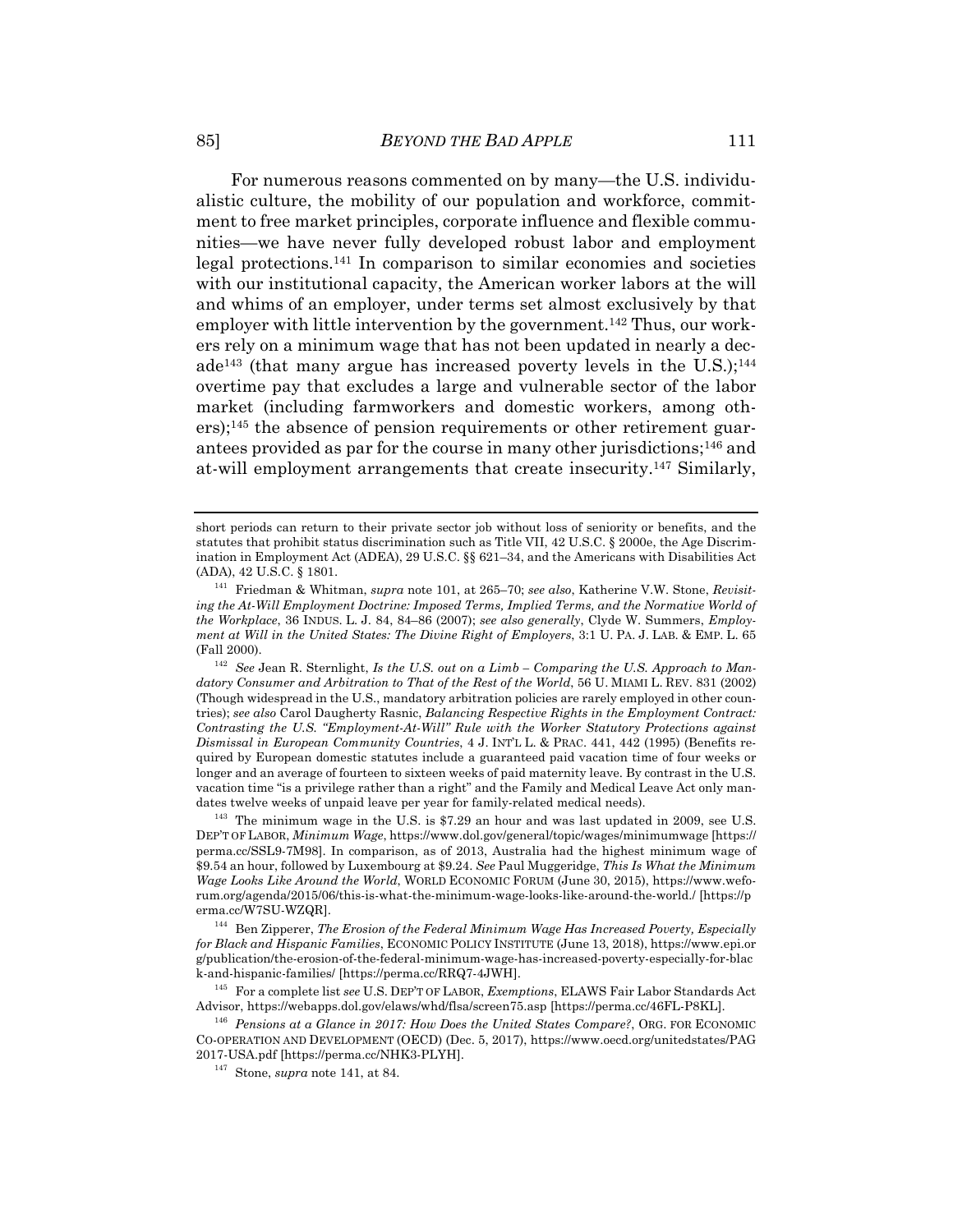sick pay, unemployment benefits, and annual leave are far less generous in the U.S. in comparison to our peers. In a recent study of 14 European countries and the U.S., we fared worse than all comparators.148 For example, unemployment compensation in our peer countries is often provided at a rate of 90% of previous earnings for an approximate 100 weeks. We provide between 40% and 50% of earnings for up to 26 weeks, depending on the individual state.<sup>149</sup>

Even those protections we do grant by virtue of the employer and employee relationship do not extend to all American workers. One in ten workers in the US labor market is in a "contingent and alternative employment arrangement."150 Nearly 7% of these workers are classified as independent contractors.151 These designations, though often arranged very similarly to an employee and employer relationship, liberate the employer from paying the minimum wage and overtime under the Fair Labor Standards Act, paying for unemployment and compensation benefits, as well as from providing accommodations under the Americans with Disabilities Act.152 Employers have become wise to this option and have increasingly classified their employees as independent contractors, which has led to a rash of litigation.153

Thus, we have primarily left it to the employer to craft a just and functional workplace. Workers are expected to either accept the terms set by the employer or leave. Members of our workforce have few legal rights and employers have few restrictions or obligations to ensure worker well-being. Time and again courts have defended the principle of at-will unregulated employment, resisting contractual obligations

 $^{148}\,$  The report, conducted in cooperation with Llewellyn Consulting, reveals that the countries offering the most generous workplace and welfare benefits overall are Denmark, France and Spain, with Denmark and Belgium in particular offering the best unemployment benefits (pay and eligibility period). *See* Llewellyn Consulting, *Which Countries in Europe Offer Fairest Paid Leave and Unemployment Benefits*, GLASSDOOR at 12 (2016), https://www.glassdoor.com/research/app/upload

s/sites/2/2016/02/GD\_FairestPaidLeave\_Final.pdf [https://perma.cc/LP9K-E2Z5]. 149 *Id.* at 11. 150 U.S. Dep't of Labor, *Contingent and Alternative Employment Arrangements*, BUREAU OF LABOR STATISTICS (June 7, 2018), https://www.bls.gov/news.release/conemp.nr0.htm [https://perm a.cc/388N-RY6V].  $151\;\; Id.$ 

<sup>152</sup> U.S. DEP'T OF LABOR, *Wage and Hour Division (WHD)*, https://www.dol.gov/whd/workers/m isclassification/ [https://perma.cc/4PUZ-347F]. 153 *See, e.g.*, Dynamex Operations West, Inc. v. Superior Court of Los Angeles, 416 P.3d 1, 42

<sup>(</sup>Cal. 2018), (where the California Supreme Court held that delivery drivers were employees rather than independent contractors and announced a new test for establishing independent contractor status that considers franchise or licensing relationships); *see also*, Simpkins v. DuPage Housing Authority, 893 F.3d 962 (7th Cir. 2018) (reversing a district court's grant of summary judgment and holding that the plaintiff was an independent contractor, as opposed to an employee); Thornton v. Mainline Commc'ns. LLC, 157 F. Supp. 3d 844 (E.D. Mo. 2016) (where the district court found that cable repair and installation technicians were misclassified as independent contractors).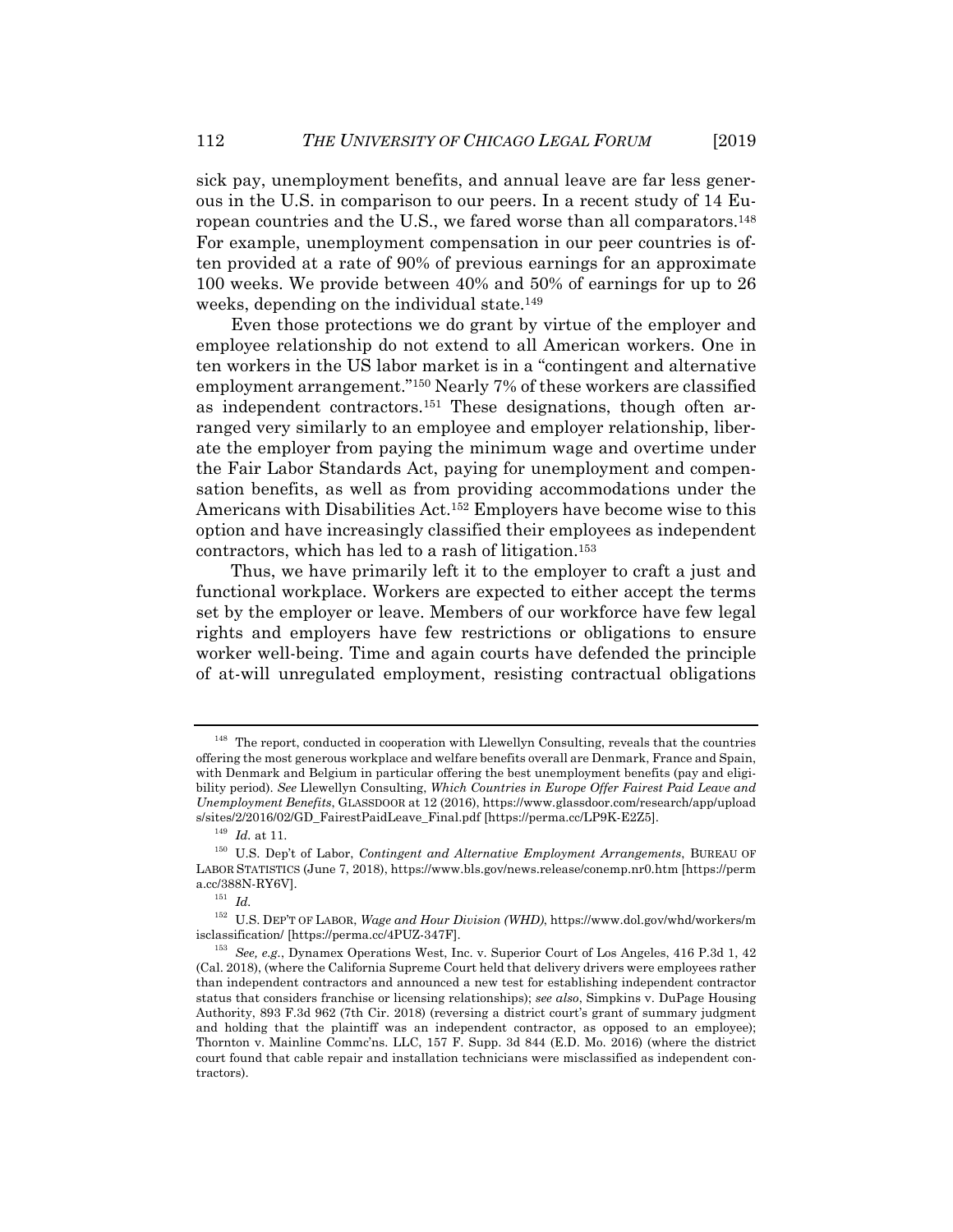and, time and again, any effort to demand workplace security or minimal terms has been struck down.154 Even in situations where workers are under the control and behest of their employers (such as temporary foreign labor programs, where the worker's presence in this country is subject to their employment), courts have rarely and reluctantly found any entitlements or obligations.155

These conditions have meant that particularly vulnerable populations, such as our low-wage sector, which is populated by many immigrants with irregular immigration status,156 has been marred by wage violations and abuses.157 The limited capacity of the Department of Labor,158 as well as the weakening of our unions, has made the workplace a difficult place for low-wage workers.159 Anti-immigrant messaging has created even greater room for exploitation of the low-wage sector. Immigrant workers labor in industries often excluded from our already

<sup>154</sup> *See, e.g.*, Epic Systems Corp. v. Lewis, 138 S. Ct. 1612 (2018) (upholding the validity of employer requirement that employees submit to individual arbitration of wage-and-hour and other work place conditions claims). 155 *See, e.g.*, Hoffman Plastic Compound v. NLRB, 535 U.S. 137 (2002) (holding that an undoc-

umented worker who was not authorized to legally work in the U.S. was not eligible to receive back pay under the NLRA); for an example of recent acknowledgments by courts that some contractual obligation may exist for temporary foreign laborers *see*, Jimenez v. GLK Foods LLC, No. 12-CV-00209, Dkt. 50 (E.D. Wis. 2013) (finding contractual obligations for H2-B workers).

<sup>156</sup> *See* Miriam Jordan, *8 Million People are Working Illegally in the U.S. Here's Why That's Unlikely to Change*, THE NEW YORK TIMES (Dec. 11, 2018), https://www.nytimes.com/2018/12/11/us /undocumented-immigrant-workers.html [https://perma.cc/Y33B-LT4H]; Lisa Rapaport, *U.S. Relies Heavily on Foreign-Born Healthcare Workers*, THOMPSON REUTERS (Dec. 4, 2018), https://www .reuters.com/article/us-health-professions-us-noncitizens/u-s-relies-heavily-on-foreign-born-healt hcare-workers-idUSKBN1O32FR [https://perma.cc/8V5K-LEJD].<br><sup>157</sup> In 2016, research from Oxfam found that one in four low-wage workers in the US did not

have a single day of earned sick time, *see* OXFAM, *Millions of Low-Wage Workers in the US Are Struggling to Survive*, (June 21, 2016), https://www.oxfamamerica.org/explore/stories/millions-oflow-wage-workers-in-the-us-are-struggling-to-survive/ [https://perma.cc/Z9VC-A2L4]. 158 During the last three decades, funding levels for agencies that enforce laws against work-

place violations have declined precipitously despite the fact that the labor force has grown. For instance, the number of inspectors enforcing minimum wage and overtime laws declined by 31%, while the labor force increased by 52% between 1980 and 2007. *See* Annette Bernhardt, et al., *Broken Law, Unprotected Workers: Violations of Employment and Labor Laws in America's Cities*, NATIONAL EMPLOYMENT LAW PROJECT at 52 (2009).<br><sup>159</sup> In 2017, only 10.7% of wage and salaried workers in the U.S. were members of labor unions,

while in 1983, 20.1% of wage and salaried workers were members of labor unions, *see*, Hanna Fingerhut, *More Americans View Long-Term Decline in Union Membership Negatively than Positively*, PEW RES. CENTER (June 5, 2018), http://www.pewresearch.org/fact-tank/2018/06/05/moreamericans-view-long-term-decline-in-union-membership-negatively-than-positively/ [https://perm a.cc/7L6N-2MK5].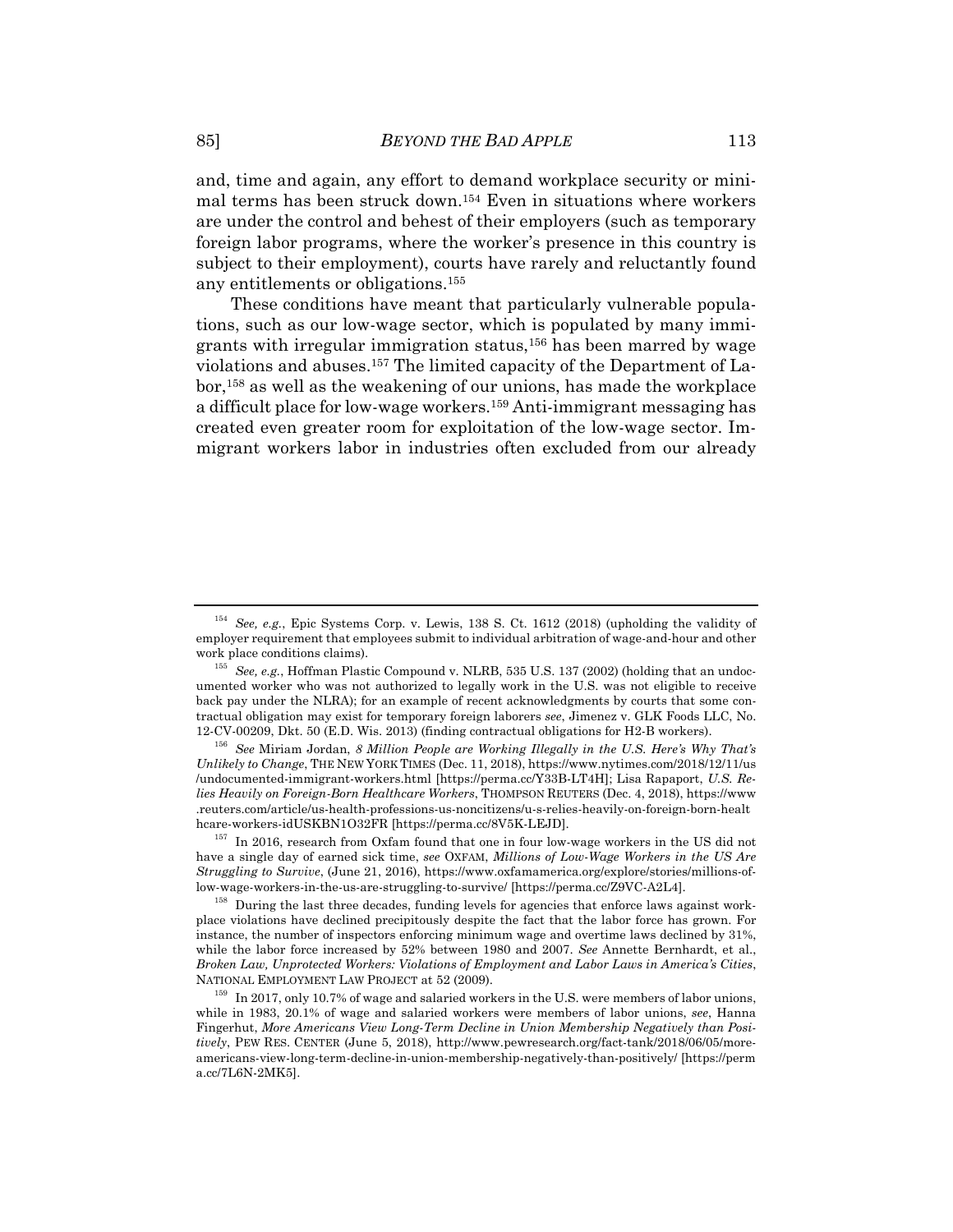thin employment protections.160 These industries, unsurprisingly, have reported high levels of sexual harassment.<sup>161</sup>

The low value we place on the worker is then compounded by our even lower estimation of the woman worker, a consequence of which is the dearth of women in decision-making positions in most fields.162 On all protections and benefits aimed at facilitating women's participation in the workforce, we provide little. The U.S. is one of the few countries (and alone among its economic peers) that does not provide paid maternity leave.163 In addition, the lack of any real child care alternatives for women, certainly none that are legally mandated, makes child care a nearly prohibitive cost for many working women.164 In contrast, flexible working practices that benefit employees with childcare responsibilities are common in countries like Denmark, Germany, and the Netherlands.165 In the Netherlands, the Dutch government has developed

 $160$  Domestic workers are not covered by the NLRA ("the term "employee" . . . shall not include any individual employed as an agricultural laborer, or in the domestic service of any family or person at his home""); farmworkers are not covered by the NLRA ("the term "employee" . . . shall not include any individual employed as an agricultural laborer, or in the domestic service of any family or person at his home""). *See* 29 U.S.C. § 152 (1935). *See also* U.S. DEP'T OF LABOR, *Handy Reference Guide to the Fair Labor Standards Act*, https://www.dol.gov/whd/regs/compliance/hrg.ht m#2 [https://perma.cc/SM4T-FED9]. Farmworkers, with few exceptions, are not covered by the FLSA's minimum wage and maximum hour requirements. *See* 29 U.S.C. § 213 (1938) at ¶ 6 ("Minimum wage and maximum hour requirements . . . shall not apply with respect to . . . any employee

employed in agriculture . . . ").<br><sup>161</sup> *700,000 Female Farmworkers Say They Stand with Hollywood Actors Against Sexual Assault*, TIME MAGAZINE (November 10, 2017), http://time.com/5018813/farmworkers-solidarity-hollywood-sexual-assault/ [https://perma.cc/98NN-GFKU]. 162 Our lack of prioritization of the woman worker is reflected in women's workplace participa-

tion. In most industries, women are absent in management and supervisory positions, longevity in employment and other positions of influence. Women make up 44 percent of the S&P 500 labor force, and 36 percent of first or mid-level officials and managers in those companies, however only 25 percent of executive and senior level officials and managers are women; only 20 percent of board seats are held by women; and only 6 percent of CEOs are women. Women make up 54 percent of the workforce in the financial services industry, but only 29 percent of executive and senior level managers and 2 percent of CEOs are women. In the legal field, 45 percent of associates are women, but only 22 percent of partners are women and 18 percent of equity partners. In the medical field, 37 percent of all physicians and surgeons are women, but only 16 percent of permanent medical school deans are women. Judith Warner and Danielle Corley, *The Women's Leadership Gap: Women's Leadership by the Numbers*, CENTER FOR AMERICAN PROGRESS (May 21, 2017).<br><sup>163</sup> The United States and Mexico are the only two OECD countries that do not guarantee at

least 14 weeks of paid leave to mothers of infants, *see* Amy Raub et al., *Paid Parental Leave: A Detailed Look at Approaches across OECD Countries*, WORLD POLICY ANALYSIS CENTER (2018). Data from the Organization for Economic Cooperation and Development (OECD) shows that among 41 nations, the U.S. is the only country that does not mandate any paid leave for new parents, *See* Gretchen Livingston, *Among 41 Nations, U.S. is the Outlier When it Comes to Paid Parental Leave*, PEW RESEARCH CENTER, (September 26, 2016), http://www.pewresearch.org/facttank/2016/09/26/u-s-lacks-mandated-paid-parental-leave/ [https://perma.cc/HD5K-ABWR]. 164 Drew Desilver, *Rising Cost of Child Care May Help Explain Recent Increase in Stay-at-*

*Home Moms*, THE PEW RESEARCH CENTER, (April 8, 2014), http://www.pewresearch.org/fact-tank/ 2014/04/08/rising-cost-of-child-care-may-help-explain-increase-in-stay-at-home-moms/ [https://pe rma.cc/4XPZ-GUPR]. 165 Lisa Harker, *The Family-Friendly Employer in Europe*, *in* THE WORK-FAMILY CHALLENGE: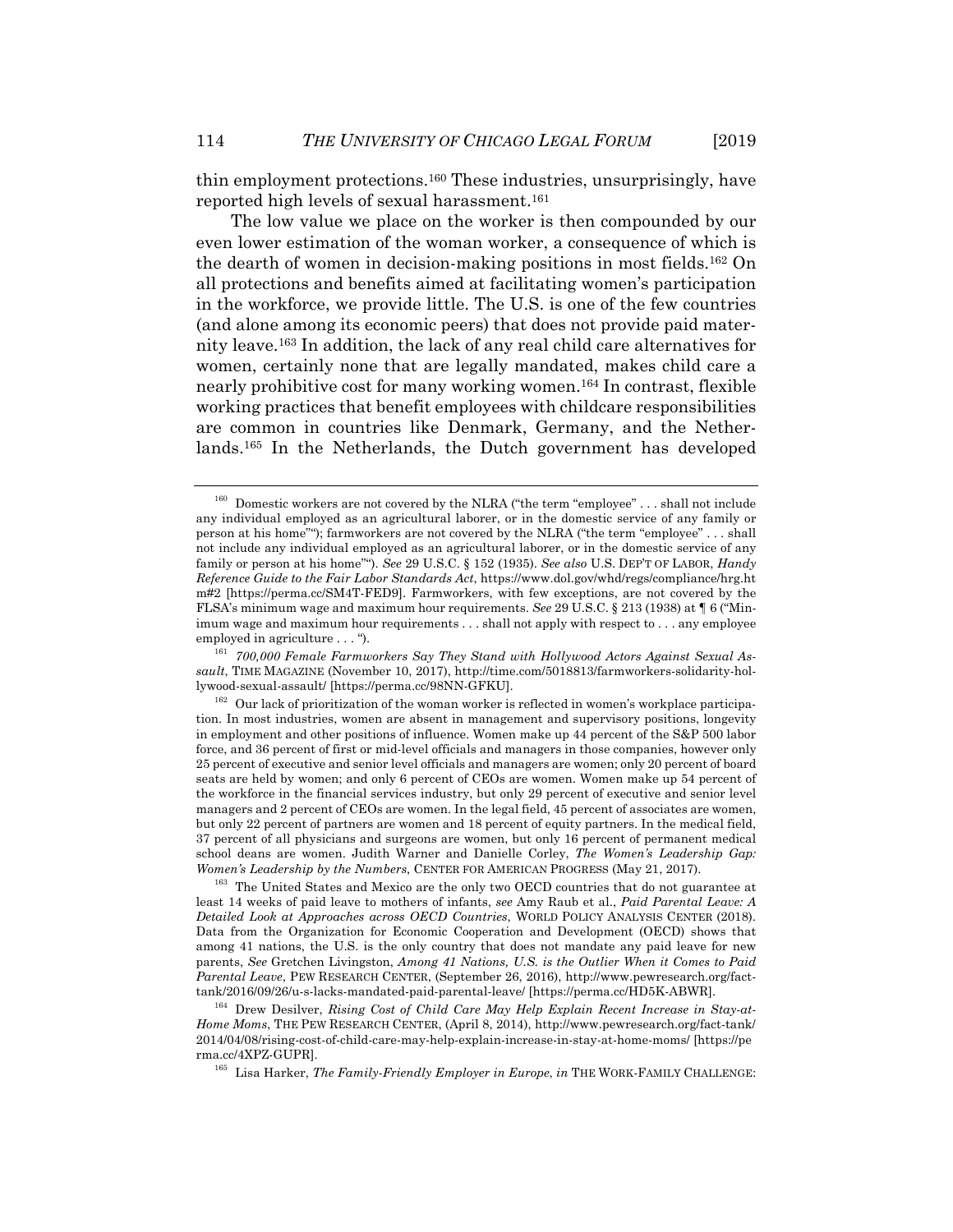childcare centers that are partly funded by the government and partly by employers.166 This, combined with the unwillingness of employers to provide access to health insurance plans that cover women's reproductive health,167 mean women's career choices and experiences at work are impacted heavily by their reproductive choices.168

Our employer policies to keep compensation private also make it difficult for women to determine whether (or more realistically to what extent) they are being compensated at lower rates than their male peers. As of 2019, the Institute for Women's Policy Research reported a 20 percent gender wage gap between men and women in the U.S., with female full-time, year-round workers making 80.5 cents for every dollar earned by men.169 The gender wage gap in the U.S. is higher than that of France, Ireland, Spain, Mexico, Switzerland, Germany, and the UK.170

Why does this matter? As the research discussed earlier suggests, sexual harassment is likely to thrive in environments where workers are not valued, where women workers are particularly undervalued, and where employers have not provided a functional environment that discourages exploitation of existing societal status-based hierarchies

RETHINKING EMPLOYMENT 49 (Suzan Lewis & Jeremy Lewis eds., 1996).<br><sup>166</sup> *Id.*, at 54. Publicly funded or employer sponsored childcare provisions have also become popular in countries like the UK, where the percentage of parents receiving support for childcare from their employer is rising. Dep't of Education, *Childcare and Early Years Survey of Parents in Education*, (Dec. 2017) at 11, https://assets.publishing.service.gov.uk/government/uploads/system/ uploads/attachment\_data/file/669857/SFR73\_2017\_Text.pdf [https://perma.cc/HT66-N4ZP].<br><sup>167</sup> Burwell v. Hobby Lobby, 573 U.S. 682 (2014); Wheaton Coll. v. Burwell, 574 U.S. 958 (2014)

<sup>(</sup>holding that the college was not required to follow the mandate under Patient Protection and Affordable Care Act (ACA) and related regulations that it provide its employees and students with health insurance coverage for contraceptive services). *See also* Religious Exemptions and Accommodations for Coverage of Certain Preventive Services Under the Affordable Care Act, 26 CFR 54, 147, 2590 (2015); Moral Exemptions and Accommodations for Coverage of Certain Preventive Services Under the Affordable Care Act, 26 CFR 54, 147, 2590 (2015).<br><sup>168</sup> In October of 2017, the Trump administration issued rules that provide exceptions to the

Affordable Care Act's contraceptive coverage, allowing employers to cite religious or moral beliefs to avoid ACA requirements. Amy Goldstein, Juliet Eilperin and William Wan, *Trump Administration Narrows Affordable Care Act's Contraception Mandate*, WASH. POST, (Oct. 6, 2017), https://w ww.washingtonpost.com/national/health-science/trump-administration-could-narrow-affordablecare-acts-contraception-mandate/2017/10/05/16139400-a9f0-11e7-92d1-58c702d2d975\_story.html ?noredirect=on&utm\_term=.316e32c6961d [https://perma.cc/PYM9-MUJ6]. At the same time, women continue to suffer career consequences as a result of childbearing, in part because gender roles are "lagging behind labor force trends," and because of the way that society views the "bond between mothers and their children." *See* Kim Parker, *Women More than Men Adjust Their Careers for Family Life*, PEW RESEARCH CENTER, (Oct. 1, 2015), http://www.pewresearch.org/fact-tank/201 5/10/01/women-more-than-men-adjust-their-careers-for-family-life/ [https://perma.cc/N3FT-LV8 Q]. 169 *Pay Equity Discrimination*, INST. FOR WOMEN'S POL'Y RES., https://iwpr.org/issue/employm

ent-education-economic-change/pay-equity-discrimination/ [https://perma.cc/Q4ZC-XQBC]. 170 *Gender Wage Gap*, ORG. FOR ECON. CO-OPERATION AND DEV., https://data.oecd.org/earnwag

e/gender-wage-gap [https://perma.cc/PJ4G-MPGF].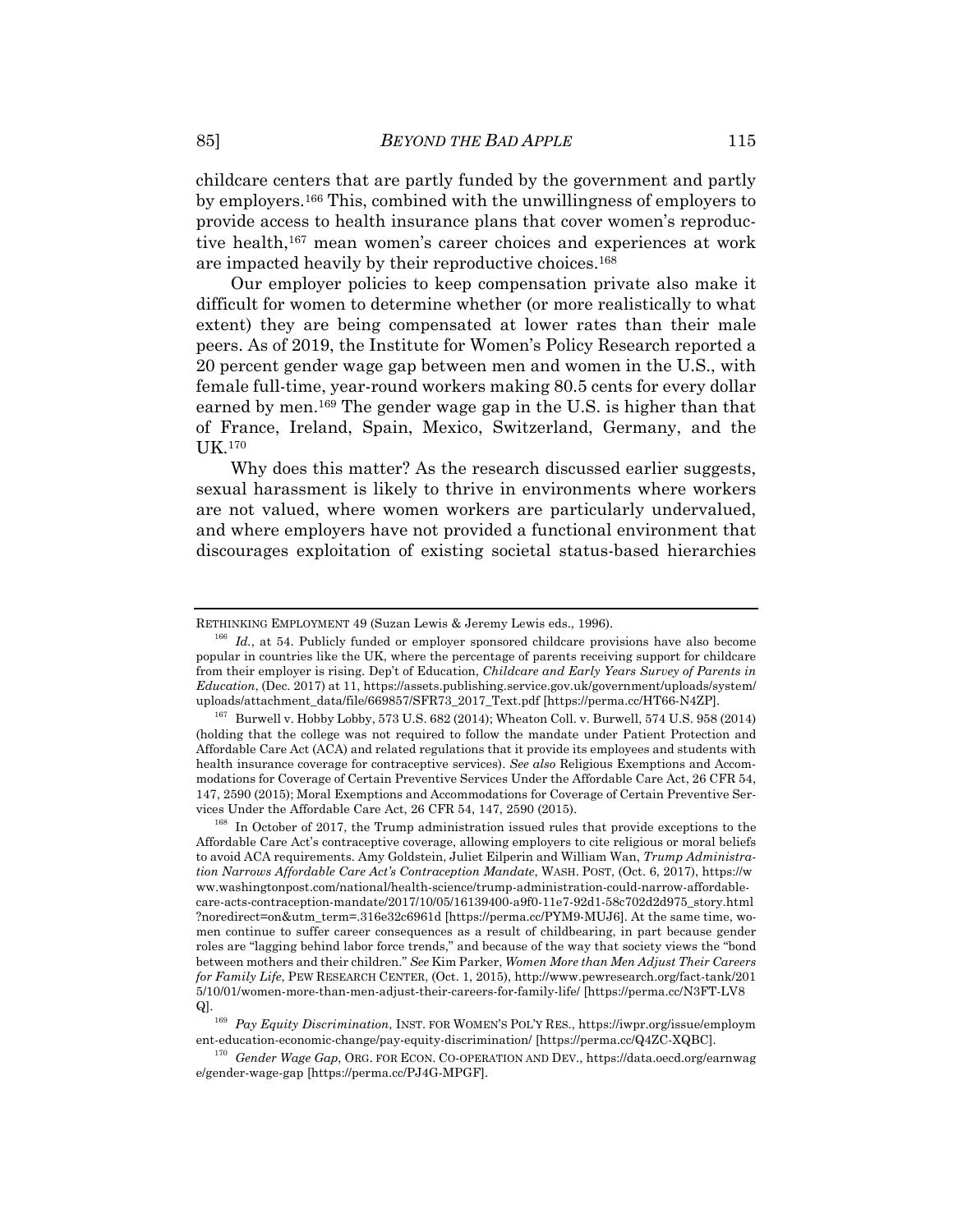and inequalities. As discussed above, job insecurity, excessive discretion, workforce turn-over, ineffective management practices, inadequate reporting mechanisms, uneven workload distribution, and the absence of messaging around employer values and priorities can all enable environments in which sexual harassment will thrive. #MeToo reports circulated in the media this year were filled with examples of workplaces with no regulation, little worker value, and the absence of working systems of accountability. Law clerks to the judiciary,171 seasonal farmworkers,172 interns for star record producers,173 and graduate students174 all emerged as examples of workers left by their institutional employers to labor at the mercy of their supervisors in environments where the female worker was clearly not the employers' priority.

We cannot disassociate the general workplace environment from sexual harassment practices, nor should we try. Women work in contexts where harassment persists because that is what is available to them. Workplaces fail to correct this behavior because they do not have to. In this context, it is simply unrealistic to expect that we would target sexual harassment in a culture of workplace neglect and unrealistic to think courts should reach for larger themes of employee and worker protection and rights when few currently exist. The message of the workplace is already that workers are not priorities, and women workers even less. To change this approach, we must change how the workplace values the woman worker and set standards and practices that facilitate women's presence, prioritize their equality and human dignity, and remove any reward systems that encourage sexual harassment and abuse.

As discussed above, research and comparative country examples provide some guidance for how to address dynamics in the workplace that are promoting a culture of gender-motivated abuse. A case study from within the U.S. also illustrates what a transformation could look like, courtesy of the very group of workers provided with the least protections and often subject to the highest levels of abuse—low-wage immigrant farmworkers.175 The Coalition of Immokalee Workers (CIW),

<sup>171</sup> *See* Vanessa Romo, *Federal Judge Kozinski Retires Following Sexual Harassment Allegations*, NPR, (Dec. 18, 2017), https://www.npr.org/sections/thetwo-way/2017/12/18/571677955/federal-judge-retires-in-the-wake-of-sexual-harassment-allegations [https://perma.cc/3EZW-BZVJ]. 172 The Farmworker Sexual Violence Technical Assistance Project, *Sexual Violence Against* 

*Farmworkers: A Guidebook for Legal Providers*, https://www.victimrights.org/sites/default/files/Fa

<sup>&</sup>lt;sup>173</sup> See, e.g., Shelley Cobb and Tanya Horeck, *Post Weinstein: Gendered Power and Harassment* in the Media Industries, 18:3 FEMINIST MEDIA STUDIES 489–91 (2018).

<sup>&</sup>lt;sup>174</sup> Alexandra Witze, *Sexual Harassment Is Rife in the Sciences, Finds Landmark US Study*, 558 NATURE INT'L J. OF SCI. 352–53 (June 12, 2018). 175 Tracie Cone, *Report: Sexual Abuse of Female Farmworkers Common*, WASH. POST, (May 16,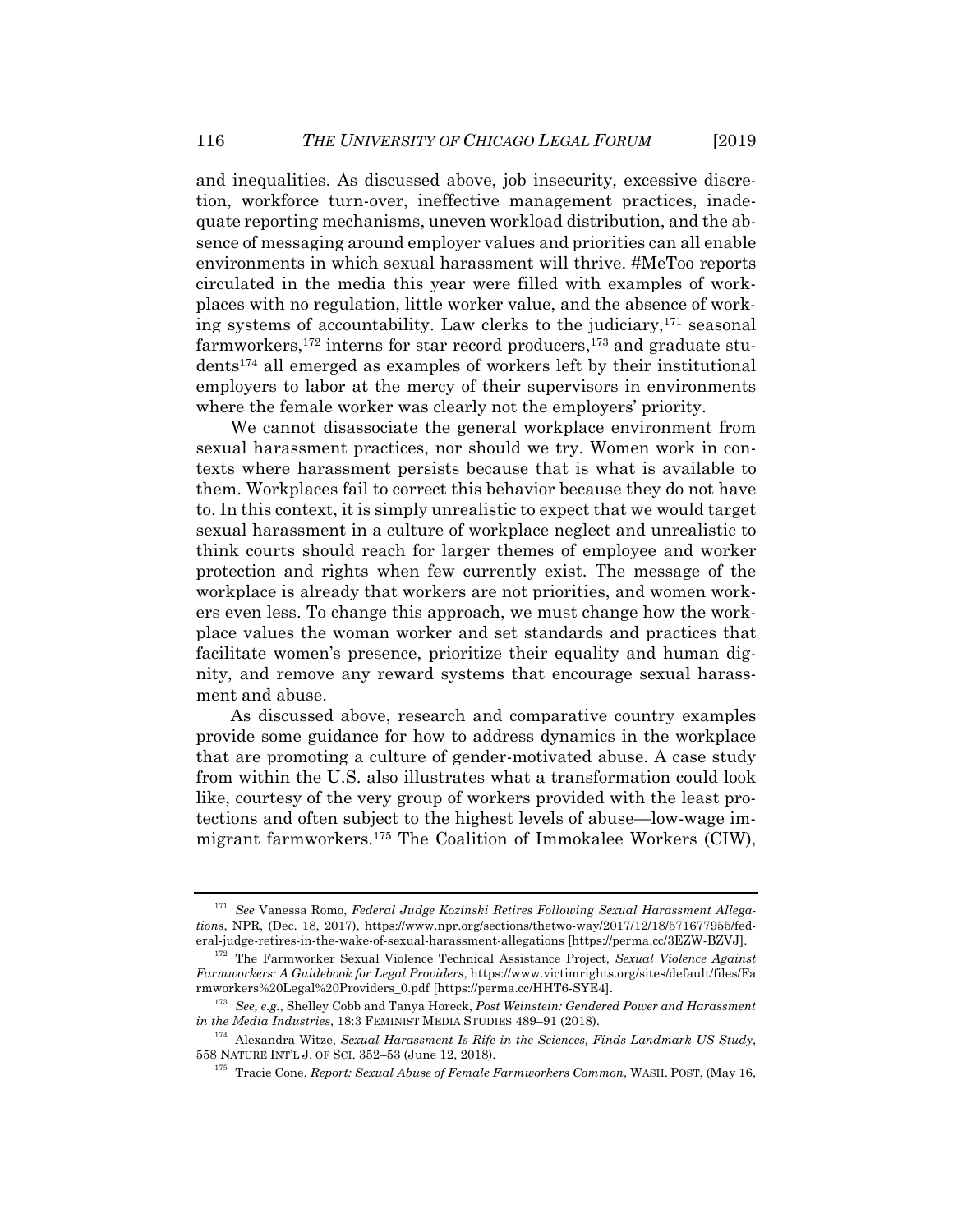recent recipients of the MacArthur Genius grant, in an effort to sidestep our broken labor enforcement system, have created a private regulation program based on worker dignity and equality that has drastically reduced sexual harassment in agriculture.176 Through an innovative organizing campaign that received much acclaim, CIW managed to compel the U.S. tomato-growing industry (which amounts to 50%–90% of U.S. tomato consumption) to agree to transform their workplaces into ones grounded in concepts of dignity and equality committed to providing fair wages and conditions of employment and environments free of sexual harassment and abuse.<sup>177</sup>

This private regulation system, known as the Fair Food Program (FFP), consists of a complex system of education, prevention, enforcement, and accountability that involves the employer, supervisors, and workers in a collaborative process to jointly transform their work environments.178 The program was formed by leveraging consumer influence over tomato buyers (fast food restaurants, grocery chains, and restaurants suppliers) to compel tomato farms to participate in a joint program to regulate and improve worker conditions.179 To date, 90% of tomato growers in Florida, approximately 12 growers and over 30,000 workers, participate in FFP, along with major tomato buyers such as McDonalds, Whole Foods, Walmart, Burger King, Subway, and Taco Bell.180 The program, which is designed around the concept of human dignity in the workplace (both as a right and expectation) has, after six years, reported virtual elimination of repeat sexual harassment incidents in participating workplaces in an industry previously known for abuses.181

<sup>2012),</sup> https://www.washingtonpost.com/politics/report-sexual-abuse-of-female-farmworkers-common/2012/05/15/gIQA7sfWTU\_story.html?utm\_term=.bfd1f60d2dbf [https://perma.cc/3GW7-Q8F F]. 176 Bernice Yeung, *What Hollywood Can Learn From Farmworkers*, SLATE (Sept. 19, 2018),

https://slate.com/human-interest/2018/09/farmworkers-janitors-sexual-harassment-training.html [https://perma.cc/623B-6GWL]; Joann Lo and Ariel Jacobson, *Human Rights from Field to Fork: Improving Labor Conditions for Food-Sector Workers by Organizing across Boundaries*, 5:1 RACE/ETHNICITY: MULTIDISCIPLINARY GLOBAL CONTEXTS 61 (2011); Greg Asbed and Sean Sellers, *The Fair Food Program: Comprehensive, verifiable and sustainable change for farmworkers*, 16 U.

PA. J. L. & SOC. CHANGE 39 (2013). 177 FAIR FOOD PROGRAM, *2017 Annual Report*, http://www.fairfoodprogram.org/wp-content/up-

<sup>&</sup>lt;sup>178</sup> FAIR FOOD PROGRAM, *About the Fair Food Program*, http://www.fairfoodprogram.org [https://perma.cc/5P2A-H9AE].

<sup>&</sup>lt;sup>179</sup> Michael Sainato, *Farmworker Campaign Heads to Wendy's Headquarters: Will the Fast Food Giant Finally Listen?*, THE NATION (June 4, 2018), https://www.thenation.com/article/farmworker-campaign-heads-wendys-headquarters-will-fast-food-giant-finally-listen/ [https://perma.c c/7BAE-FXXS]. 180 Fair Foods Standards Council, *Partners*, FAIR FOOD PROGRAM, http://www.fairfoodprogram.

org/partners/ [https://perma.cc/C2JJ-QE5A]. 181 FAIR FOOD PROGRAM, *2017 Annual Report*, *supra* note 177.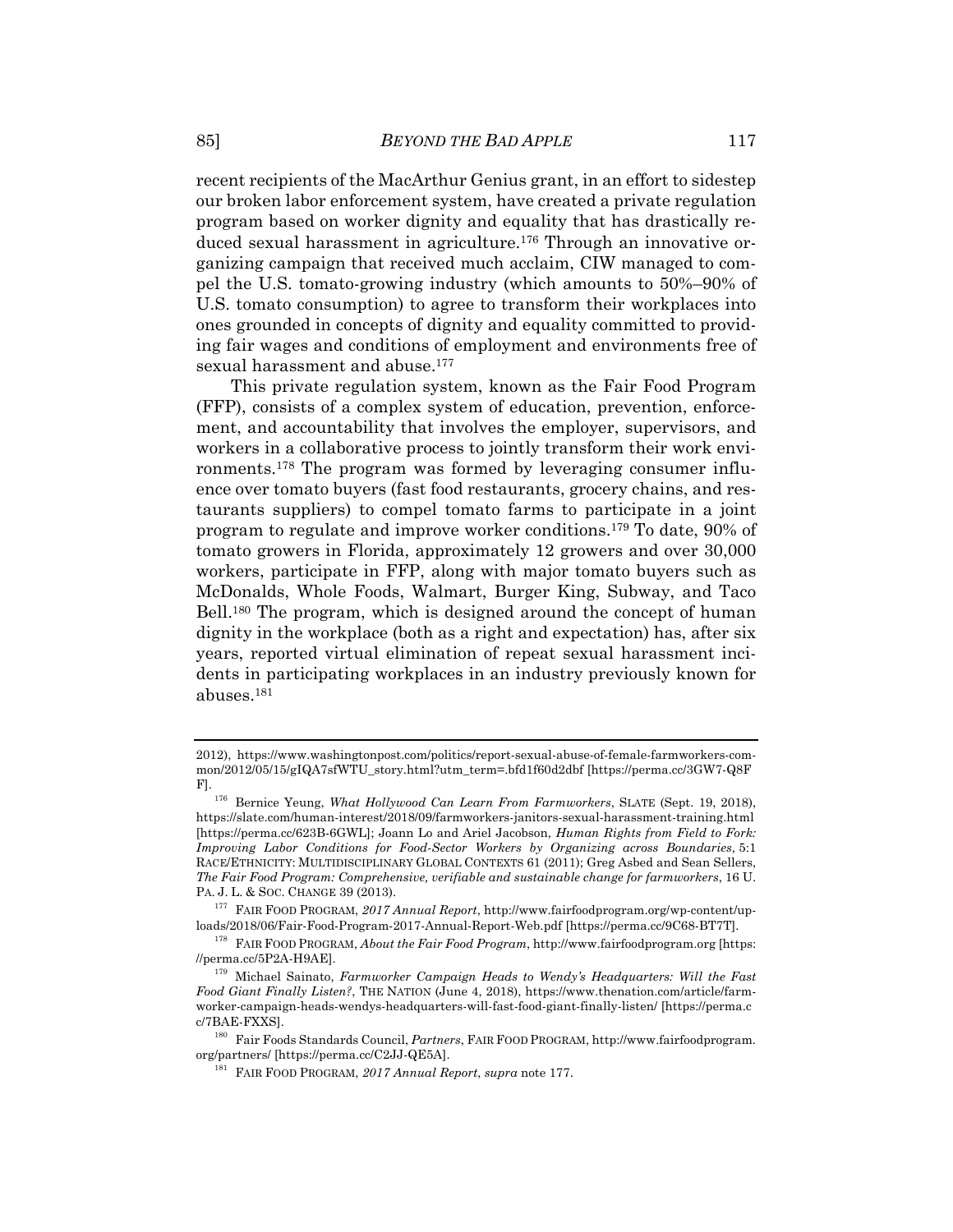The program consists of four components: a workplace code of conduct, worker to worker education, external auditing, and a complaint resolution mechanism that prioritizes timely resolution and immediate consequences along a graduated system that has, to date with one exception, avoided recourse to arbitration. The code of conduct is built around the concepts of fair and just conditions and worker dignity. It was developed by the workforce to address practical challenges of agricultural employment. It sets employment practices along with a tiered system of violations and consequences for employees and employers. It regulates wages, health and safety (e.g., shaded structures, protective gear, rest breaks, availability of medical treatment), conditions of termination, workplace violence, sexual harassment, and anti-discrimination.182

The worker education component involves yearly on-site and interactive training sessions (for workers and supervisors), focused on the right to be safe, secure, and respected in the workplace; scenarios on sexual harassment are debated through group discussions and workshop breakouts. It discusses, among other things, power dynamics and what abuse of power means, societal discrimination based on gender, race, and ethnicity, and sexual harassment in various forms and its consequences for women workers and the workplace more generally.<sup>183</sup> Participating employers agree to pay worker representatives to be trained and facilitate sessions.

The Fair Food Standards Council (FFSC), which consists of 15 employees under the direction of retired New York State Judge Laura Safer Ezpinoza, monitors workplaces through yearly audits (and sometimes unannounced audits). These audits involve interviews with at least 50% of workers on each farm with employer cooperation, including open access to records. In 2017, the FFSC conducted approximately 200 field and financial audits.184

Finally, the program contains an independent complaint mechanism that includes a 24-hour hotline for worker reports, which has addressed 1800 complaints since 2011, or approximately 400 a year. An investigation is conducted and findings are issued, often within weeks. There are three levels of violations around workplace violence and abuse within the system. Tier 1 is forced labor or the repeated use of child labor; Tier 2 is status discrimination, abuse, sexual harassment, or the systemic failure to pay wages; and Tier 3 is the failure to afford

<sup>182</sup> FAIR FOOD STANDARDS COUNCIL, *Fair Food Code of Conduct*, http://www.fairfoodstandards org/resources/fair-food-code-of-conduct/ [https://perma.cc/JT9P-M7DQ].<br><sup>183</sup> FAIR FOOD PROGRAM, *Worker Education Modules* 1–4.<br><sup>184</sup> FAIR FOODS STANDARDS COUNCIL, *About*, http://www.fairfoodstandards.org/about/ [https://

perma.cc/WEU5-T8UJ].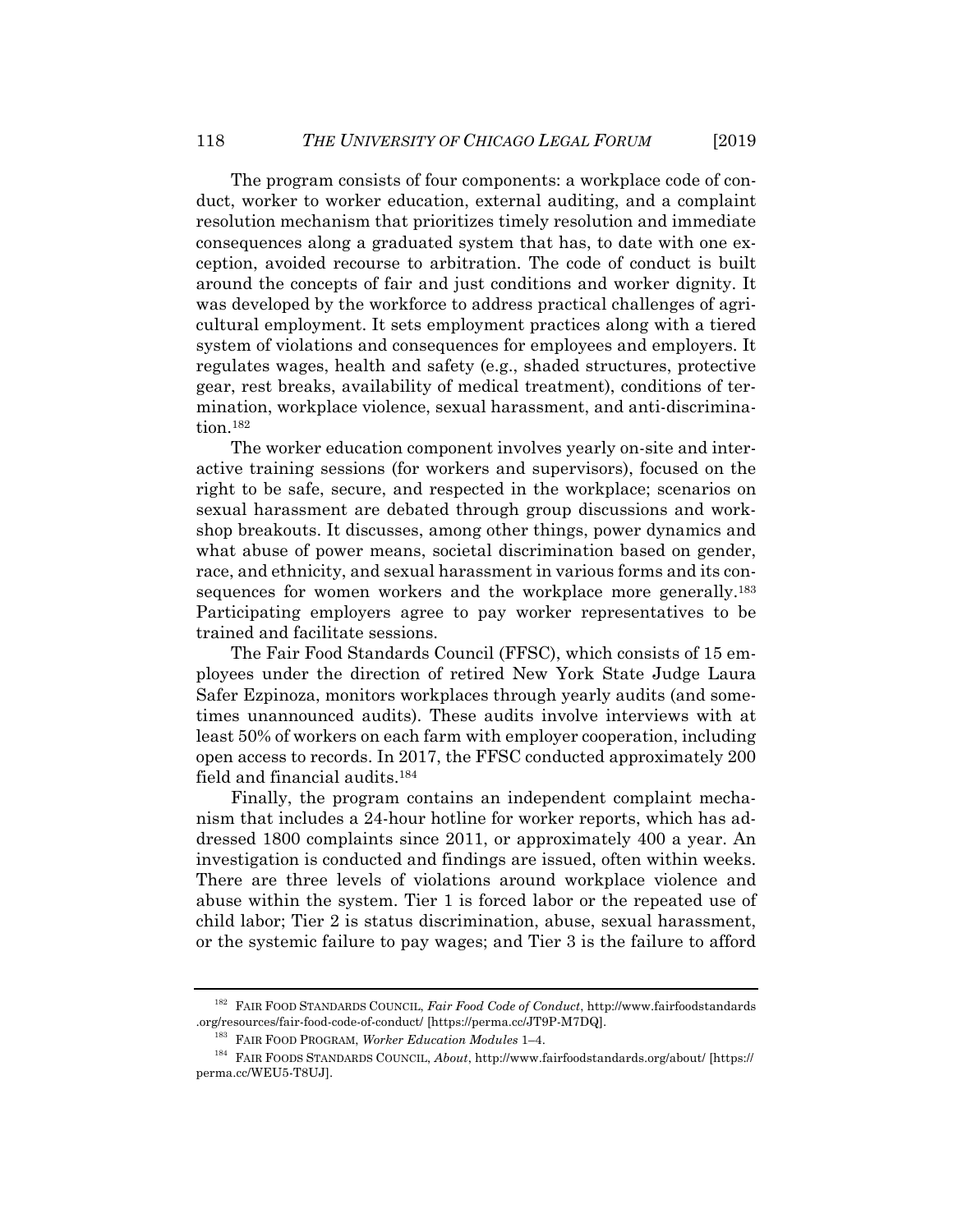rest breaks or adequate drinking water. The required employer responses to abuse and harassment vary depending on its severity. Sexual harassment that involves physical contact, for example, requires immediate termination upon issuance of a finding, or the participating employer is suspended from the program. Harassment that did not include physical contact requires specified remedial action to avoid suspension or probation, which can include progressive discipline (a written warning and second time termination) and a corrective action plan for hostile work environment. Finally, the program contains sanctions for non-compliant employers which can include suspension, probation, and elimination from the program.

The FFP aptly illustrates several features fundamental to transformation of any workplace. It is based on a positive vision of the workplace that is grounded in human dignity—respect, security, and valuation of the worker—and places sexual harassment in this context, while still acknowledging its roots in gender inequality. It builds employee consciousness through worker to worker trainings and sets clear expectations for workplace behavior in an effort to define workplace culture. More broadly, it creates a dialogue in the workplace community about sexual harassment and gender discrimination which itself, over time, can serve to transform the culture. It supports women workers specifically by developing women's leadership through trainings and monitoring, increasing women's power and leverage in the workplace. It is structured so as to create workforce buy-in at all levels with low and mid-level supervisor training and peer-to-peer engagements, better ensuring that messaging and direction is consistent at all levels of management. Finally, it has robust but graduated consequences that allow for correction and adaptation before concerns about liability and damage awards begin to disincentivize the employer from acknowledging the existence of harmful workplace dynamics. The goals of the corrective consequences are at once restorative and prompt, allowing the workplace to transform while maintaining its integrity.

These approaches could be applied to workplaces more broadly with employer engagement. For example, workers could be invited to participate in creating dignity-based workplaces. Women workers could be encouraged to take leadership roles in defining what such a workplace would look like. Corrective mechanisms could be, at least in initial stages, aimed at improving workplace dynamics through restorative justice and other means rather than focusing on punishment and legal consequences. The FFP model, coupled with a legal framework that involves employers in preventing and addressing dynamics that facilitate harassment, could be more effective in sustainably combatting workplace sexual harassment.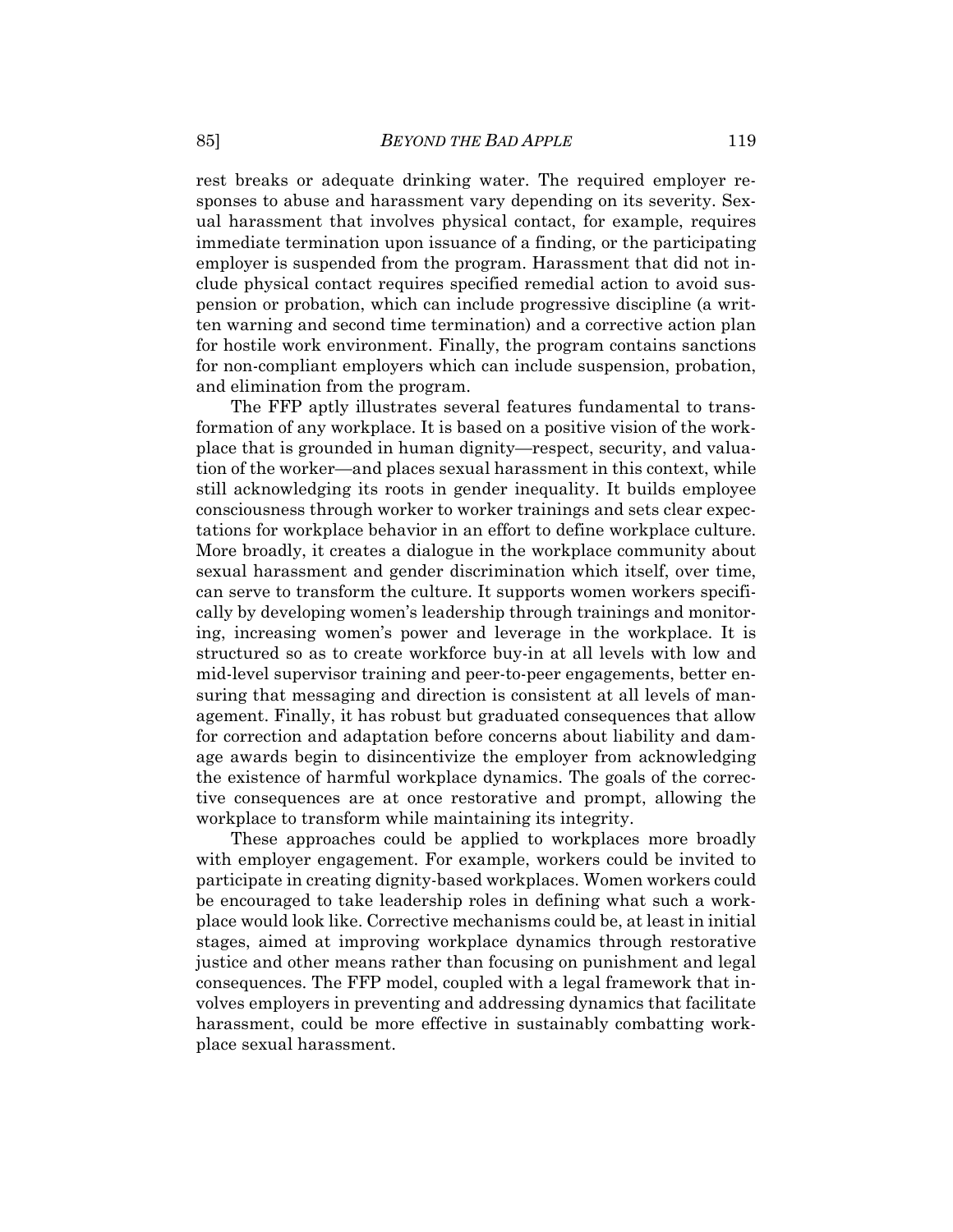#### VI. CONCLUSION

 It is a unique moment for the issue of sexual harassment, which often struggles to gain the attention of policy makers and the public. Following #MeToo reports, stars pledged to add inclusion riders to their contracts, corporations declared they would abandon practices of mandating arbitration agreements, and coalitions of powerful female influencers called for action. These are all encouraging developments, but, beneath these efforts, we are left with a policy approach and legal mechanism that do not effectively address the workplace violations they seek to target.

The ILO has tried to provide a framework for conceiving of sexual harassment within a larger vision of a just workplace, one rooted in respect for human dignity and correction of inequalities that violate that dignity. The framework acknowledges that women are deprived of their basic human rights because of the "socially constructed power imbalances"185 which society at large and workplaces, in particular, exploit and further entrench. The Coalition of Immokalee Workers' Fair Food Program provides a worker-run private sector model for self-regulation in an industry attempting to change workplace culture and values. The program targets sexual harassment while addressing workplace dignity violations in a holistic manner.

Both approaches recognize the inefficacy of any attempt to address inequality without a foundation of rights and expectations. Our current approach to sexual harassment (and gender discrimination more generally) falls into this very trap. We ask only whether a claimant was treated with sex-based hostility against some unidentified social norm left to the discretion of a judge or jury. Our legal framework has yet to make explicit norms or expectations on the treatment of individuals in the workplace, which would allow us to determine whether the treatment in question violated these expectations. We need to understand not only that gender discrimination in the workplace is prohibited, but what rights, benefits, and privileges the workplace affords that require equal distribution and access between the genders. For this, we need a positive vision of a just and functional workplace to guide expectations and then determine how to ensure it is realized for all workers.

Various reforms would move us in the right direction. Legislation and policy reforms aimed at better protecting worker's rights (job security, benefits, limitations of independent contractor classifications, wage violations), the passage of healthy workplace legislation<sup>186</sup> establishing a duty of care for employers (that addresses harassment and

<sup>&</sup>lt;sup>185</sup> Carlson, *supra* note 136.<br><sup>186</sup> One example for such legislation (albeit status-blind) has been proposed by David Yamada.